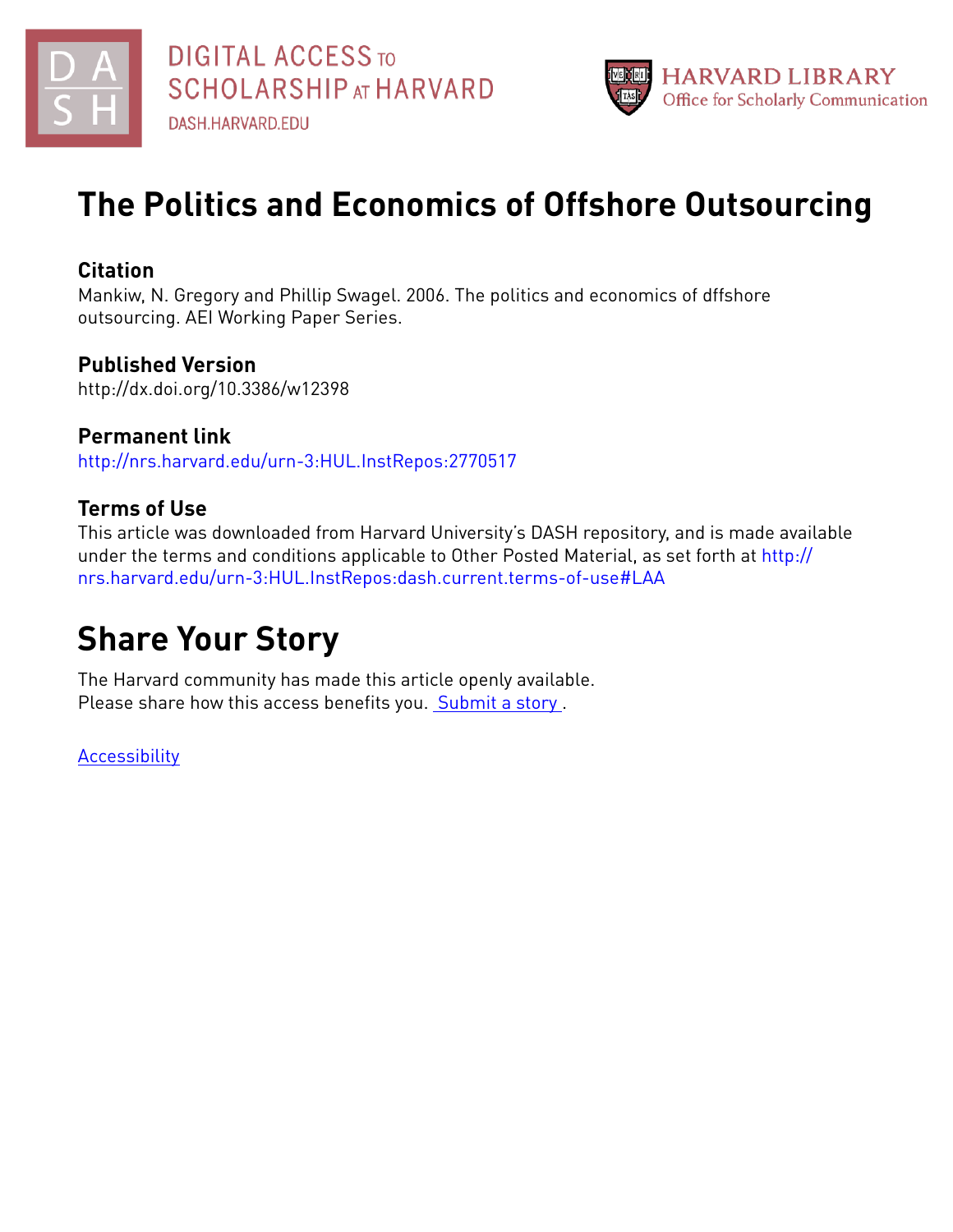# NBER WORKING PAPER SERIES

# THE POLITICS AND ECONOMICS OF OFFSHORE OUTSOURCING

N. Gregory Mankiw Phillip Swagel

Working Paper 12398 http://www.nber.org/papers/w12398

NATIONAL BUREAU OF ECONOMIC RESEARCH 1050 Massachusetts Avenue Cambridge, MA 02138 July 2006

We are grateful to Alan Deardorff, Jason Furman, John Maggs, Sergio Rebelo, Alan Viard, Warren Vieth, and participants at the November 2005 Carnegie-Rochester conference for helpful comments. The views expressed herein are those of the author(s) and do not necessarily reflect the views of the National Bureau of Economic Research.

©2006 by N. Gregory Mankiw and Phillip Swagel. All rights reserved. Short sections of text, not to exceed two paragraphs, may be quoted without explicit permission provided that full credit, including © notice, is given to the source.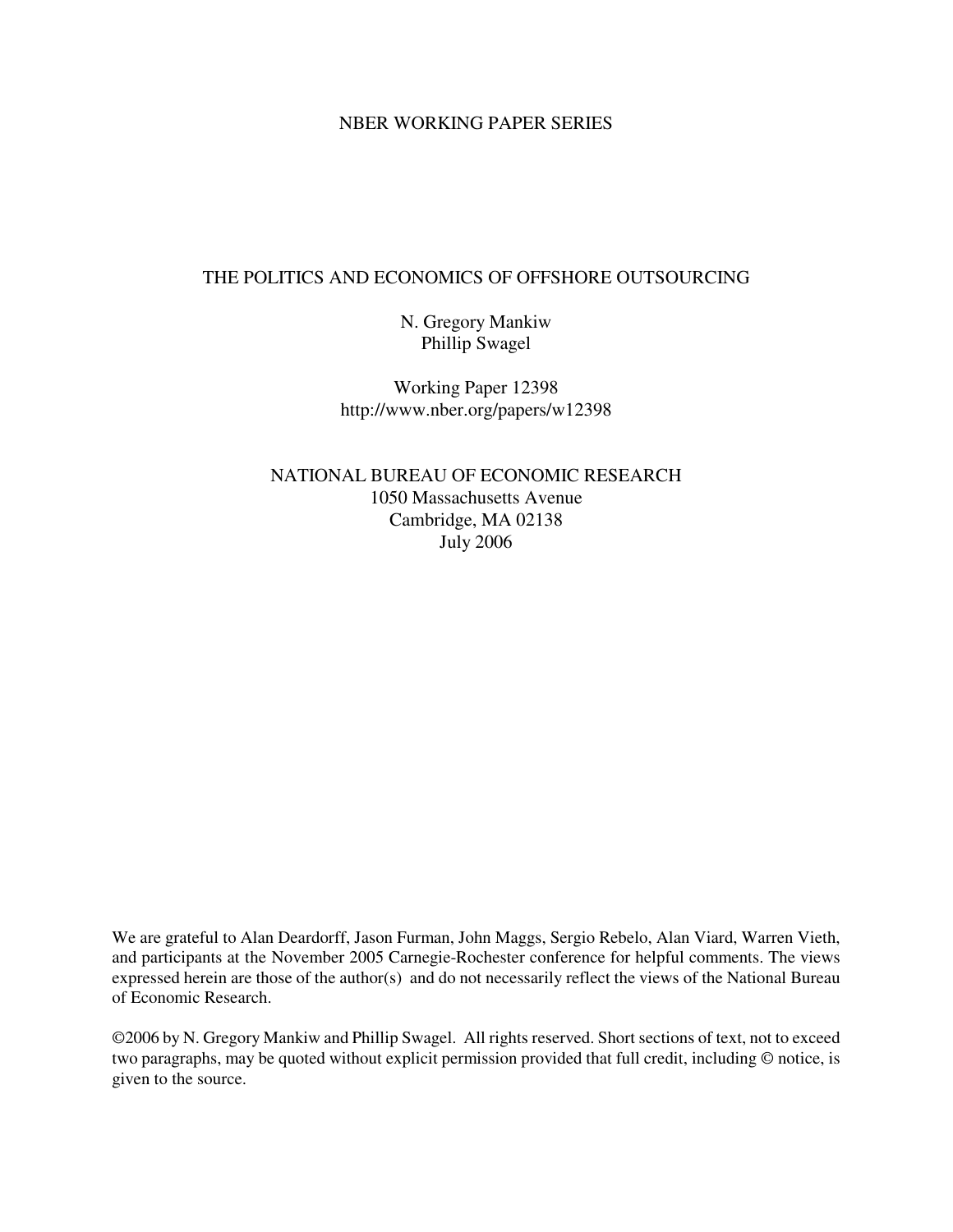The Politics and Economics of Offshore Outsourcing N. Gregory Mankiw and Phillip Swagel NBER Working Paper No. 12398 July 2006 JEL No.

# **ABSTRACT**

This paper reviews the political uproar over offshore outsourcing connected with the release of the Economic Report of the President (ERP) in February 2004, examines the differing ways in which economists and non-economists talk about offshore outsourcing, and assesses the empirical evidence on the importance of offshore outsourcing in accounting for the weak labor market from 2001 to 2004. Even with important gaps in the data, the empirical literature is able to conclude that offshore outsourcing is unlikely to have accounted for a meaningful part of the job losses in the recent downturn or contributed much to the slow labor market rebound. The empirical evidence to date, while still tentative, actually suggests that increased employment in the overseas affiliates of U.S. multinationals is associated with more employment in the U.S. parent rather than less.

N. Gregory Mankiw Department of Economics Harvard University Cambridge, MA 02138 and NBER ngmankiw@harvard.edu

Phillip Swagel American Enterprise Institute 1150 Seventeenth Street NW Washington, DC 20036 pswagel@aei.org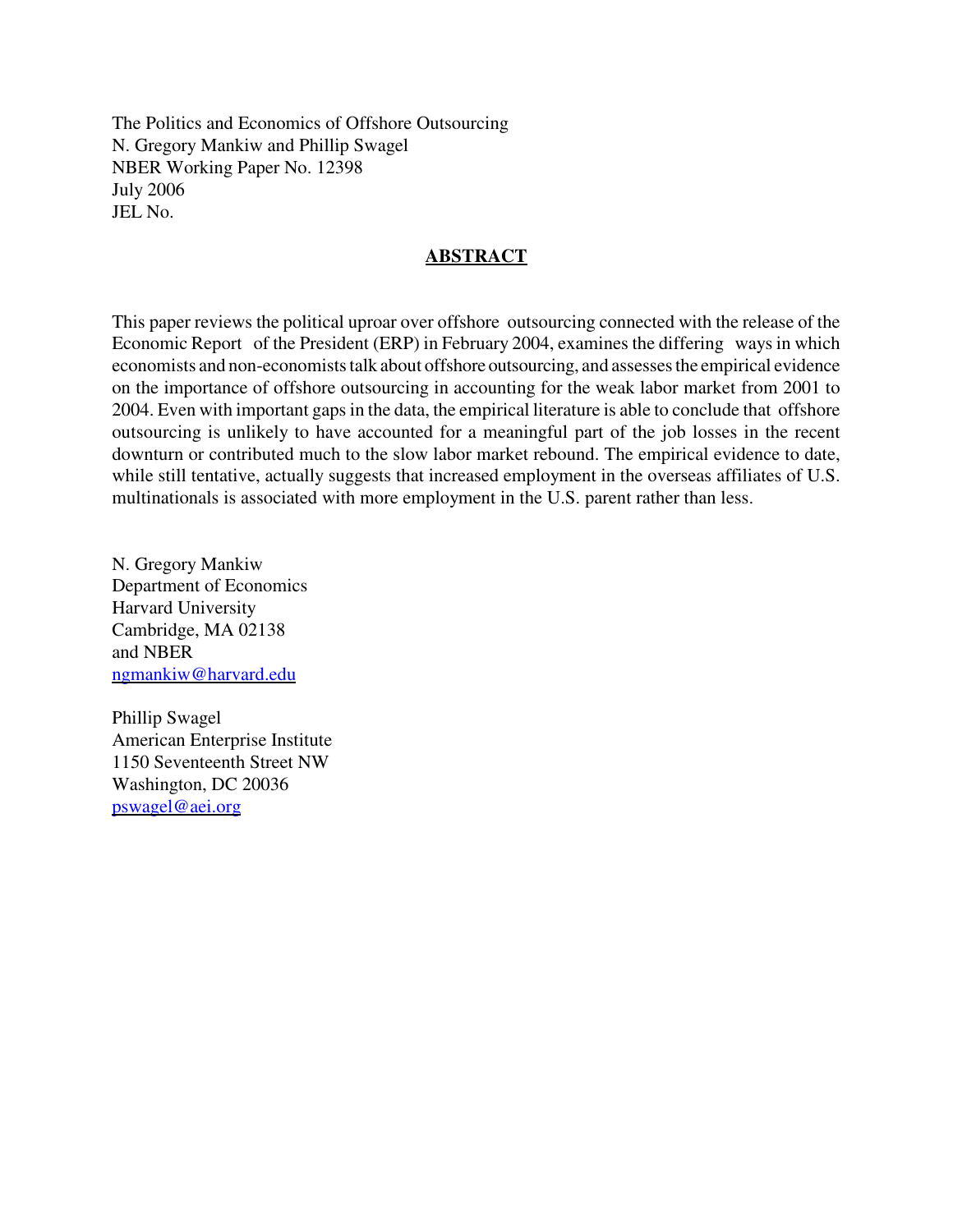# **The Politics and Economics of Offshore Outsourcing 1**

**N. Gregory Mankiw** Harvard University

**Phillip Swagel** American Enterprise Institute

# **I. Introduction**

During the presidential campaign of 2004, no economic issue generated more heat or shed less light than the debate over offshore outsourcing. This fact was probably apparent at the time to any economist who followed politics, but it was felt especially acutely by the authors of this paper. We were then working at the Council of Economic Advisers as, respectively, chairman and chief of staff. While the job of the CEA is to focus on the economics of current policy debates, the environment in which that job is performed is highly political, especially in an election year. To some extent, therefore, this paper is a report from inside the eye of a storm.

Our goal is both to describe the heat and then to shed some light. The first part of the paper focuses on the politics, describing the outsourcing debate of 2004. We document how popular concern about outsourcing increased during 2003 and accelerated as the presidential election of 2004 approached. A focal point of the politics was the release of the *Economic Report of the President* (ERP) in February 2004. The Presidential campaign of Senator John Kerry seized on the issue of outsourcing, lambasting President Bush and his advisers for supposedly favoring it, and put forward a corporate tax proposal allegedly aimed at removing tax incentives for U.S. firms to move jobs overseas. At about the same time, economist Paul Samuelson made headlines with an article that was widely and wrongly interpreted (including apparently by Samuelson himself) as suggesting a retreat from economists' historical consensus in support of free

<sup>&</sup>lt;sup>1</sup> We are grateful to Alan Deardorff, Jason Furman, John Maggs, Sergio Rebelo, Alan Viard, Warren Vieth, and participants at the November 2005 Carnegie-Rochester conference for helpful comments.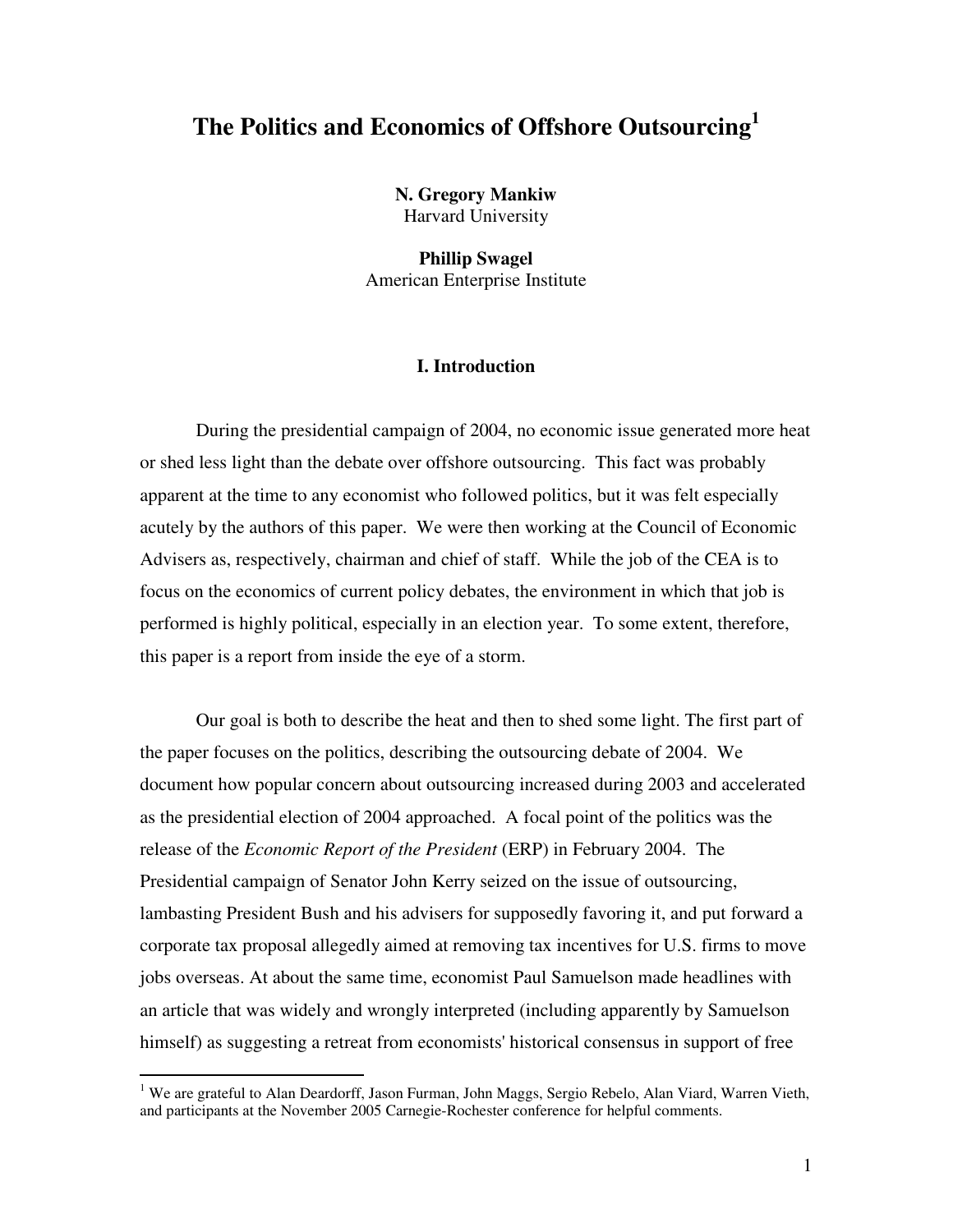trade. After the November election, media interest in outsourcing as a topic subsided, although it remained higher than two years earlier.

The second part of this paper surveys the empirical literature on offshore outsourcing, with an emphasis on outsourcing of business services. Work to quantify the impact of increased trade in services on domestic labor markets has lagged behind popular interest, in no small part because existing data sources make it difficult to identify job changes related to trade in business services. Indeed, gaps in the available data make it difficult to say how many jobs are being outsourced and why. The empirical literature is able, however, to conclude that offshore outsourcing is unlikely to have accounted for a meaningful part of the job losses in the recent downturn or contributed much to the slow labor market rebound.

To a large extent, the issue of offshore outsourcing involves the same fundamental questions addressed by economists for more than two centuries concerning the impact of international influences on the domestic economy. To be sure, the world is different, as advances in technology have made it possible to trade a wider range of services. Services offshoring, however, fits comfortably within the intellectual framework of comparative advantage built on the insights of Adam Smith and David Ricardo. This is contrary to the assertions of some non-economists, who see a new paradigm created by improved technology and communications that somehow undermines the case for free trade.

The theoretical literature on offshoring has been mainly positive, focusing on the factors influencing firms' choice of organizational structure and location of production. There has been little normative analysis on the welfare impact of offshoring. This is perhaps because economists see outsourcing as simply a new form of international trade, which as usual creates winners and losers but involves gains to overall productivity and incomes.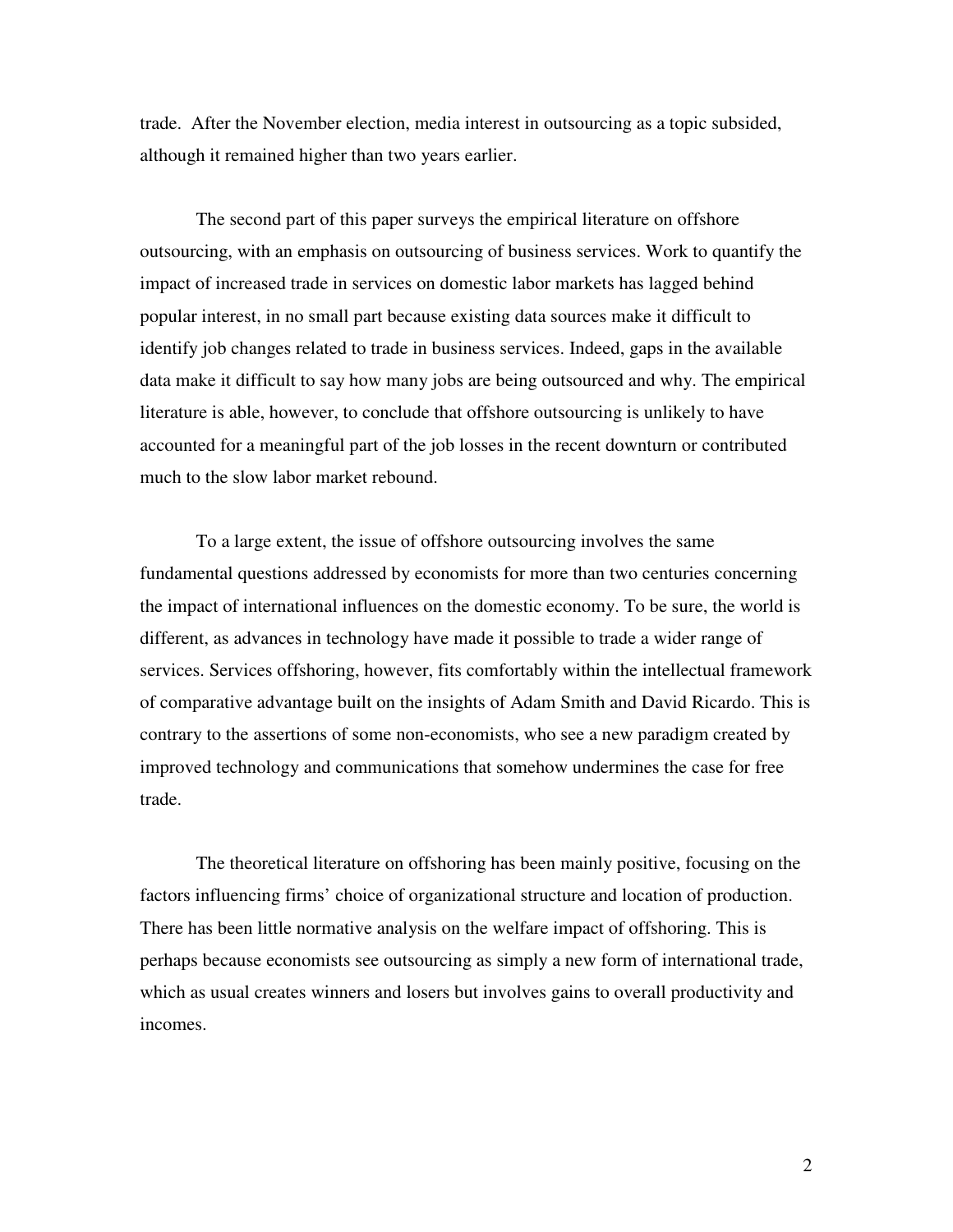Moreover, the empirical evidence, while still tentative, suggests that increased employment in the overseas affiliates of U.S. multinationals is associated with *more* employment in the U.S. parent rather than less. These econometric results are buttressed by similar findings in the business literature, where researchers from McKinsey Consulting calculate that overall net U.S. income rises by about 12-14 cents for every dollar of outsourcing (that is, gross income rises by \$1.12-1.14).

There are costs to services outsourcing, and these costs are familiar from the literature on how trade in goods affects labor markets. While trade provides benefits for the nation as a whole, some people face dislocation. For example, workers with low skills within certain occupations such as data entry and low-end computer programming appear to have been affected by increased trade in services. The appropriate policy response is to help affected workers adjust to change rather than give up the gains from trade in the first place. Policies aimed at preventing trade, including outsourcing, would mean lower standards of living for both Americans and the citizens of developing countries.

The message from economists that international trade in services is nothing new and likely to be beneficial is enormously frustrating to non-economists, especially politicians. To help bridge this communications gap, we examine the differing ways in which economists and non-economists talk about offshoring, focusing on ways in which economists can communicate more effectively to policymakers and the broader public. These lessons have been learned from experience.

### **II. The Politics of Outsourcing**

The topic of offshore outsourcing is as much a political topic as an economic one, and perhaps even more so. We therefore begin by discussing the politics, as seen through the eyes of economists working at the White House during an election year.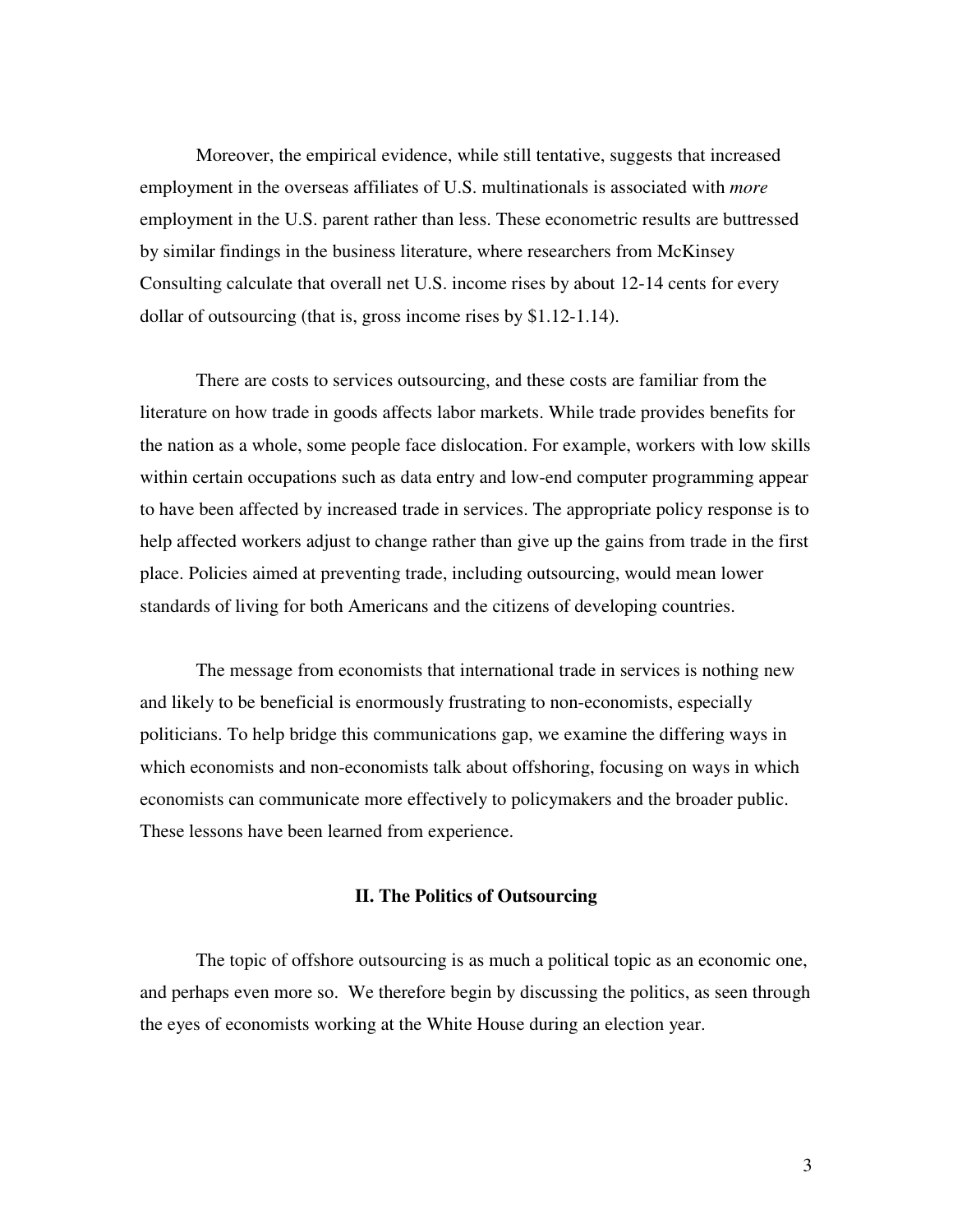# **Rising Attention to Outsourcing**

Interest in outsourcing exploded in 2004, with over 1,000 references to the subject in four major newspapers<sup>2</sup> that year, compared to fewer than 300 references in each of the previous two years (Figure 1). Discussions of outsourcing figured prominently in the popular culture, including jokes by late night television talk show hosts, scores of editorial cartoons, and ongoing attention on television programs such as the Lou Dobbs Tonight show on CNN (on which the first author appeared as a guest). In the electoral battleground state of Ohio, outsourcing was the focus of numerous political television and radio commercials by the Kerry campaign and like-minded groups such as MoveOn.org. In Washington, DC, and elsewhere, outsourcing was the subject of countless press conferences and panel discussions. One such event was a January 7, 2004 event at the Brookings Institution in which Senator Charles Schumer (D-NY) and Reagan-administration Treasury official Paul Craig Roberts discussed their idea that changes in the modern global economy had undermined the centuries-old case for free trade, as they put it in an op-ed in the New York Times the previous day. Schumer and Roberts pointed to outsourcing of software engineers and radiologists as exemplifying the concerns arising from free trade. Their thesis that increased capital mobility means that comparative advantage and the resulting gains from trade no longer apply to the modern economy is a fallacy. Indeed, having this event at Brookings was akin to the Mayo Clinic hosting a discussion on the benefits of laetrile. And yet, it highlights the partisan attention given to outsourcing even before the ERP release.

 $2$  The New York Times, Washington Post, Los Angeles Times, and USA Today.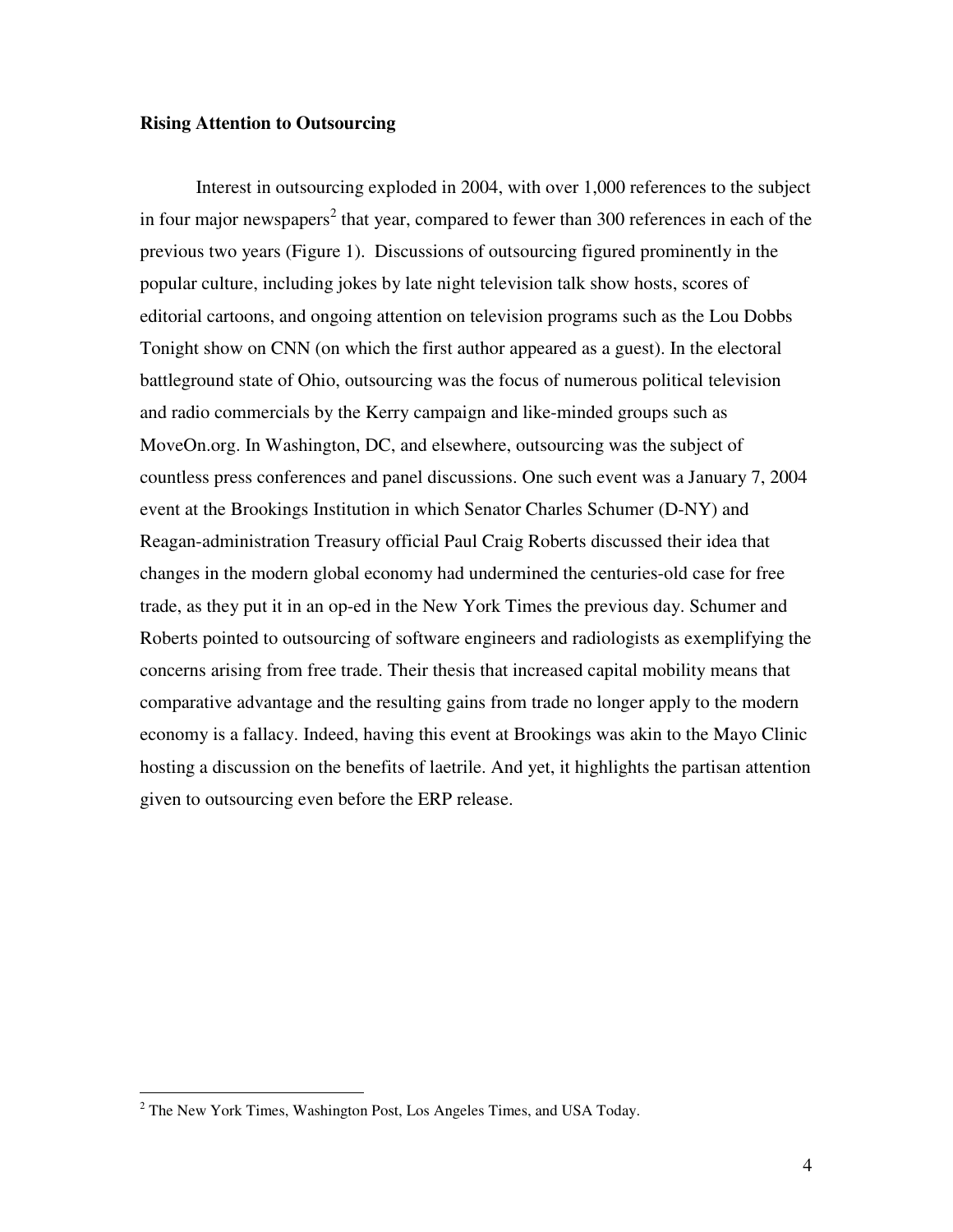

The timing of attention to outsourcing in 2004 indicates as well the close connection to the electoral cycle. Mentions of the word "outsourcing" in the four major newspapers in Figure 1 spiked after the release of the ERP in February 2004 and then soared again just before the Presidential election in November. Even so, interest in outsourcing had been rising before February 2004, with mentions in the four newspapers increasing from an average of about 20 per month in 2002 and the first half of 2003 to about 50 per month at the end of 2003 and in January 2004. Given this, it seems likely that outsourcing would have arisen as a major campaign issue at some point. The events surrounding the release of the ERP served as a catalyst to hasten that date.

Underlying the rising concern over the impact of outsourcing on U.S. labor markets was what many observers saw as a tepid labor market recovery following the economic slowdown of 2000 and 2001. Output in the U.S. manufacturing sector experienced a pronounced slowdown starting in July 2000, while broader measures of activity on which recession dating is focused such as real personal incomes minus transfers and the volume of manufacturing and wholesale-retail sales reached a plateau by late 2000. The labor market, as usual a lagging indicator, peaked in February 2001,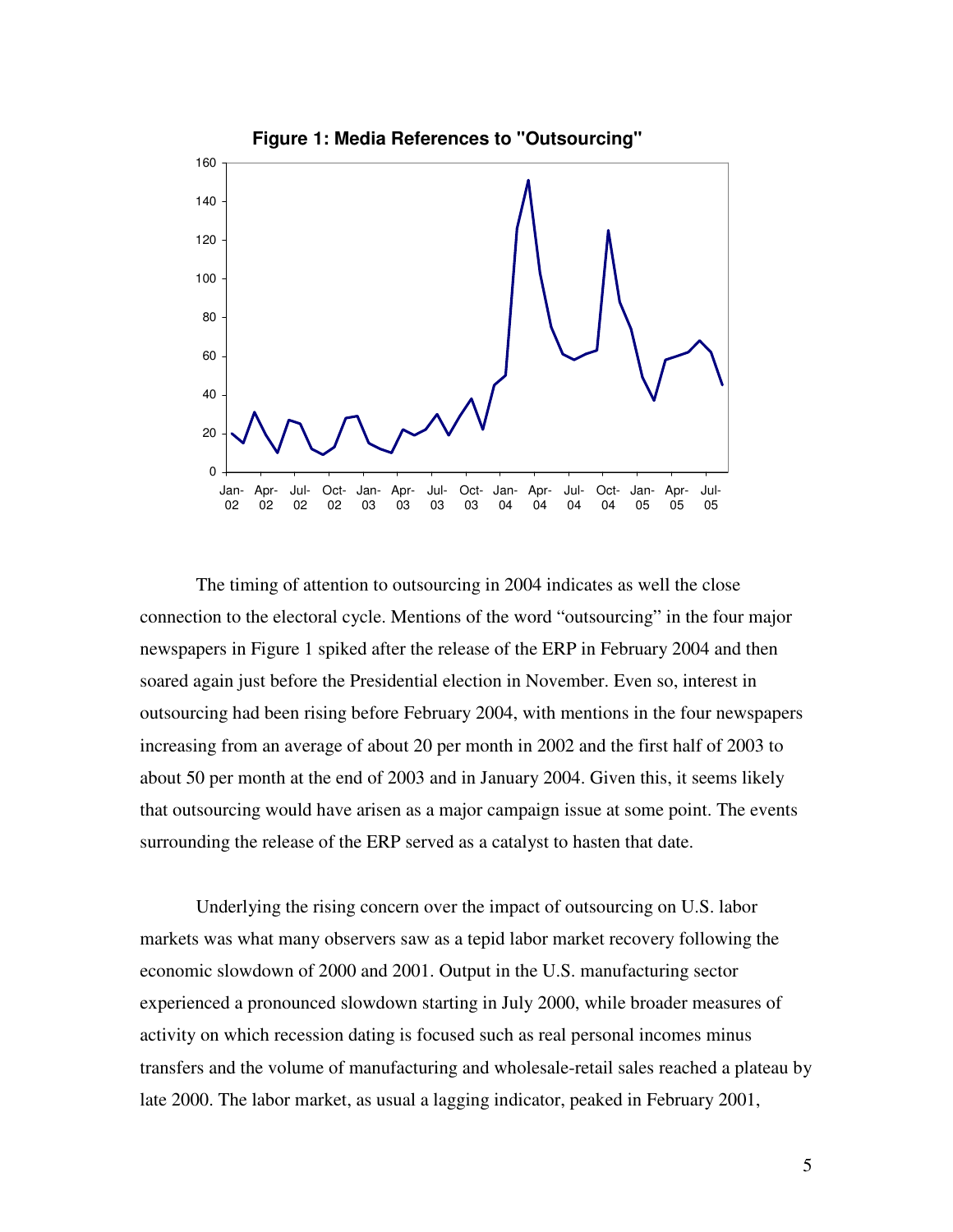several months after activity judged by the other measures had begun to decline. Nearly 750,000 jobs were lost in the first 6 months of the labor market slowdown, and then another 1.3 million jobs were lost in the 6 months after the 9/11 terrorist attacks (over 900,000 in the first 3 months). The labor market lagged even after steady GDP growth resumed in late 2001, possibly because growth remained too modest to take up the resources freed up by the downturn. A modest uptick in job growth began in September 2003, but a solid labor market recovery came only around March 2004 (meaning it was evident in official statistics in April and later). Wages likewise stagnated despite strong productivity growth, with real hourly earnings growing less than 1 percent per year from 1999 to 2003 (though overall compensation grew more robustly with a surge in non-wage compensation such as employer-provided healthcare).

Against the backdrop of a faltering labor market, outsourcing became synonymous in the public debate with job loss, and the transfer of jobs overseas came to be seen by non-economists as a major factor in accounting for the weak job market of 2002 and 2003. The release of the Economic Report of the President in early 2004 thus came at a time when the recovery was still not viewed as robust. <sup>3</sup> Moreover, the Presidential campaign was in full gear, with Senator Kerry on the verge of knocking his primary opponents out of the race. Looking ahead to the general election, the Kerry campaign was naturally seeking to seize upon any issue to highlight economic problems.

#### **The Economic Report of the President and the Political Hysteria of 2004**

The 2004 Economic Report of the President was released in the morning on Monday, February 9. The CEA chairman (the first author of this paper) held a press conference that day, and then participated in an online question-and-answer session on the "Ask the White House" feature of the White House website. The chairman and

 $3$  Many White House staffers likewise did not see the economy as growing strongly; it is fair to say that foreign policy was seen as the strength of the Administration at that point, despite indicators such as the 8.2 percent annual GDP growth in the third quarter of 2003 (which was "only" 7.2 percent in the initial release).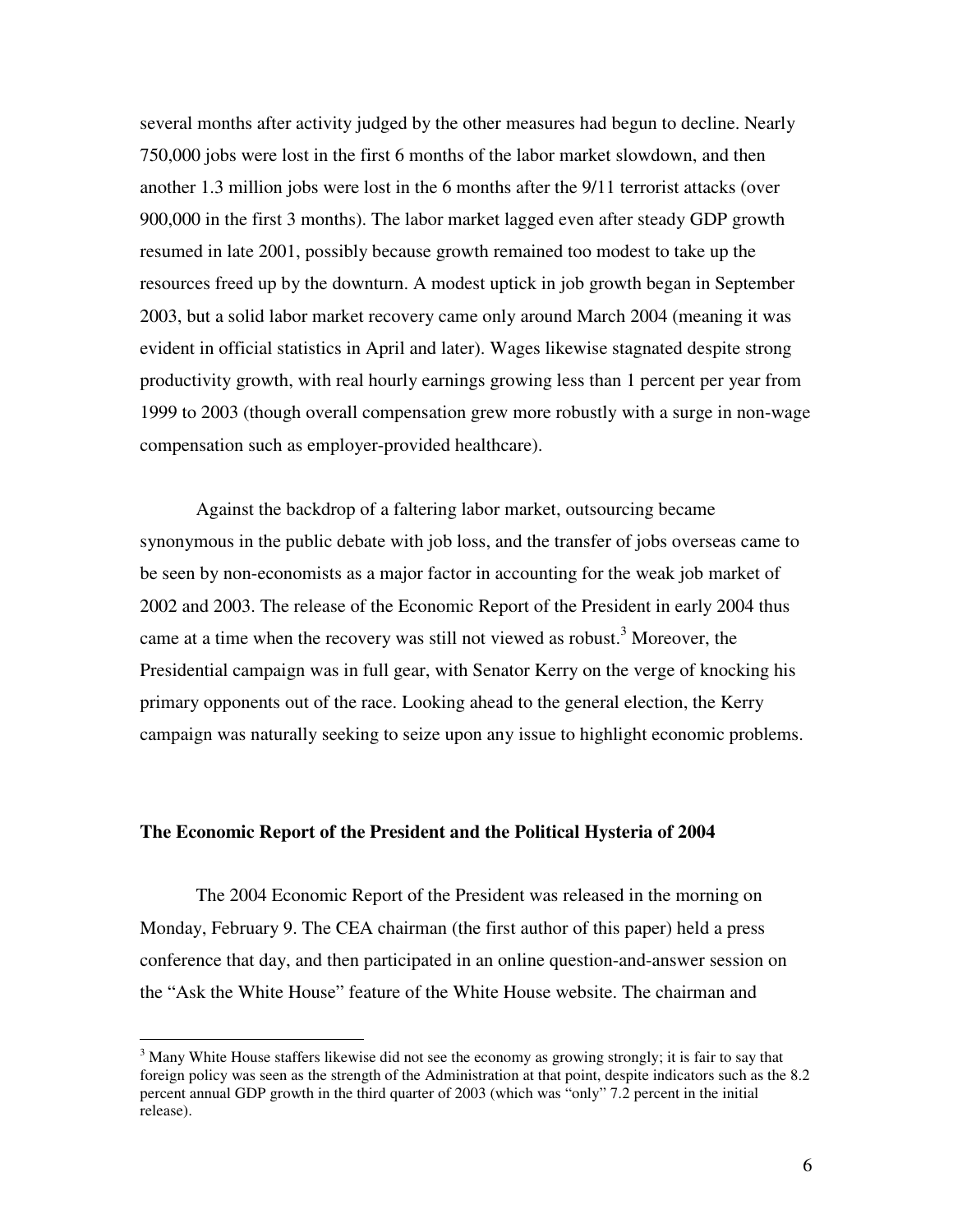members of the Council participated in a Congressional hearing on the Report on Tuesday, February 10 before the Joint Economic Committee, and the chairman gave a long-planned speech to the National Economists Club on the major themes of the Report on February 17.

As usual, the 2004 Report included a chapter on international trade. This chapter included a section on trade in services with the following paragraph on outsourcing (on page 229):

One facet of increased services trade is the increased use of *offshore outsourcing* in which a company relocates labor-intensive service industry functions to another country. For example, a U.S. firm might use a call center in India to handle customer servicerelated questions. The principal novelty of outsourcing services is the means by which foreign purchases are delivered. Whereas imported goods might arrive by ship, outsourced services are often delivered using telephone lines or the Internet. The basic economic forces behind the transactions are the same, however. When a good or service is produced more cheaply abroad, it makes more sense to import it than to make or provide it domestically.

This last sentence, though a plain statement of the reason why trade arises, was later to be seen in the press and on Capital Hill as an affront to American workers.<sup>4</sup>

Outsourcing was the topic of two questions at the press conference. It is useful to reproduce the complete answers to these questions to illustrate just how far out of context the subsequent public discussion was to take the comments made at the press conference. The response to the first question on outsourcing was:

I think outsourcing is a growing phenomenon, but it's something that we should realize is probably a plus for the economy in the long run. Economists have talked for years about trade, free international trade, being a positive for economies around the world, both at

<sup>&</sup>lt;sup>4</sup> A variant of the sentence was included in the Overview at the front of the Report: "When a good or service is produced at lower cost in another country, it makes sense to import it rather than to produce it domestically. This allows the United States to devote its resources to more productive purposes." (page 25)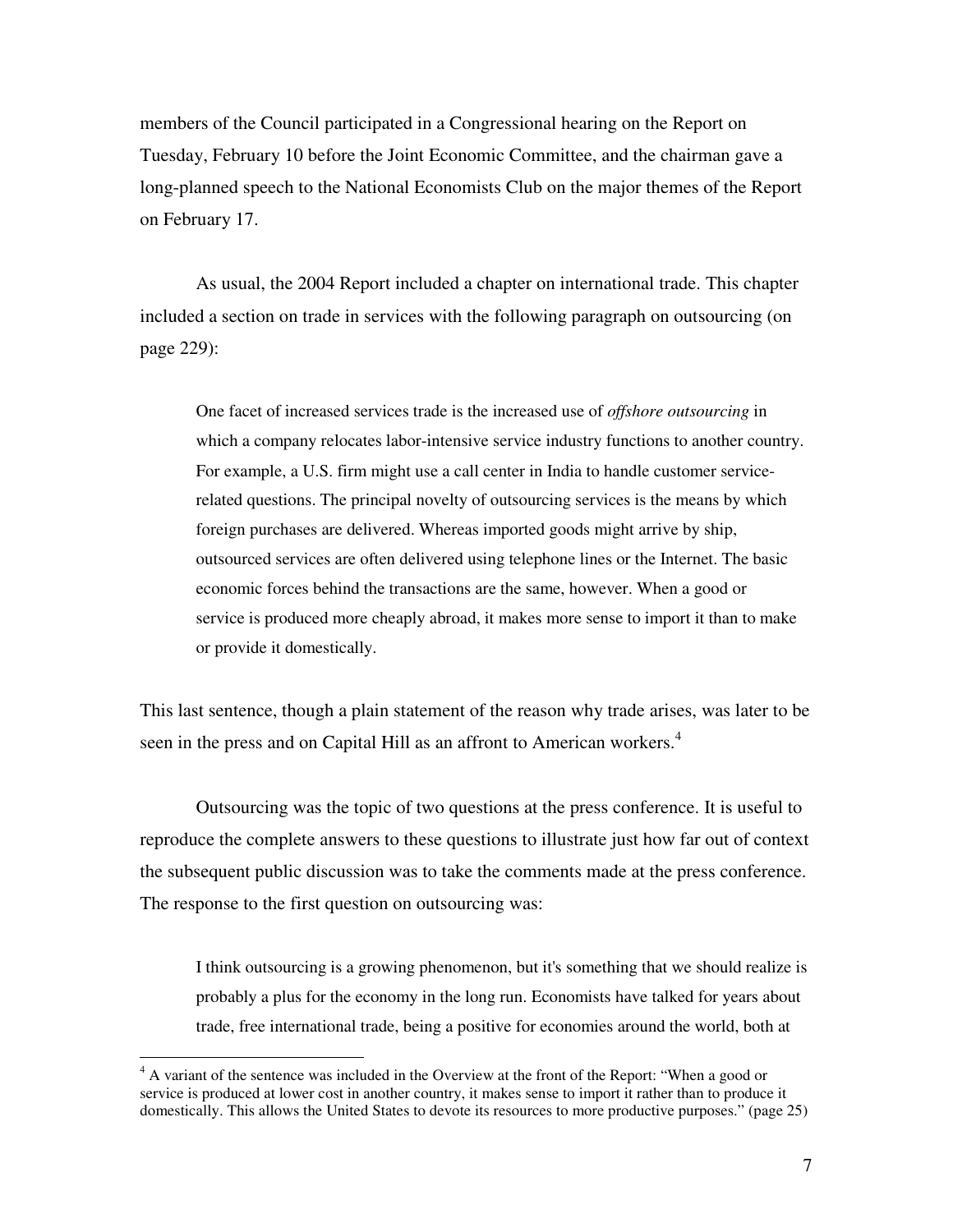home and abroad. This is something that is universally believed by economists. The President believes this. He talks about opening up markets abroad for American products being one of his most important economic priorities. And we saw discussions this weekend of the Australia agreement. So it's a very important priority.

When we talk about outsourcing, outsourcing is just a new way of doing international trade. We're very used to goods being produced abroad and being shipped here on ships or planes. What we're not used to is services being produced abroad and being sent here over the Internet or telephone wires.

But does it matter from an economic standpoint whether values of items produced abroad come on planes and ships or over fiber optic cables? Well, no, the economics is basically the same. More things are tradable than were tradable in the past, and that's a good thing.

That doesn't mean there's not dislocations; trade always means there's dislocations. And we need to help workers find jobs and make sure to create jobs here. But we shouldn't retreat from the basic principles of free trade. Outsourcing is the latest manifestation of the gains from trade that economists have talked about at least since Adam Smith.

Notice that the order of response was to first note the gains from trade, and only second to refer to the dislocation to affected workers; later we will discuss how, from a communications standpoint, this was a tactical error. The following elaboration was given in response to a question near the end of the press conference asking for more clarification on outsourcing:

Well, I think there's a tendency among some people to believe that outsourcing is a different phenomenon than trade. And from an economic standpoint, it really isn't. Whether things of value, whether imports from abroad, come over the Internet or come on ships, the basic economic forces are the same.

There is a fundamental misunderstanding about trade in general. For years, there's been a temptation to somehow think that trade is zero sum, that when some country benefits from trade, we must be losing from trade.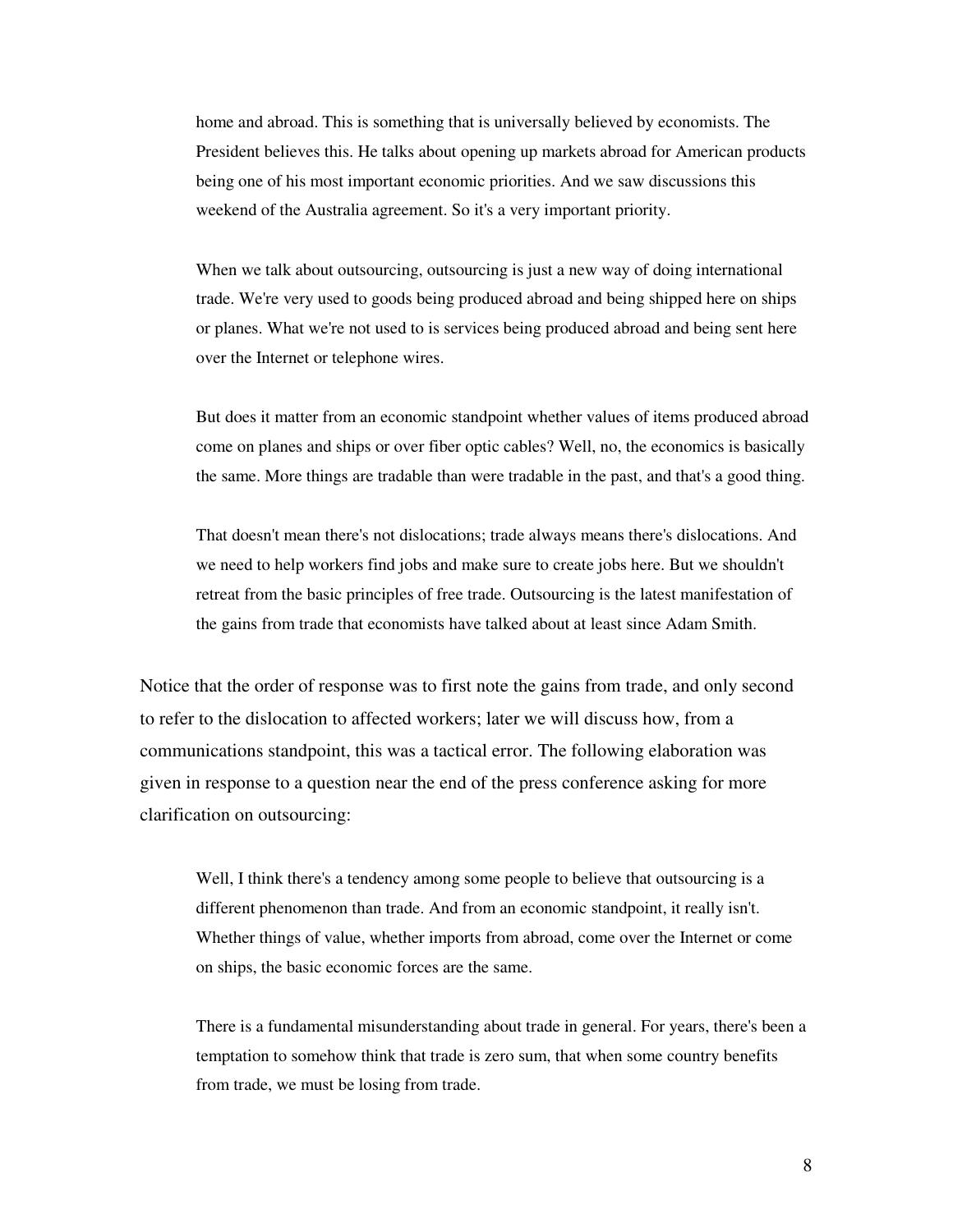One of the things we teach in basic economics courses, and the economics profession is as unanimous on as they are on anything, is that trade is win/win, that both trading partners can benefit from a free and open trading system. And that's why the President has told [then-U.S. trade representative] Bob Zoellick to go out there and negotiate free trade agreements and why opening up markets abroad is so important and reducing trade barriers and not retreating from free trade is this administration's policy.

It was not at all clear following the press conference that a political firestorm was in the making. Indeed, reporters from the *Financial Times*, *USA Today*, and the *Wall Street Journal* complained at the end of the press conference that there had not been any news. A reporter from the *Washington Post* suggested after the event that the answer on outsourcing might be controversial, but more because of the inherently contentious nature of the topic than the precise words. A staffer from the White House press office who had attended the event likewise saw the responses to the outsourcing questions as potentially problematic. An interesting distinction is that the reporters who missed the story at first were among the best in the Washington press corps in terms of their economic knowledge. The *FT* and *Wall Street Journal* reporters had the backgrounds one would expect of economics writers for those publications, while the reporter for *USA Today* was a 1995 graduate of Harvard who had majored in economics and written on the subject for the *FT* before moving to the mass-circulation *USA Today*. For these reporters (as for ourselves), a focus on the economic substance meant overlooking the newsworthy point that a White House adviser was talking straightforwardly about the subject of outsourcing in the first place during an election year.

With the concerns of the press office staffer in mind, a question on outsourcing was intentionally addressed in the online chat session that followed the press conference. In response to the query of "How does outsourcing affect the US economy?" posed by Michelle from San Diego, an answer was given that discussed both the gains and dislocations from trade, noting that the proper policy response was to ease the transition

9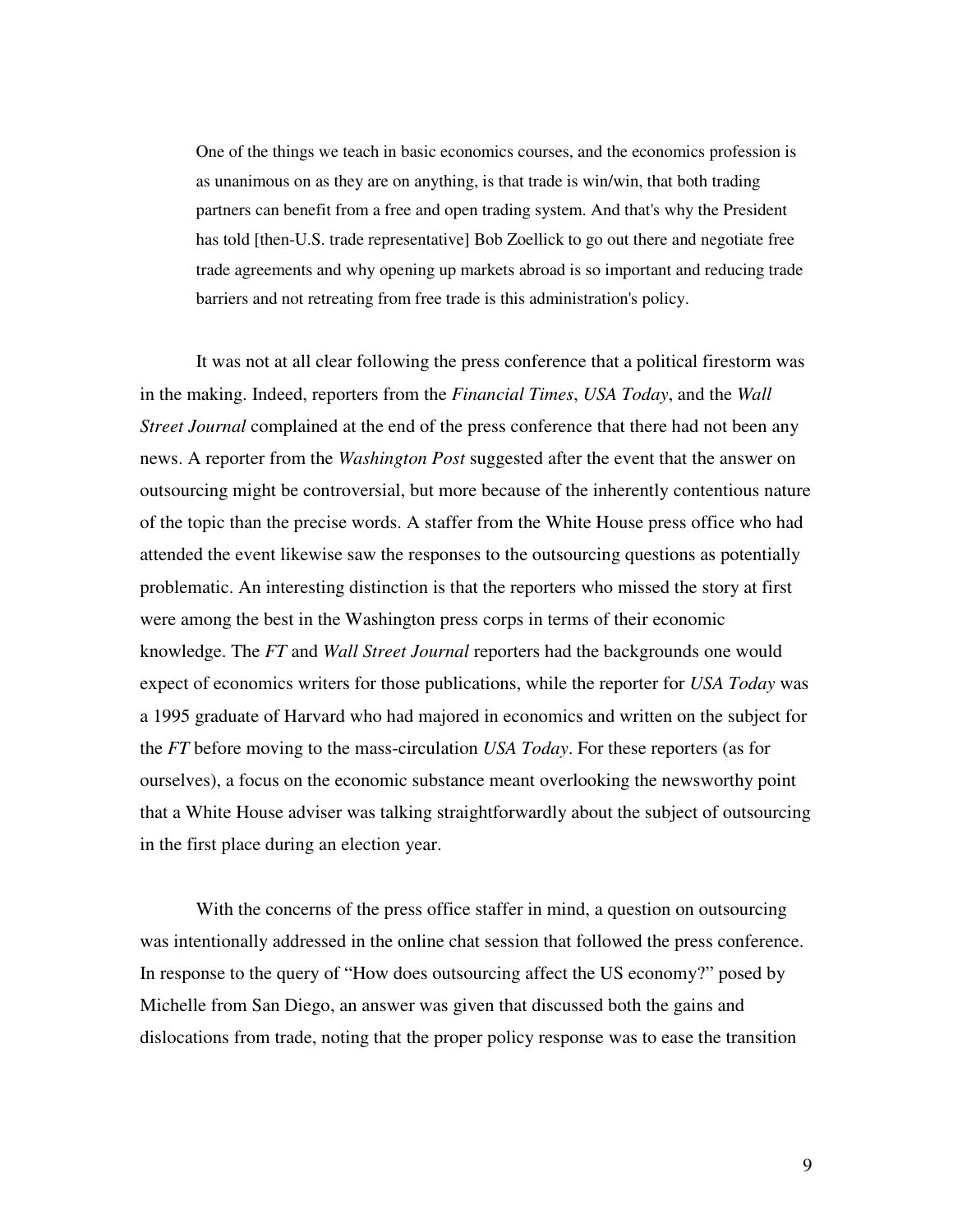of workers. This answer was similar to the text from the Report itself and to what had been said in the press conference.<sup>5</sup>

An article about the ERP and the press conference in the Washington Post on Tuesday, February 10 noted the outsourcing comments but added that this was a mainstream idea "seconded by economists and business leaders." The focus instead, as with the news wire stories, was on the seemingly optimistic forecast for 3 percent job growth (which, indeed, turned out to be overly optimistic). The article ran in the Post's lightly read Business section, suggesting as well that the editors of the Post did not view this as a major story, even with the article's suggestion that the CEA conclusions on outsourcing "may prove discordant during an election year."

The controversy arose instead from coverage of the press conference in the *Los Angeles Times*. Above a nuanced discussion of the costs and benefits of outsourcing, the LA Times ran the incendiary (and inaccurate) headline "Bush Supports Shift of Jobs Overseas." In contrast, the *Post* headline above a similar story was "Bush Report Offers Positive Outlook on Jobs."

It took less than a day for the words "Bush Supports Shift of Jobs Overseas" to be picked up by opponents of the President. However, it took more than half a day for this to happen, so that the issue of outsourcing figured little at the Congressional hearing on the ERP on February 10—the day of the inflammatory LA Times headline. The major

 $<sup>5</sup>$  The complete answer to the question was:</sup>

Outsourcing is the latest manifestation of the forces of free trade and increasing international specialization in production. We are all used to goods being produced abroad and transported here on ships or planes. We are less used to services being produced abroad and being transported here over telephone lines or the Internet. But the basic economic forces are the same.

An open world trading system is generally a positive contribution to economic prosperity. It increases living standards both at home and abroad. That is the reason the President has actively pursued trade agreements to open up markets abroad.

At the same time that we pursue a more open trading system around the world, we have to acknowledge that any economic change, including those that come from trade, can cause painful dislocations for some workers and their families. The goal of policy should be not to stop change but to ease the transition of workers into new, growing industries. The President's initiative to support education at community colleges is one example.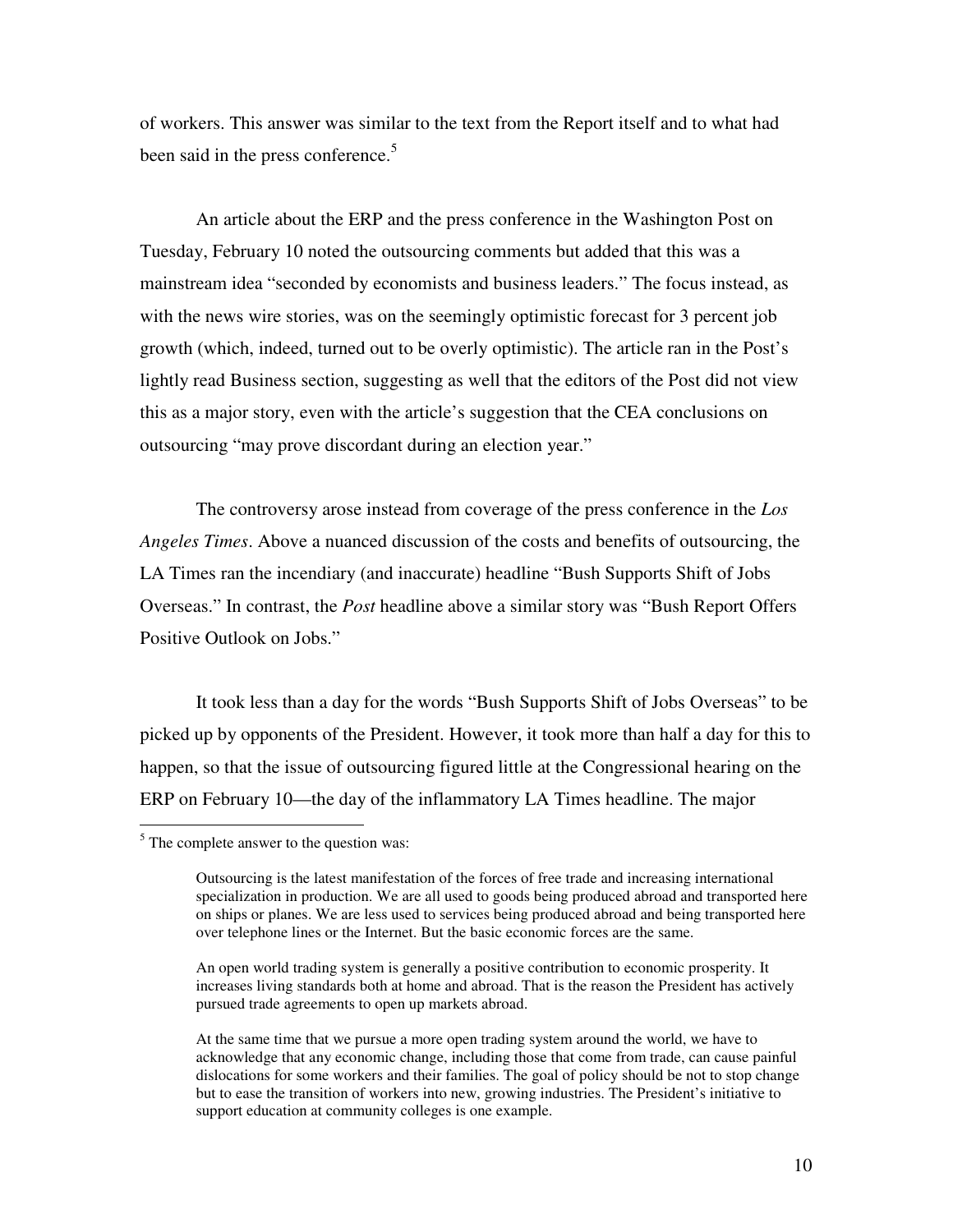political line of attack for Democratic members of the committee was instead to highlight weak job growth and question the administration economic forecast.

This changed within the same day's news cycle as politicians became aware of the headline in the *LA Times* and then opened the Report and found the sentence about cheap imports making sense. The next day, February 11, a story on the ERP in the *Washington Post* was headlined "Bush, Adviser Assailed for Stance on 'Offshoring' Jobs." This story was not relegated to the business section, but instead ran on page 6 of the front section, and quoted Senator Kerry decrying the White House desire to "export more of our jobs overseas," as well as Republican Congressman Donald Manzullo from Illinois calling for the resignation of the CEA chairman. White House aides responsible for Congressional liaison warned of fury on the part of Republican members of Congress from Pennsylvania, Ohio, Michigan, and other industrial states.

This Congressional anger broached the surface on Wednesday, February 11, when Speaker of the House Dennis Hastert released a statement blasting the discussion of outsourcing, and saying that CEA Chairman Mankiw's ideas had "failed a basic test of real economics." An effort among staffers for Republican Senators to have a similar statement from the other side of the Hill was squelched by a key staffer in Senator Frist's office. Even so, the story of the Republican Congressional leader attacking the White House was big news and ensured that outsourcing was to remain in the news for days to come.

An interesting note is that after the first day's stories on the ERP and the press conference, subsequent press coverage focused largely on the political response rather than the substance of what was actually written and said. Indeed, reporters writing the stories universally acknowledged in private that the CEA Report was both correct and unremarkable on the substance. What was remarkable was the reaction, and as journalists they were obligated to cover the political reaction and fallout. The coverage reflected the unfortunate reality of the modern craft of journalism. In general, the coverage did not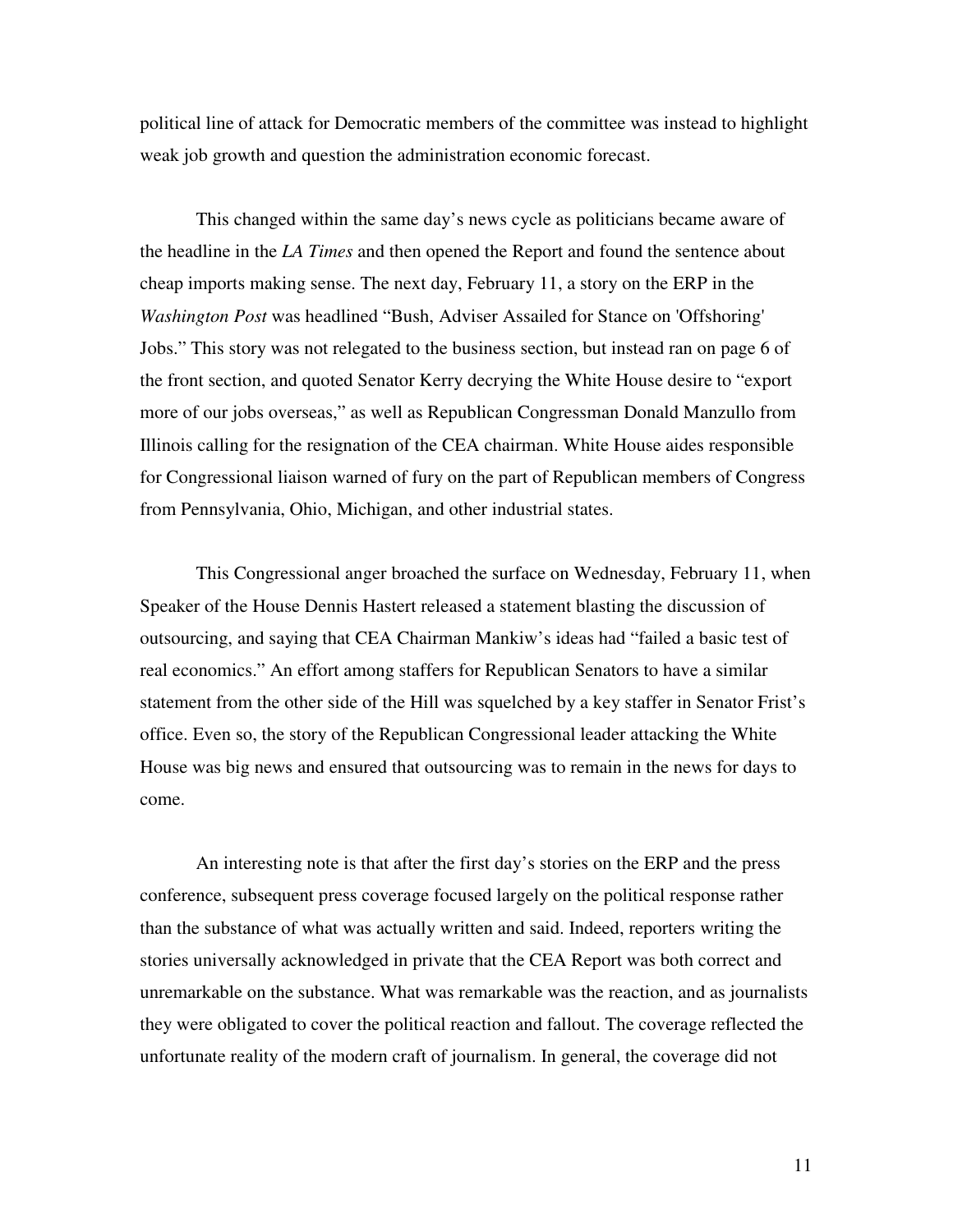seem to us to reflect malice, bias, or sloppiness on the part of the journalists involved.<sup>6</sup> Matters of substance were left to editorial writers. The February 13, 2004 *Washington Post* included an editorial (that is, from the newspaper itself, not from an outside contributor) titled "Mr. Mankiw is Right." Similar editorials appeared in the *San Jose Mercury News, the Atlanta Journal-Constitution, Business Week*, and a host of other magazines and newspapers. Even the *New York Times* editorial page, reflexively hostile to the Administration, was broadly supportive.

Backing came as well from economists across the political spectrum, with statements of support from Clinton Administration CEA chairs Laura Tyson, Janet Yellen, and Martin Baily, as well as from Clinton Labor Secretary Robert Reich. Fed Chairman Alan Greenspan was broadly supportive in Congressional appearances when asked about outsourcing. Notable in his initial silence was Paul Krugman, whose first writing on the ERP in his *New York Times* column was a (misleading) February 17, 2004 attack on the ERP's healthcare chapter. Only in late February did Krugman's column turn to his academic specialty of international trade. Krugman's February 27 column chided Senator Schumer for his association with the comeback of "old fallacies," but then went

<sup>6</sup> An exception in our eyes was a February 20, 2004 story in the *New York Times* by David Cay Johnson that asserted that the Economic Report "questions whether fast-food restaurants should continue to be counted as part of the service sector or should be reclassified as manufacturers. No answers were offered." Although the story in the *Times* fell short of saying that the Report urged reclassification, it intimated that the Report raised the question of whether some activities should be reclassified. This was an invention by the *Times*—the question of reclassifying any activities was never raised. The story was based on a box in the Report that discussed how the definition of manufacturing is not straightforward and therefore "Whenever possible, policy making should not be based upon this type of arbitrary statistical delineation." The box contained the sentence: "When a fast-food restaurant sells a hamburger, for example, is it providing a 'service' or is it combining inputs to 'manufacture' a product?" Somehow the *Times* decided that this and the rest of the box represented raising the question of whether to reclassify some activities, even though the word "reclassify" is not used. Moreover, the context of the box makes it clear that the ERP urges that classifications should not be used for policy decisions in the first place rather than that anything should be changed or even that any changes should be contemplated. The *New York Times* refused to correct the story, much to the ridicule of Washington-based journalists, who well understood that this was an error of fact. This article, however, resulted in further "controversy," with Democratic members of Congress urging the President to renounce the supposed desire by his staff to cover up declining employment in manufacturing through changes in measurement. The *New York Times* printed an article by a different writer a few days later, on February 26, noting that the uproar had missed the point in the ERP, without mentioning that the episode had been started by a misleading article in the *Times* itself. (The real intent of the box was to impede the movement in Congress to give lower corporate tax rates to manufacturing than non-manufacturing firms. Despite the fact that the distinction is inherently fuzzy and that the Administration opposed the legislation, it passed Congress attached to a bill that would eliminate the FSC/ETI export subsidy. Because the President wanted the export subsidy removed to become consistent with WTO rulings, he signed the bill.)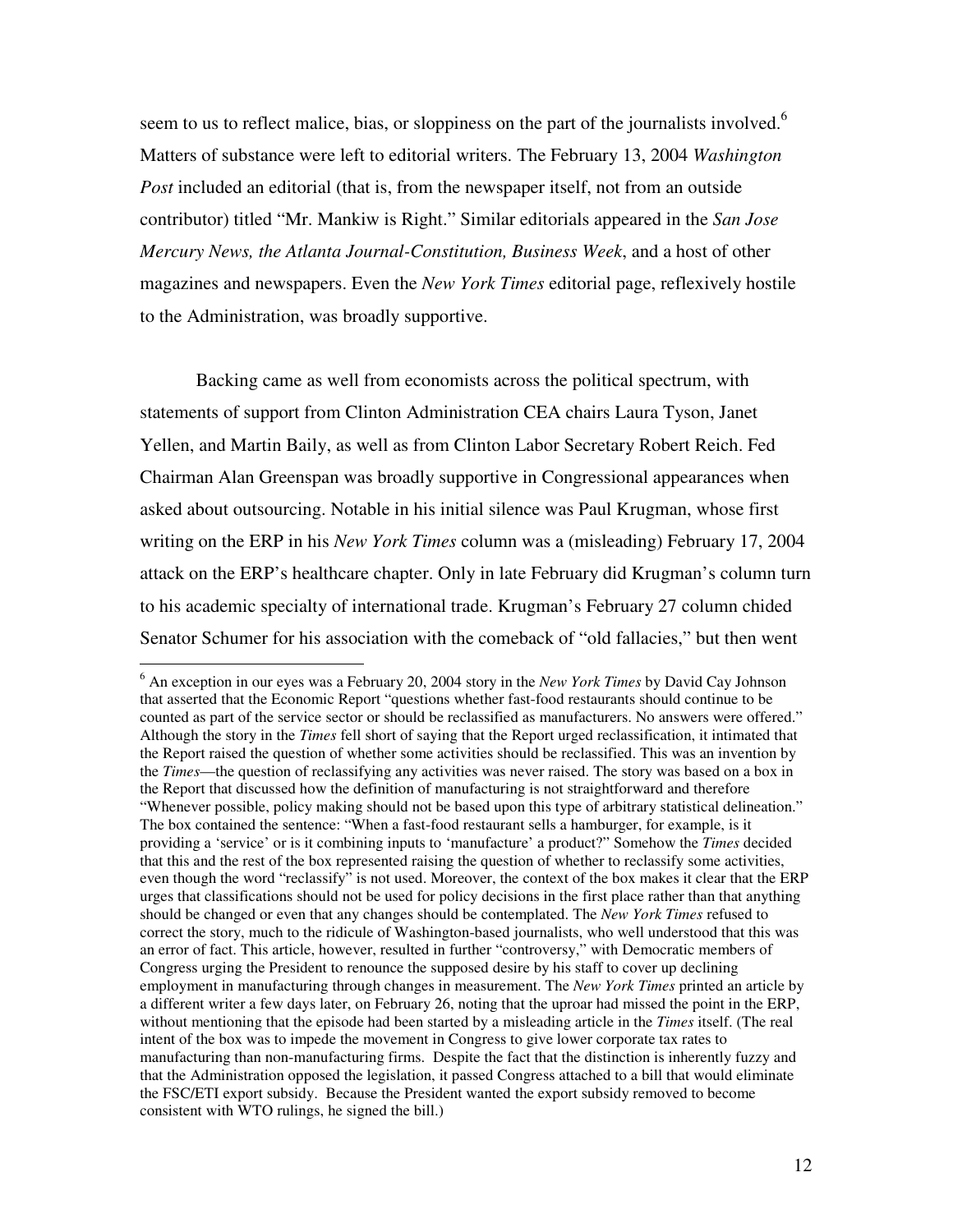on to lambaste President Bush and sprinkle kind words on Senator Kerry regarding trade—the same Senator Kerry who was running away from his record of support for free trade. Notable as well for his silence was then-Harvard President Larry Summers, who as Treasury Secretary had fought successfully against trade restrictions in steel until the last days of the Clinton Administration. (Summers declined when journalists asked him for an on-the-record comment on the outsourcing controversy, even though as Harvard President he had shown considerably less reluctance to engage in the public debate on other issues.) Within CEA, the feeling at times was that on the issue of outsourcing, it was the members of the American Economics Association (or at least all but a handful) and newspaper editorial boards against the rest of the U.S. population.

Until Speaker Hastert's statement, the belief within the White House was that having the CEA chair write an op-ed in a major newspaper such as the Washington Post to provide the full context of his remarks on outsourcing would be an appropriate and adequate response to the public debate—not a solution, since there was no way to put back this genie, but a response. Such an op-ed would have involved putting the full comments from the press conference into print. After all, in the full context, there is little remarkable about the substance of what was written in the Report or spoken at the press conference. Speaker Hastert's action changed this, as his anger required a direct response to him rather than an indirect one through a newspaper. The op-ed was converted into a letter from Mankiw to Mr. Hastert, which the White House press office then provided to reporters (who were in any case the main audience).

The letter told the Speaker that "Some of my recent comments on outsourcing have been misinterpreted"—an understatement if ever there was one—and went on that "My lack of clarity left the wrong impression that I praised the loss of U.S. jobs." Instead, the Speaker was told that any job loss was "regrettable"—an awful experience for a worker and their family. All true, but this had little relation to outsourcing, since there was no evidence that outsourcing had contributed meaningfully to U.S. job losses. The rest of the letter essentially restated what was said at the press conference, including that the right response to changing technology and increased global integration was a

13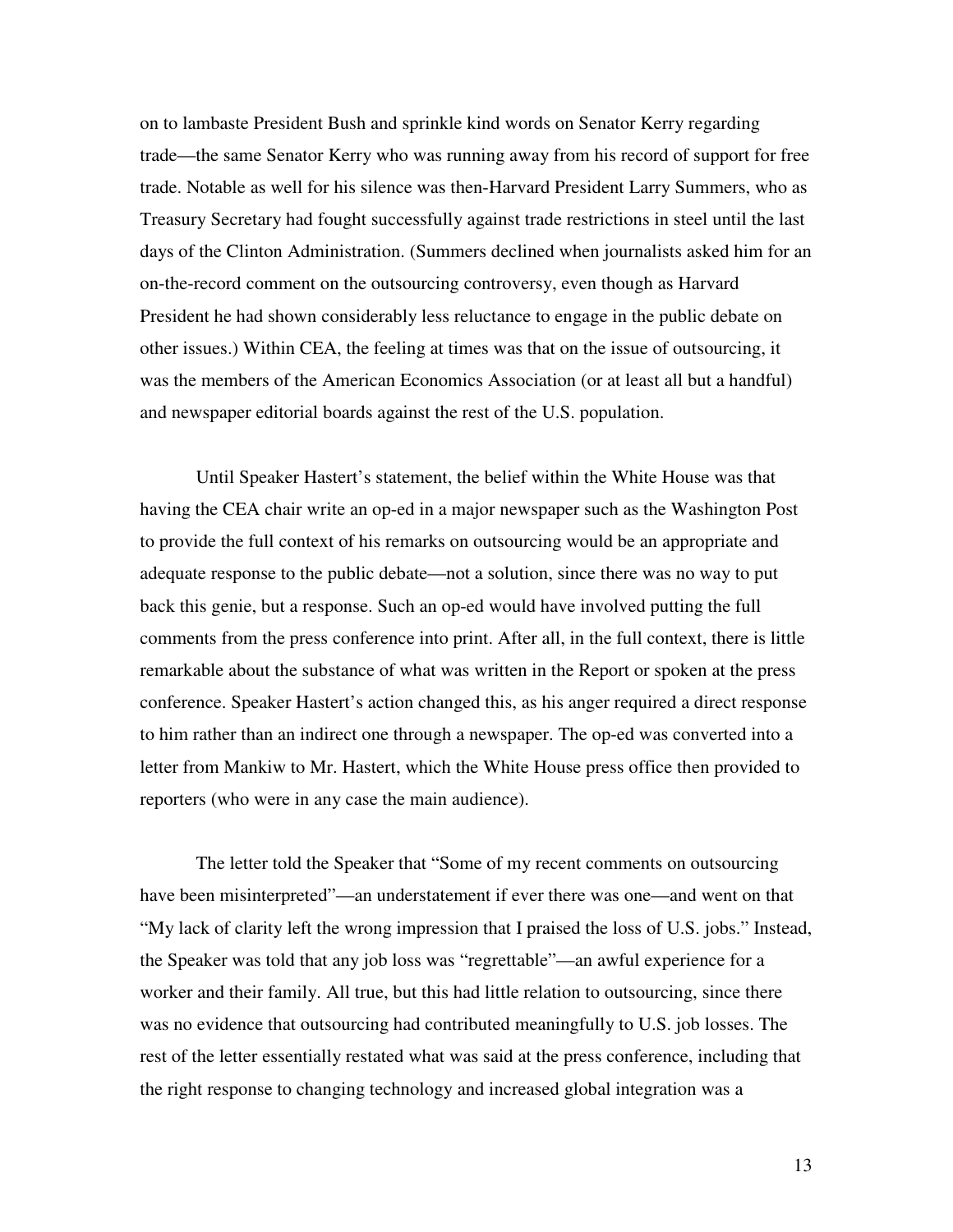commitment to free markets. By contrast, "a retreat into economic isolationism" was deemed "a recipe for economic decline." This phrase—economic isolationism—was to figure broadly in the campaign to come and is discussed further below. Reporters took the letter as an apology and retraction, though the precise words of the letter were more a restatement than either of those.

The following Tuesday, on February 17, the Chairman gave a long-scheduled talk to the National Economic Club in Washington on the ERP. This address, unfortunately scheduled in a Chinese restaurant (though at least not an Indian one, given the connection of India to services outsourcing), was widely covered but produced little news. The talk itself connected concerns over international trade to the weak labor market, but noted that declining investment and exports, not import competition, were the main factors behind the weak labor market. Several questions on outsourcing received replies with more of the same. This created no further news. This was the case as well for myriad television, radio, and print interviews done by the CEA chair, most of which invariably touched on outsourcing.

With Senator Kerry attacking on trade, the counter adopted in the White House and by the President's reelection campaign was to connect Senator Kerry with "economic isolationism" and "economic pessimism"—to suggest that his view was of an America that could not compete. These themes were included in a March 10 speech by President Bush to the Women's Entrepreneurship Forum in Cleveland. After acknowledging concerns about jobs moving overseas, the President attacked "politicians in Washington" whose response was to "build a wall around this country and to isolate America from the rest of the world." Decrying the "defeatist" mindset of economic isolationism turned out to be a political winner. Spirits visibly lifted in the White House, and the Kerry campaign was momentarily forced to respond instead of attack. Economists in the Administration took heart at least that campaign strategists saw a positive value in declaring support for free trade even in a state that had hemorrhaged manufacturing jobs over the past four years.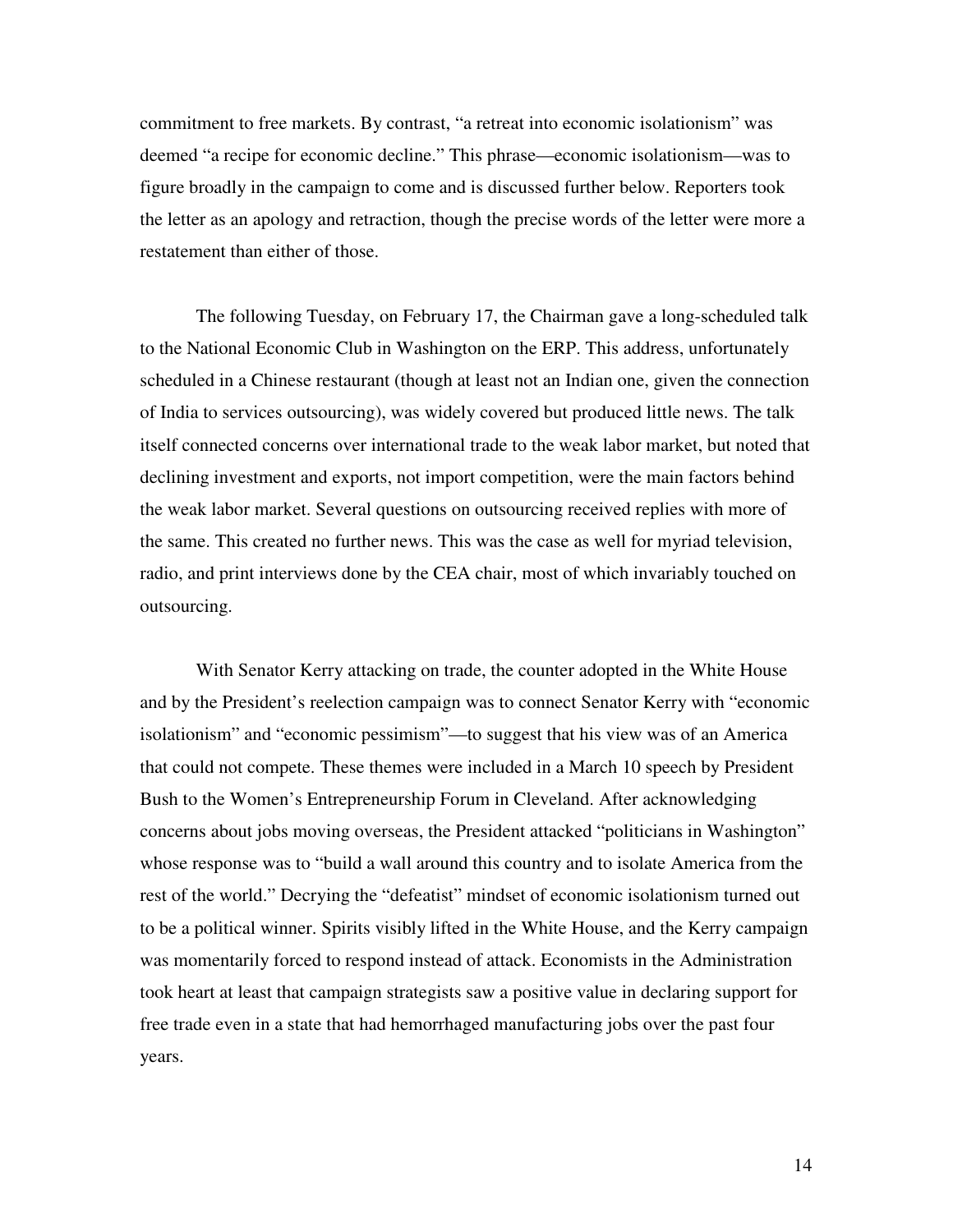Within the White House, the issue of outsourcing was seen as moving off the front burner. To illustrate the value of the global economy, administration staffers compiled data on jobs created by "insourcing," meaning foreign firms operating in the United States. The President gave further speeches on the benefits of open markets, though typically this meant opening foreign markets to U.S. exports, and Senator Kerry retreated somewhat from his most brazen language concerning international trade. Nonetheless, everyone in the administration realized that outsourcing—or "ouchsourcing," as it was known by White House staffers involved with communications efforts—would remain an issue through the November election.

The CEA went back to its usual role in providing economic analysis, with the Chair and Members participating in their usual number of public events and media appearances. Oddly, a myth developed in the media that White House operatives had sought to restrict CEA public appearances. New York Times columnist Thomas Friedman, for example, stated as recently as May of 2005 that "Republicans put duct tape over the mouth of chief White House economist Greg Mankiw when he said outsourcing makes sense, and stashed him in Dick Cheney's basement—never to be heard from again." Friedman's best selling book, *The World is Flat*, repeats the claim. This is simply false. Indeed, the CEA chair took over the very public role of providing the Administration's televised response to the monthly jobs numbers, which through the campaign was a main focus of attention (along with outsourcing) in terms of the economic agenda. The chair appeared as well on the Lou Dobbs television show, though on a night when Mr. Dobbs' absence left his CNN colleague John King to make a halfhearted attempt at decrying outsourcing, with body language and off-camera discussion that made it clear that he knew better.

Outsourcing remained an issue throughout the election year of 2004. Indeed, staffers in the Bush-Cheney reelection campaign said that it was a constant issue in Ohio, a battleground state. Against this backdrop of continuous interest (as shown in Figure 1), outsourcing bubbled to the top of the public debate two additional times: when Senator Kerry put forward a policy proposal tied to outsourcing, and in September 2004, when

15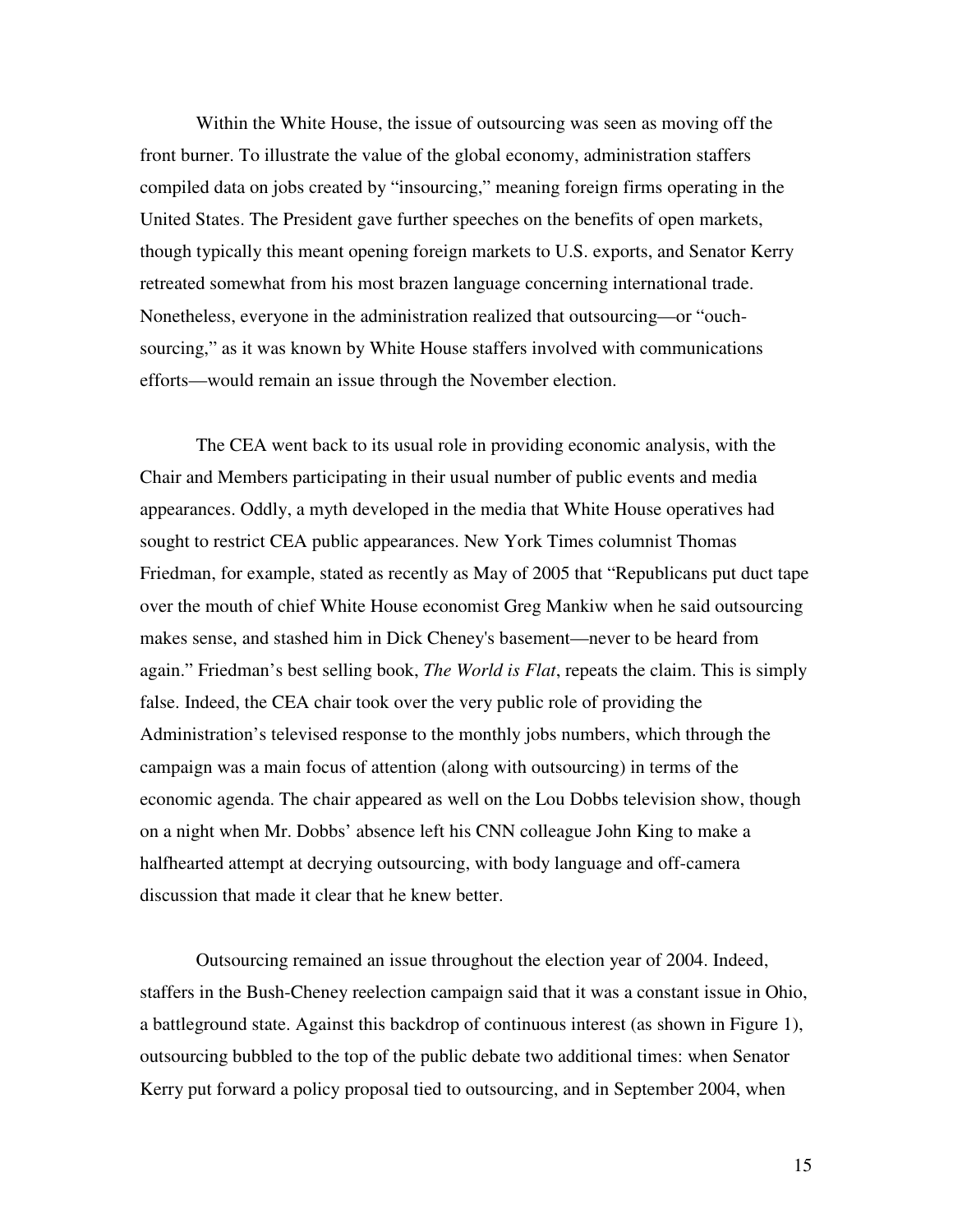eminent economist Paul Samuelson released a draft paper that he claimed touched on the subject.

# **The Kerry Outsourcing Proposal**

After decrying outsourcing, Senator Kerry's campaign put forward a policy proposal aimed at it in March 2004. According to Senator Kerry, "if a company is torn between creating jobs in Michigan or Malaysia, we now have a tax code that encourages you to go overseas." He pledged to "repeal every tax break and loophole that rewards any Benedict Arnold CEO or corporation for shipping American jobs overseas." Oddly, at the time that Senator Kerry first started talking about tax incentives for outsourcing, the section on outsourcing on his campaign website had material relating to corporate inversions, the practice by which U.S. firms reorganize their corporate structure to move their headquarters to a low-tax jurisdiction such as Bermuda in order to avoid U.S. taxes on their overseas income. Unlike outsourcing, however, inversion involves no job changes at all—it simply switches the mailbox address but not the production activities of the firm. This confusion suggests that the Kerry campaign was not completely clear about the so-called tax incentives for outsourcing that it would address.

In the end, Kerry proposed eliminating the deferral of corporate tax on some overseas earnings of U.S. multinationals. Unlike many other advanced economies, the United States taxes the worldwide profits of American firms; many other countries tax only the earnings made within their national territory. The U.S. tax code provides firms with credits for foreign taxes, but this still means that a U.S. firm will pay no less than 35 percent (the U.S. corporate tax rate) on overseas income, paying tax to the source country at its tax rate and paying the balance to the United States. This puts U.S. firms at a disadvantage compared to many of their foreign competitors in jurisdictions with corporate taxes below 35 percent. To partially offset this tax disadvantage, U.S. firms are generally allowed to defer paying tax on overseas income until it is repatriated to the United States.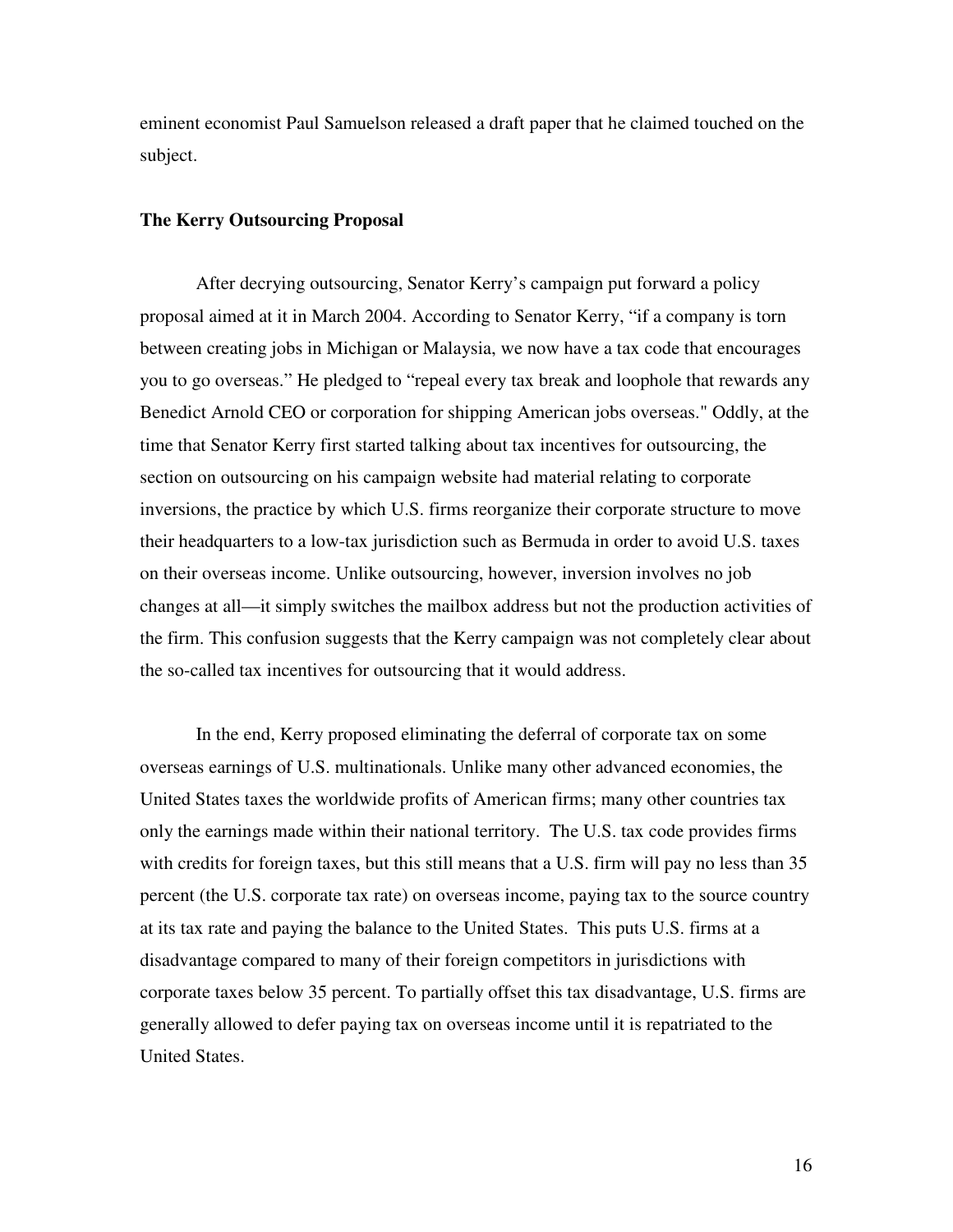The Kerry proposal would have eliminated this deferral for income on goods made in a foreign country and sold to the United States or to a third country. Income on goods made overseas and sold within the same country would still be eligible for deferral. Administering the proposal would have been complex, since it would have been necessary to track the goods to see if they eventually left the country in which they were produced.

In contrast, the economic effects of the proposal were fairly simple. To the extent that deferral was eliminated, U.S. firms would face a higher tax rate than many of their foreign competitors, and would thus be at a disadvantage in jurisdictions with lower corporate tax rates than the United States (which includes most advanced economies). For example, a U.S. firm manufacturing computers in Ireland and selling them in Germany would have faced higher taxes than a German or French company selling computers in Germany. At the same time, it is unlikely that the proposal would have done much to stop the supposed transfer of U.S. jobs overseas. As discussed below, nearly 65 percent of the production by U.S. multinationals' foreign affiliates is sold in the country of production, and this income would not have been affected by the proposal (since profits from sales in the country of production would still benefit from tax deferral). Ironically, any success in imposing a heavier tax burden on U.S. firms would have encouraged inversions that take firms' overseas income outside the U.S. tax base.

To the extent that more of U.S. firms' foreign source income was subject to an immediate instead of deferred tax, this would likely have led to job losses not gains in the United States. The weight of empirical evidence, discussed in more detail below, suggests that increased employment by U.S. multinationals in foreign subsidiaries leads to increased employment at their U.S. locations. That is, on balance, firms do not shift jobs from the United States to overseas (though some particular jobs certainly are shifted in this way), but instead create jobs in the United States when they add them overseas. While job creation is not necessarily the best metric on which to judge economic policy (even if it felt that way in 2004), economic research so far thus implies that deferral of foreign-source income does not lead to a loss of jobs overseas in the first place, and that

17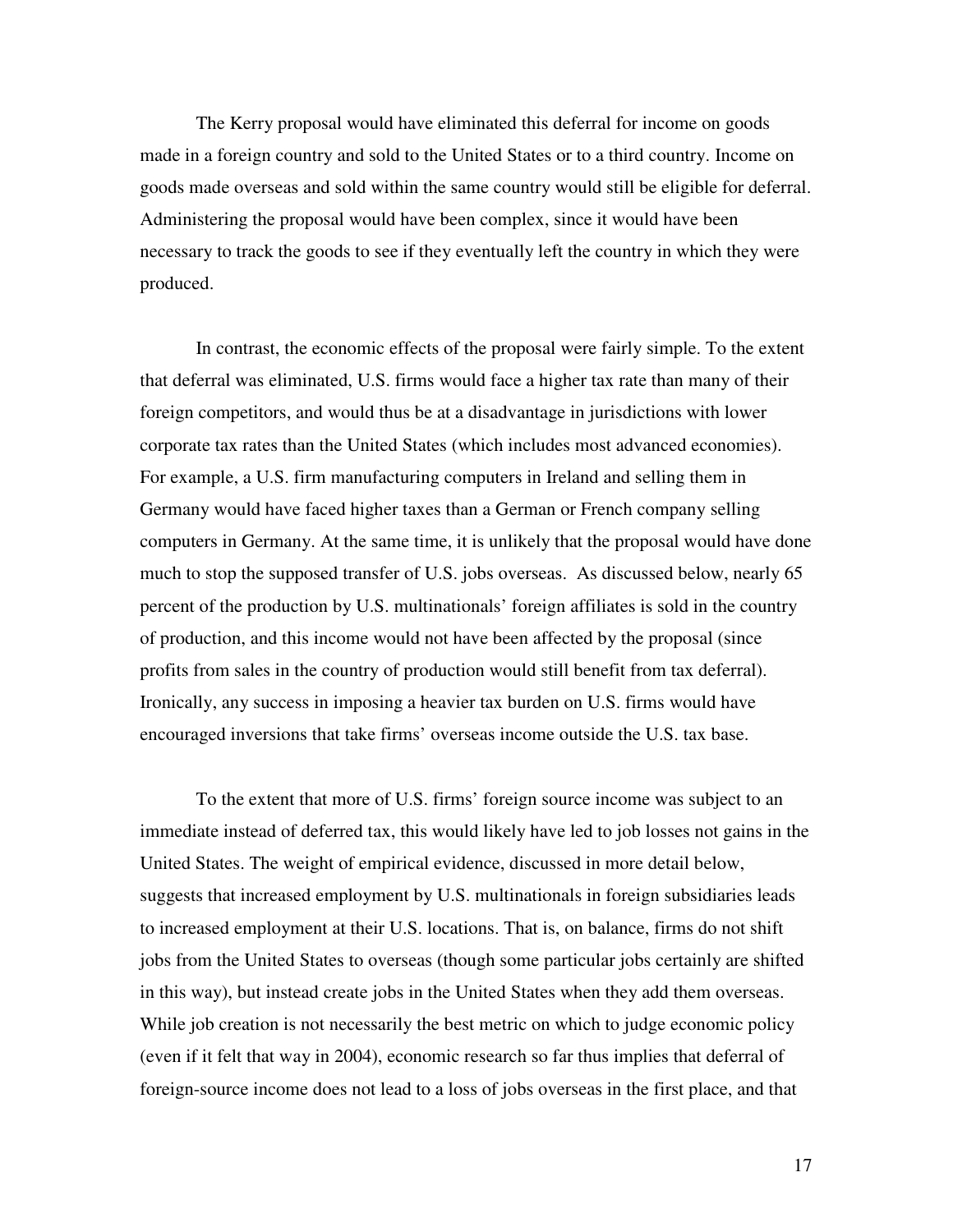proposals to end it would likely lead to near-term job losses by U.S. firms in both their domestic and foreign affiliates. With the weak labor market largely unconnected to outsourcing in the first place, the Kerry proposal was essentially a bad idea aimed at a problem that did not exist. Nonetheless, it remained a regular staple of Senator Kerry's blasts against outsourcing.

# **Paul Samuelson's (Misdirected) Salvo against Outsourcing**

As shown in Figure 1, outsourcing surged back into the news in the period just before the election. In part, this reflected the intense focus on the issue in Democratic campaign ads in the battleground industrial states such as Ohio. An additional focus of coverage on outsourcing followed a September 9, 2004 article in the *New York Times* that reported on a remarkable new paper by Nobel Prize-winning economist Paul Samuelson (2004) that purported to cover outsourcing. The article in the Times informed readers that:

In an interview last week, Mr. Samuelson said he wrote the article to "set the record straight" because "the mainstream defenses of globalization were much too simple a statement of the problem." Mr. Samuelson, who calls himself a "centrist Democrat," said his analysis did not come with a recipe of policy steps, and he emphasized that it was not meant as a justification for protectionist measures.

*BusinessWeek* (December 6, 2004) well summarized many people's (mis)interpretation of the Samuelson article:

So unprecedented, so colossal, and so fast is this change [in the world economy] that eminent economists such as Paul A. Samuelson are beginning to question the basic tenets of free-trade theory. Is it possible that David Ricardo's economic analysis doesn't work for the 21st century? Can the theory of comparative advantage operate when China and India compete not only with low-cost labor but also with highly educated, highly skilled workers who have access to broadband and the Internet? What is the U.S. supposed to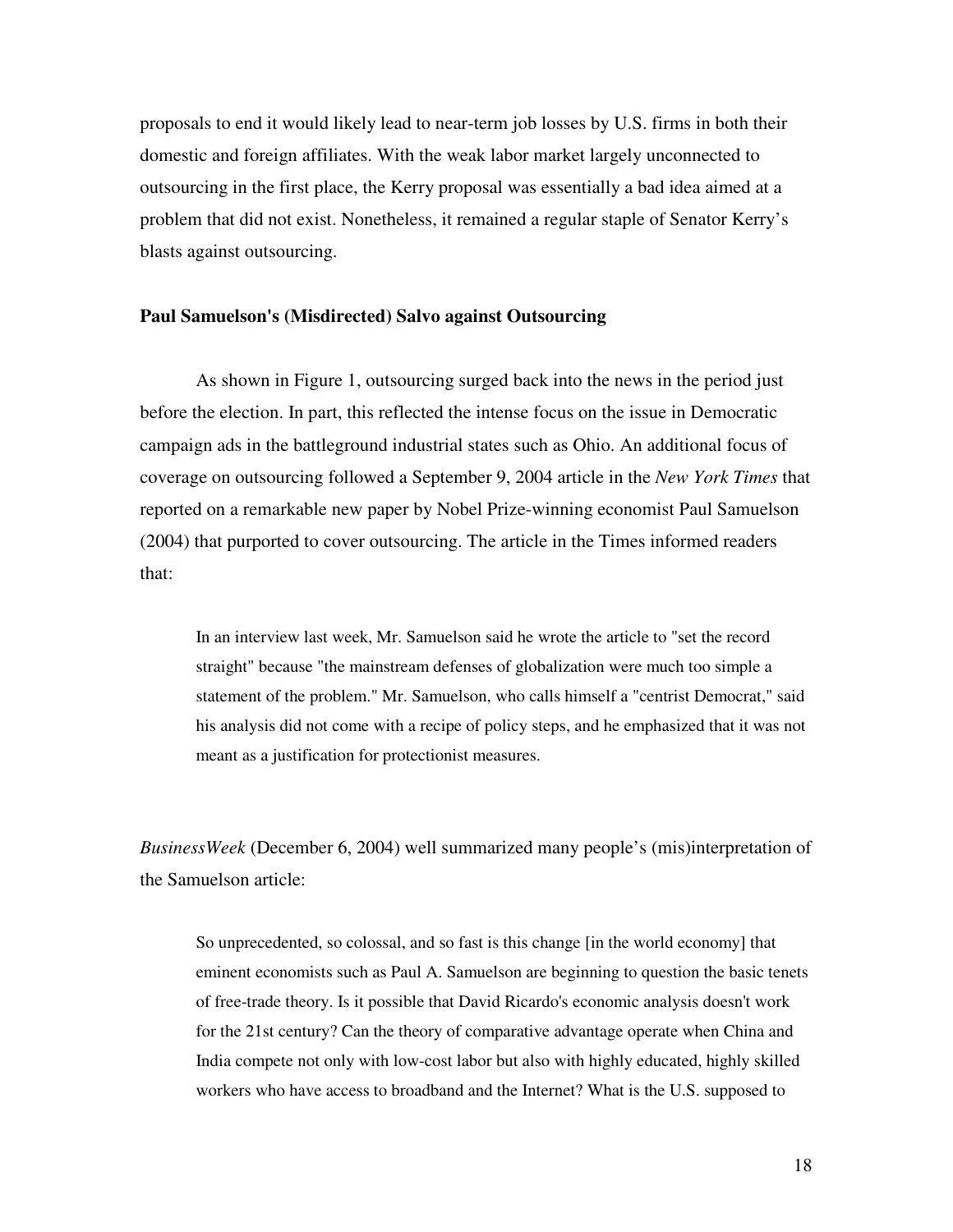specialize in when Asia competes across the board in manufacturing and services in both low-end and high-tech jobs? Is the future prosperity of America in jeopardy?

*BusinessWeek* answered the final question in the negative, but many with the opposite view embraced Samuelson's contribution as intellectual support, without understanding what it really said. The headline of the *Pittsburgh Post-Gazette* on September 23, 2004 put the reaction succinctly: "Nobelist Samuelson says Outsourcing May Not Be a Plus."

Samuelson's paper, which was eventually published in the Summer 2004 issue of the *Journal of Economic Perspectives*, showed that technical progress in a developing country such as China had the potential to reduce welfare in the United States. As the above quotations illustrate, outside the economics profession, this work was viewed as providing a rebuttal to those who had claimed that trade, globalization, outsourcing, and related phenomena would benefit Americans. The idea that this was a rebuttal appears to have been spurred by Professor Samuelson himself in discussions with journalists (as recounted in turn to us). The actual point of the paper, however, was that changes in China that led to *less trade* would lower U.S. welfare—a development that came about because the United States was losing some of the benefits it derived from free trade in the first place!

As explained by Bhagwati, Panagariya, and Srinivasan (2004) and in more detail by Panagariya on his website, Samuelson's paper involved three stages. First, starting from autarky, China and the United States open up to trade and experience the usual benefits of trade based on comparative advantage. Second, China has a productivity gain in its export good, which improves the U.S. terms of trade and further benefits the United States. Samuelson's third stage (or second "Act" as he put it) involves a Chinese productivity gain in its import good. This narrows the differences between the countries and thus reduces the scope for trade, potentially so much that all trade disappears. As trade diminishes, so too do the gains from trade.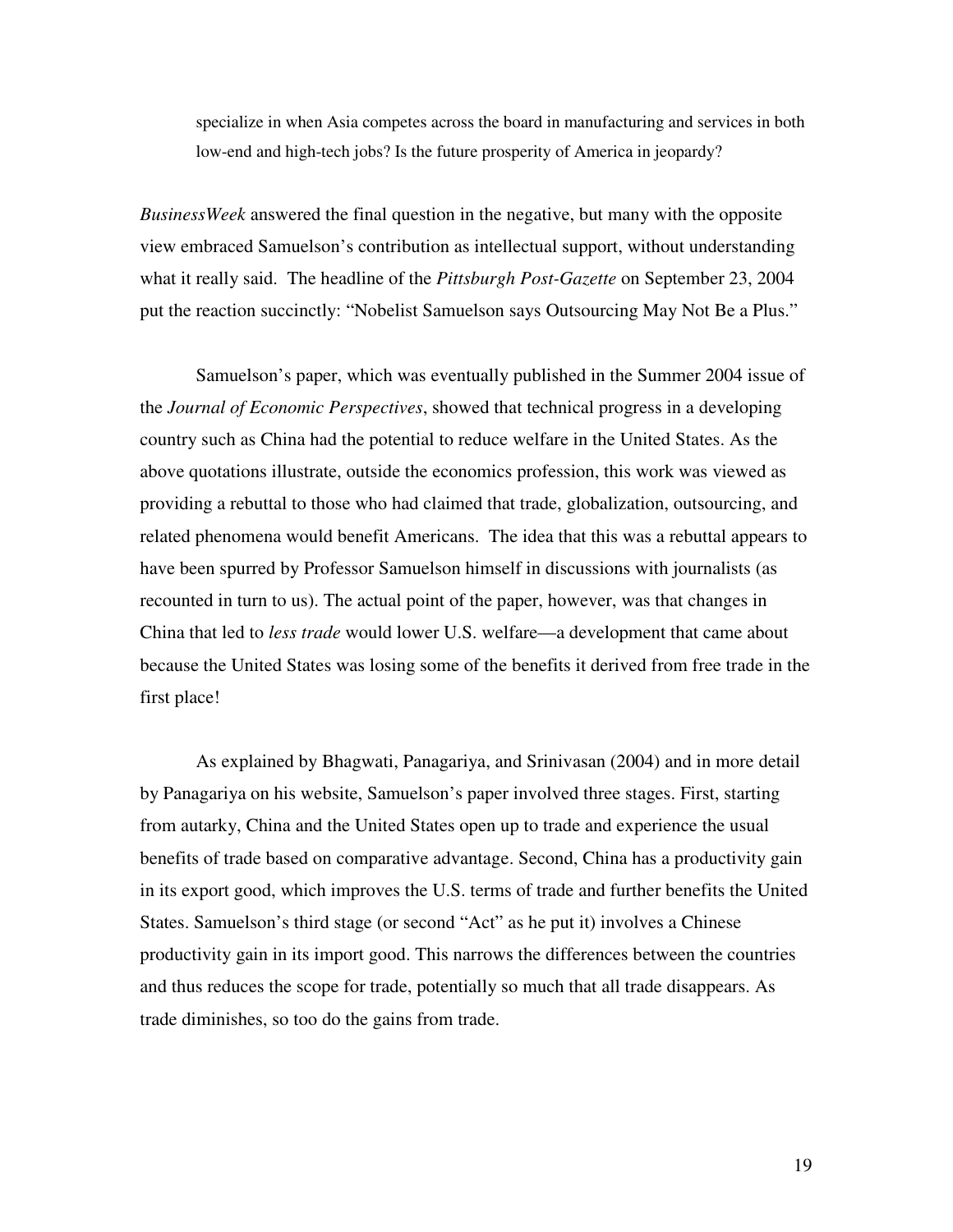As Panagariya points out, the potential for productivity changes to reduce the gains from trade has long been understood (Panagariya has Harry Johnson teaching this at the University of Chicago in the 1950's). The harm in Samuelson's setup comes from having less trade, not more. This is light-years removed from the usual concerns of people about globalization giving rise to *too much* economic integration, not too little. Dixit and Grossman (2005) further point out that the U.S. terms of trade if anything has improved since 1990, rendering moot even Samuelson's theoretical scenario. And in any case, all of this has nothing to do with outsourcing, despite strained interpretations of such by Samuelson.

The underlying substance was largely lost in media discussions of Samuelson's paper. One possible reason is that the *Journal of Economic Perspectives* published Samuelson's cryptic paper by itself and then the explanation and gentle rebuttal by Bhagwati, Panagariya, and Srinivasan only later, in the Fall 2004 issue. This issue of the journal, however, came out after the November election, when media attention to outsourcing had fallen off from the pre-election peak.

# **How to Communicate: Choosing Words with Care**

Even before offshore outsourcing became a focal point in the political debate, it was an issue for the business community. Executives at a large number of U.S. companies had to explain why they were expanding operations abroad while the U.S. economy was mired in recession and many Americans were looking for work. The Business Roundtable (BRT), an association of CEOs of leading U.S. companies, took up the task of developing a communications strategy (enlisting, ironically, the input of a Democratically-affiliated media firm). The main consumers of the BRT communications strategy were the association members, who had to defend their "Benedict Arnold" business plans. But representatives of the BRT shared their conclusions with many in Washington, including some members of the Bush Administration.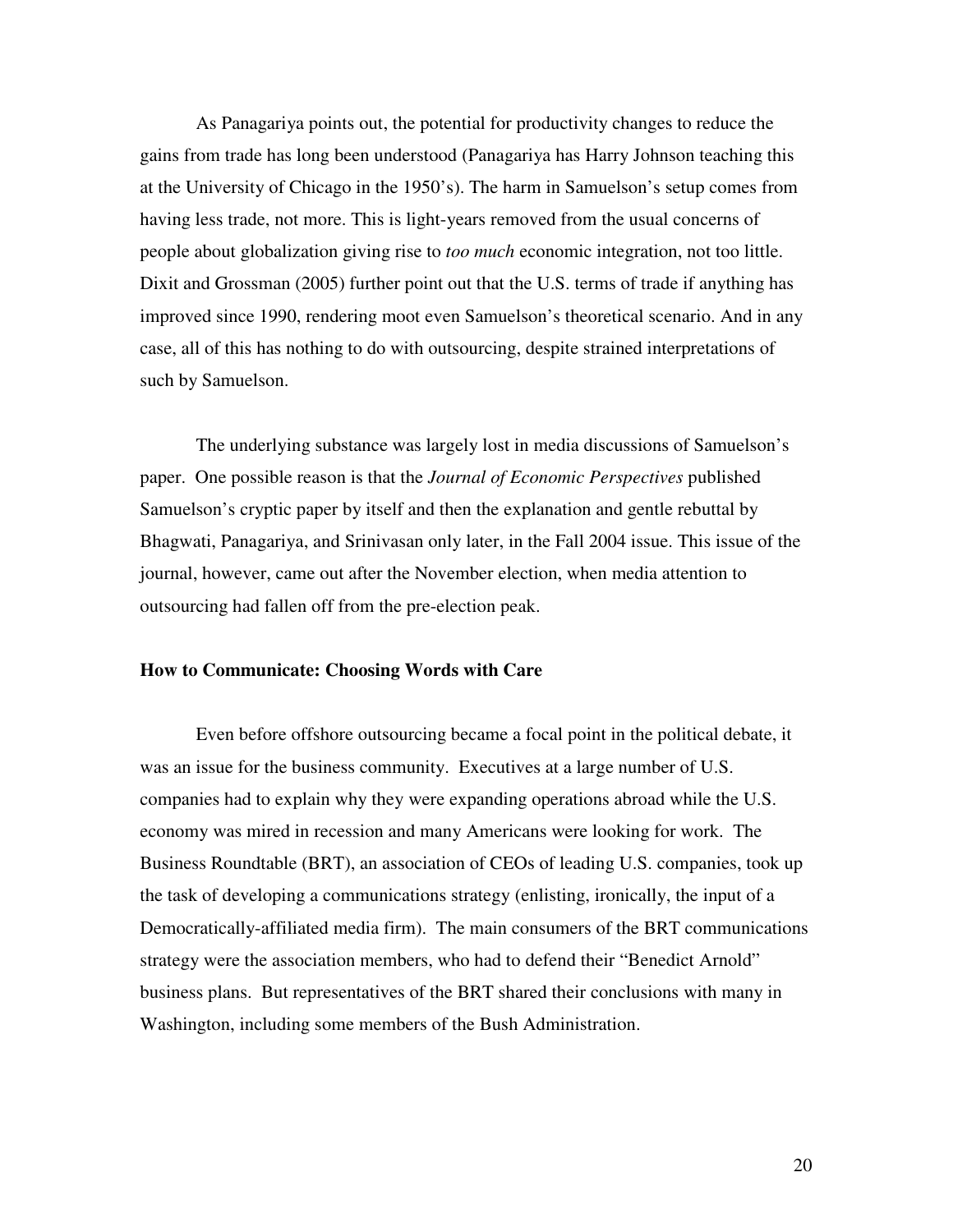Table 1 reproduces a table from a presentation of the BRT communications strategy. To professional economists, this "analysis" seems vaguely comical. But it does contain an important reminder to those whose jobs require speaking about economic matters to the broad public, most of whom have never taken a single course in economics. The explicit meaning of words matter, but tone and subtext matter just as much, and perhaps more so.

A good example is the word "protectionism." To economists, this word has distinctly negative connotations. It makes us think of the  $18<sup>th</sup>$ -century mercantilists that Adam Smith refuted, the corn laws that David Ricardo campaigned against, and the Smoot-Hawley tariffs that exacerbated the hardships of the Great Depression. To a noneconomist, however, the word sounds very different. The root of the word is "protect," and in many ways that is precisely what the government is supposed to do. The government's job is to maintain a military to protect us from foreign invaders, a police force and court system to protect us against criminals, and a fire department and other agencies to protect us against a variety of disasters. So why shouldn't the government protect us from foreign competition?

Of course, the economics profession has a good answer to this question. But the standard answer does not fit on a bumper sticker. The case for free trade is in fact quite subtle, based on an entire general equilibrium view of how economies function. As Paul Krugman (1994) puts it in his insightful essay, "Ricardo's Difficult Idea," the root cause of the communications problem is the "implicit assumptions that underlie the most basic Ricardian model, assumptions that are justified by the whole fabric of economic understanding but are not at all obvious to non-economists."

What the BRT communications strategy recommends is to avoid the word "protectionism" and to use instead the word "isolationism." This is sound advice. The explicit meanings of the two words may be much the same, but the tone and subtext are very different. While a person may instinctively want to be protected, no one wants to be isolated. To the broad public, the phrase "economic isolationism" conveys the meaning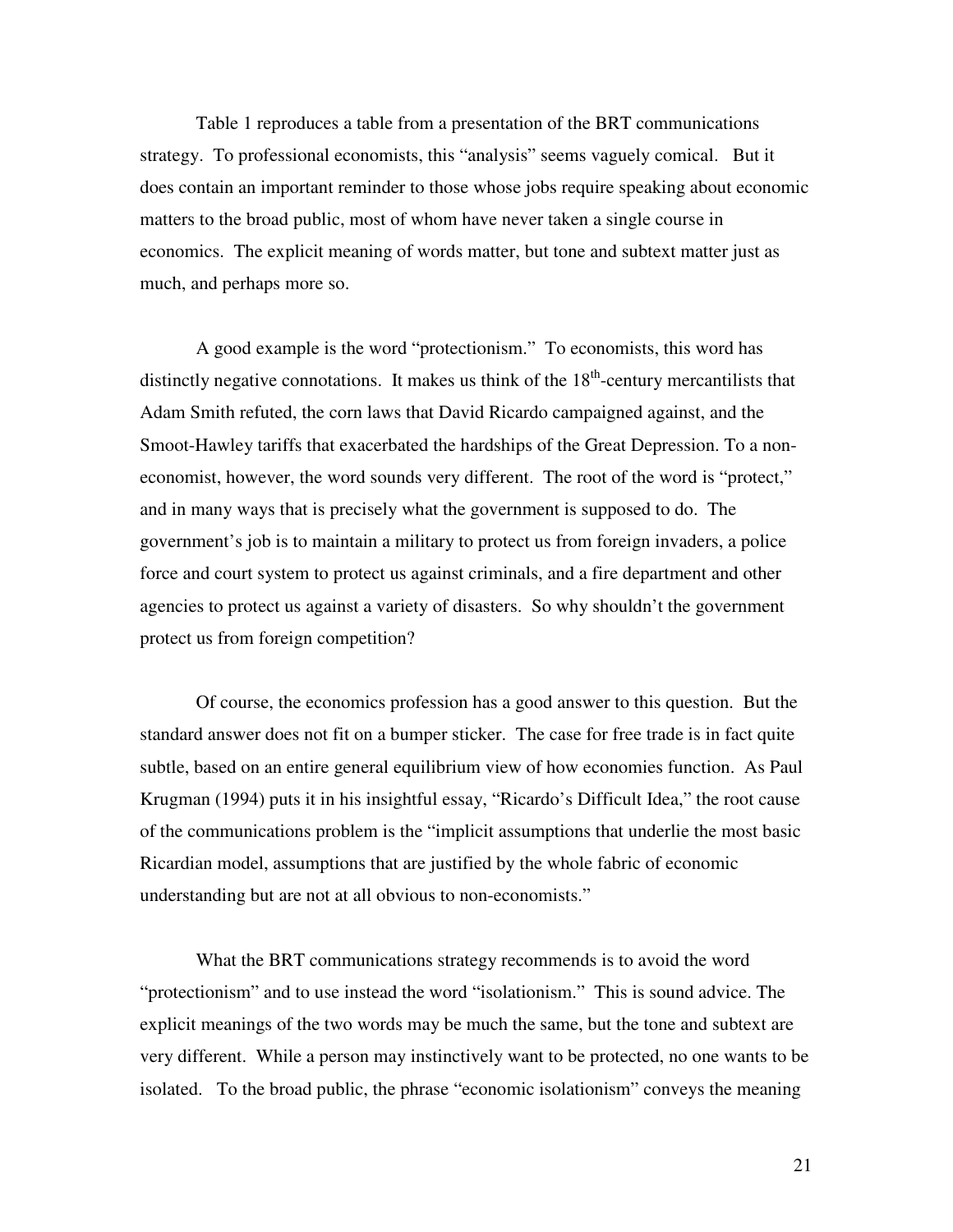of the term "protectionism" better than does "protectionism" itself. So if we need a bumper-sticker version of Ricardo's theory of comparative advantage, it is "Don't Retreat to Economic Isolationism!"

# **How to Communicate: The Jobs Issue**

In the public's mind, the issue of trade is inextricably linked to the issue of job creation. Embracing free trade is sometimes seen as indifference to the goal of full employment. Although Adam Smith demolished the intellectual case for mercantilism more than two centuries ago, that theory still approximates how most non-economists think about the issue. According to the public's worldview, exports are good, because they create jobs, and imports are bad, because they allow foreigners to steal our jobs.

Politicians have an instinctive reaction to this situation: they adopt the public's mercantilist mindset. This is true of both protectionists and free traders. The protectionists complain that imports are taking jobs away from our workers. The free traders speak about opening markets abroad so we can export more. It is rare to find a politician saying a nice word about imports.

Economists understand that international trade is not, fundamentally, about job creation. An open economy can just as easily be fully employed as an autarkic one, and by realizing the gain from specialization and trade, it will have higher real wages and living standards. Moreover, exports and imports go hand in hand, so when a nation blocks imports, real exchange rates will adjust so it exports less as well. These are subtle lessons, however, and not easily explained in a short sound bite.

When discussing trade policy with the general public, economists must be sensitive to the mythical tradeoff between trade and job creation. One good rule-ofthumb, when asked about trade policy, is to begin the answer by expressing concern about workers displaced by trade and emphasizing the importance of full-employment as a policy goal. This approach can seem unnatural to an economist: because theory and

22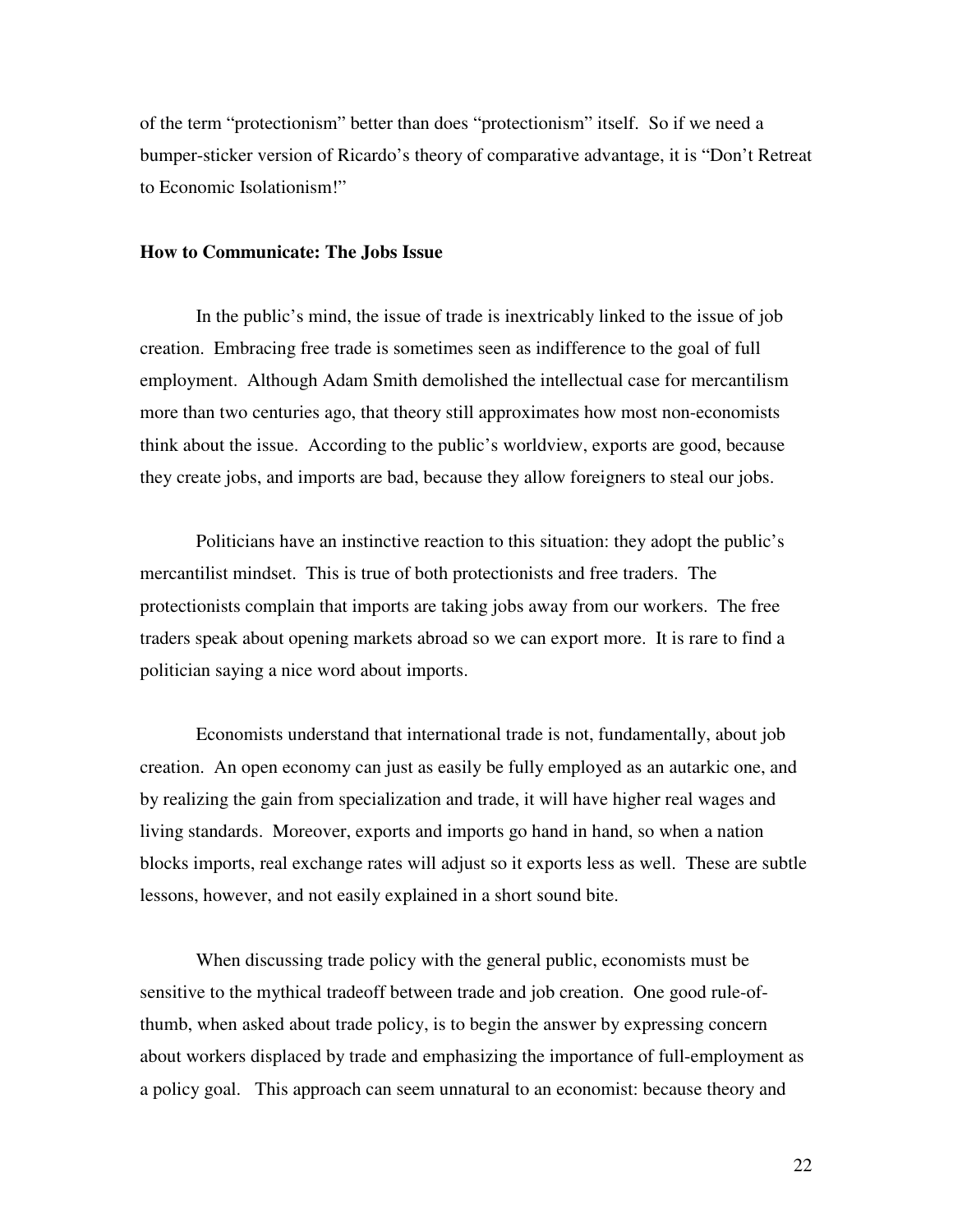evidence indicates that there are net benefits to free trade, it feels strange to start a discussion by emphasizing the downside. The advantage of this approach, however, is that it establishes common ground with the skeptics, before rejecting their conclusions. The economist speaking to the public needs to say, "Yes, I acknowledge the costs of trade that concern many people, but these costs are outweighed by much larger benefits."

# **Table 1: Words Matter**

| <b>Words to use</b>      |
|--------------------------|
| Growth                   |
| Re-make                  |
| Isolationism             |
| Working with the world   |
| Sustained growth         |
| Trade                    |
| Specialized              |
| Take charge              |
| Meeting customers' needs |
| Meeting our needs        |
| Do more with more        |
|                          |

Source: The Business Roundtable

# **III. Economics: What Do We Really Know About Offshore Outsourcing?**

Facts did not play a focal role in the public debate over outsourcing discussed above. In part, this reflects the reality that there is a lot that is just not known about outsourcing, both qualitatively and, especially, quantitatively. The missing data include even basic information such as a reliable count of the number of jobs that have been subject to offshore outsourcing in the past; see GAO (2004). The difficulty of assessing the extent and impact of outsourcing has left an information gap to be filled by the likes of Mr. Dobbs. The sections below discuss data that help to characterize outsourcing,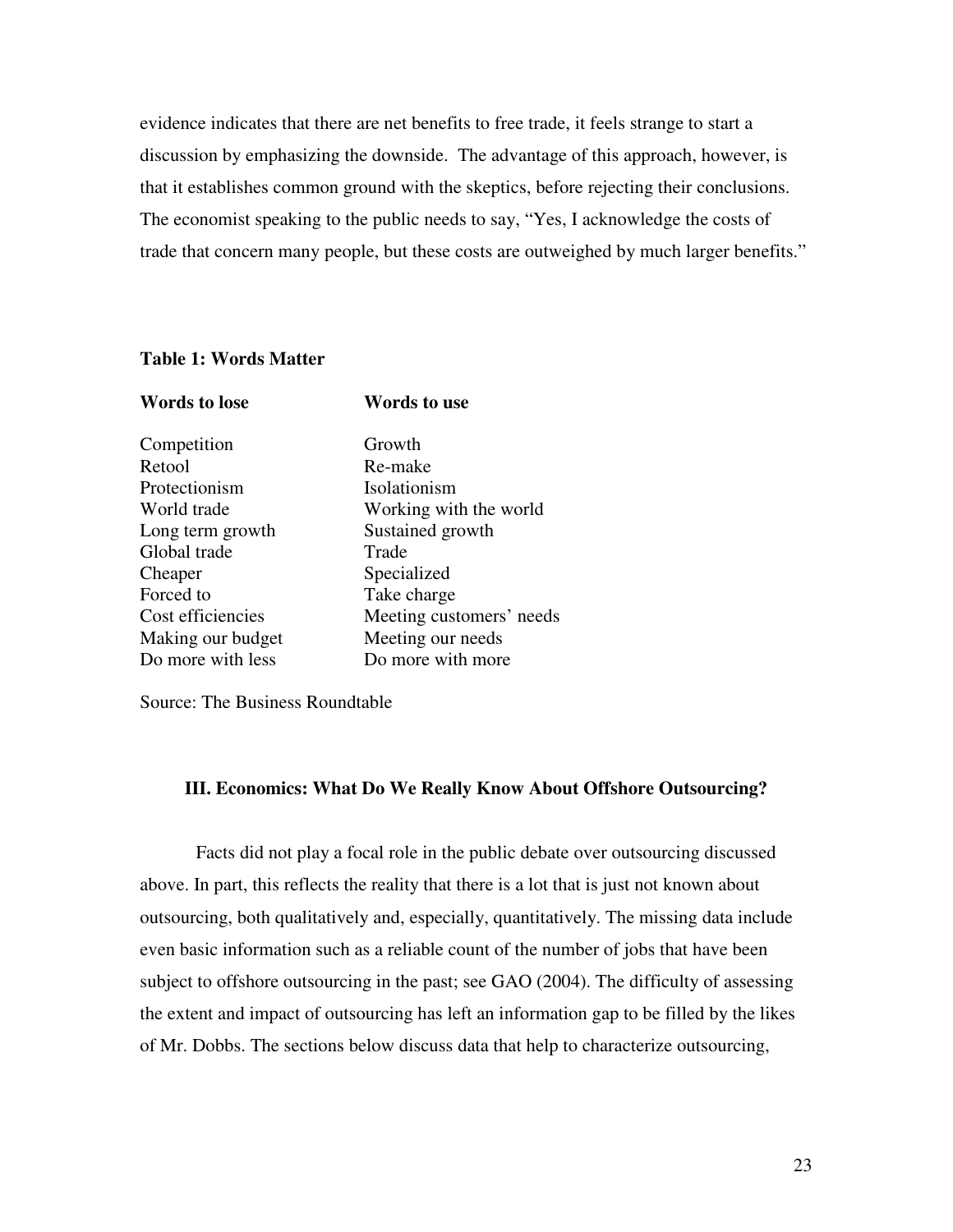along with empirical analyses on the magnitude of offshore outsourcing and its impact on the economy and the labor market.

# **How much outsourcing so far? Private Sector Guesstimates**

Media reports in 2003 and 2004 paid a good deal of attention to private sector estimates that a large number of jobs had already been transferred overseas and that many more would be leaving in the years ahead. Probably the most widely-cited such figure was from Forrester Research, which estimated that a cumulative total of 830,000 U.S. jobs would be moved offshore by the end of 2005, and that a total of 3.4 million additional U.S. jobs would move overseas in the decade through the end of 2015 (these numbers are from Forrester's May 2004 update of a November 2002 report). Other forecasts of the number of jobs lost to date to other countries were of roughly the same magnitude as Forrester's estimate of nearly 30,000 jobs per month to be offshored in the future. Goldman Sachs, for example, calculated that about 10,000 jobs per month had moved overseas in the three years before 2004, and that between 15,000 and 30,000 jobs would be offshored going forward.<sup>7</sup> As a small irony, Forrester's May 2004 projections were slightly increased from their November 2002 estimates because, as the industry publication *Computerworld* put it: "the political furor has 'increased the awareness of offshore outsourcing, and increased the awareness of the value of offshore outsourcing,' said Forrester analyst Stephanie Moore."

These estimates of jobs lost to outsourcing were blown far out of proportion to their economic magnitude, which is actually quite small compared to the size of the U.S. labor market and its normal ebb and flow. As Baily and Farrell (2004) note, losses of even 30,000 jobs per month are tiny compared to the two million or more job changes that occur routinely in a single month in the United States: even at the height of the economic expansion of the late 1990's, nearly 100,000 workers per month lost their jobs in mass layoffs. The forecast of 3.4 million jobs to be sent overseas by 2015 likewise

 $<sup>7</sup>$  As noted by Jensen and Kletzer (2005), these estimates include both services and manufactures.</sup>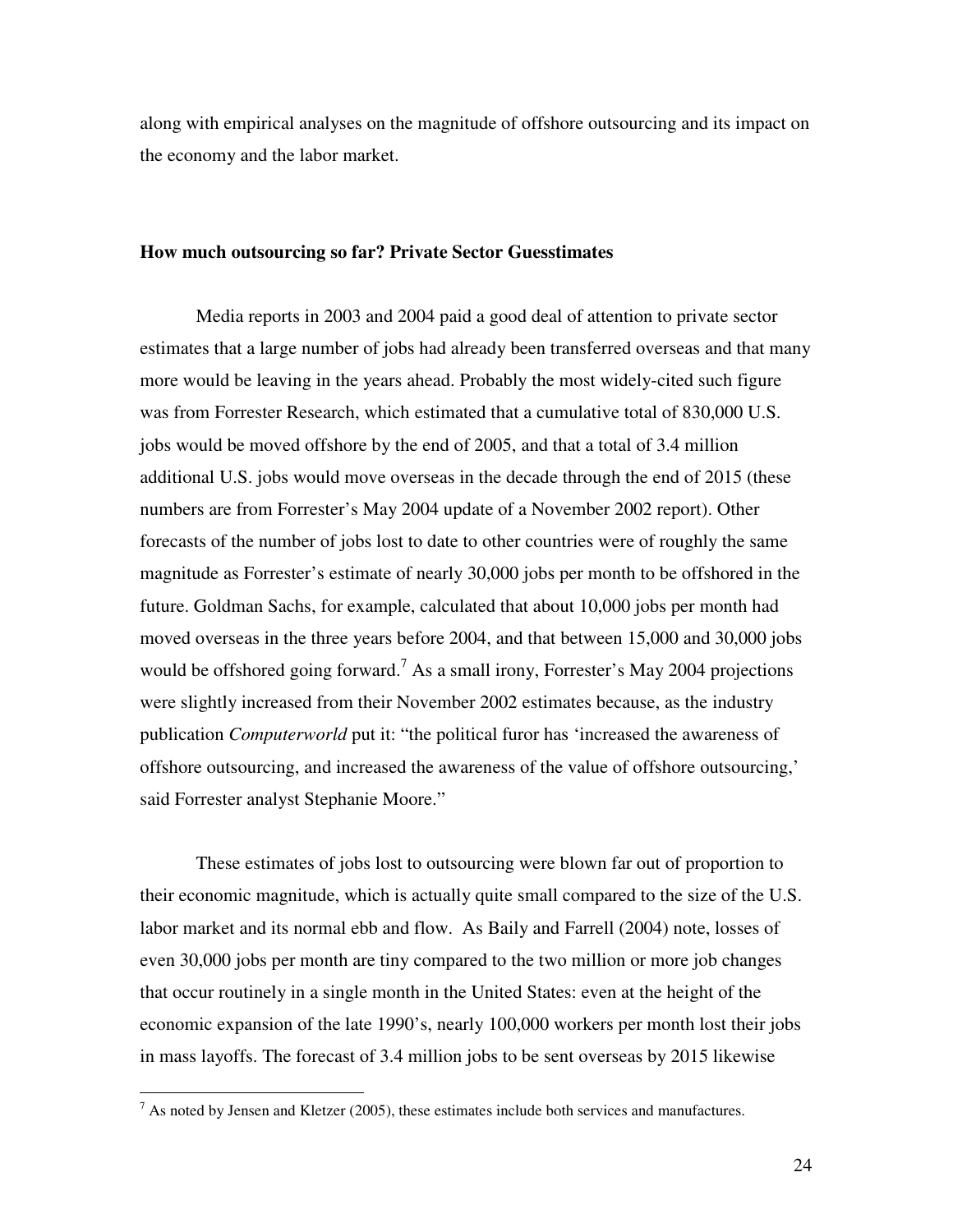seems modest compared to the more than 160 million jobs projected by the Bureau of Labor Statistics (BLS) to exist by 2015, and small even compared to the 35 million net new jobs gained over the past decade. And these 35 million new jobs were themselves the net result of much larger gross numbers of jobs gained and jobs lost.

### **Official Statistics Related to Offshore Outsourcing**

Several official statistical sources provide imperfect evidence on the extent of offshore outsourcing.

#### *Mass Layoff Data*

Perhaps the most direct statistical data come from the Mass Layoff Statistics program of the Bureau of Labor Statistics (BLS), which added questions on job loss related to the movement of work starting in January 2004; these data are described by Brown (2004). The BLS uses filings for unemployment insurance to identify firms that had layoffs involving more than 50 workers out of work for more than 30 days. These firms are then asked whether the layoff involved moving workers to a different geographical location within the company, whether the layoff involved moving work that was previously performed in-house to a different company, and the destination for any relocation (the state if domestic or the country if overseas). This information is provided as part of the quarterly releases on extended mass layoffs.

The results are striking: offshore outsourcing is negligible in the Mass Layoff data. Out-of-country relocations, whether within a company or to a different company account for only 1.6 percent of job separations in mass layoffs over the first six quarters for which data became available (2004q1 to 2005q2). Separations involving relocation of jobs within the United States account for 3.3 percent of separations in extended mass layoffs; the vast majority of job losses do not involve any relocation of work at all.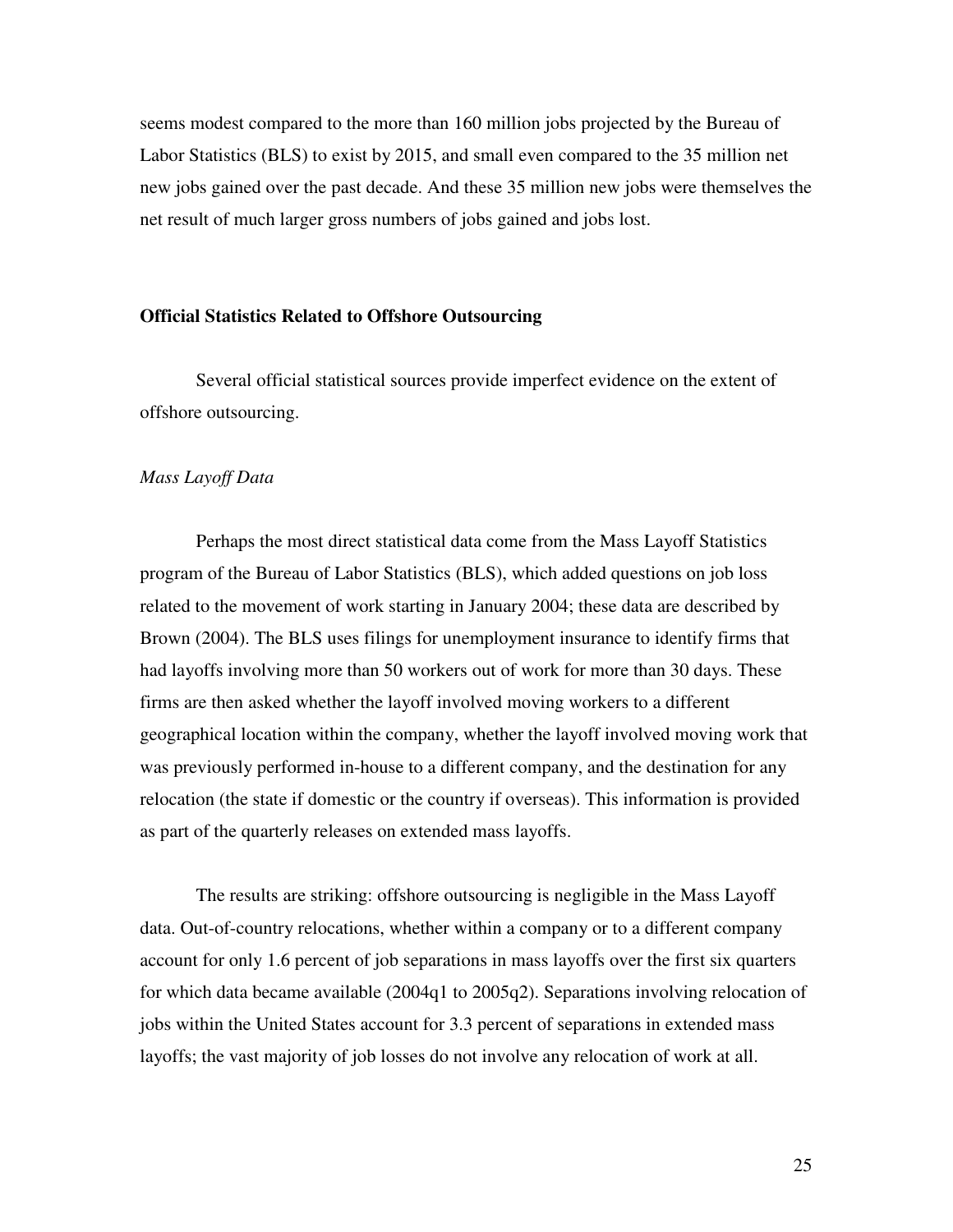Yet these data have several shortcomings that make their lack of evidence for offshore outsourcing inconclusive. The specific questions on the destination for relocation are addressed only to firms that have mass layoffs lasting for more than 30 days (which the BLS states covers only about one-third of all mass layoff events), and mass layoffs in the first place do not cover layoffs of less than 50 workers. As Schultze (2004) notes, the Mass Layoff data likewise do not capture the possibility that firms might reduce hiring as a result of outsourcing, or move work without involving layoffs. It is also possible that firms could assign another reason for separations even when the outsourcing played a role.

# *BEA Data on Employment by U.S. and Foreign Multinational Corporations*

Data from the Bureau of Economic Analysis (BEA) on the activities of U.S. and foreign multinational corporations provide less direct but still suggestive information on the extent of offshore outsourcing. The BEA measures the activities of U.S. multinationals, including revenues, investment, trade flows, and wages and employment at both overseas affiliates and U.S. firms' domestic operations. The BEA tracks as well the U.S. activities of foreign multinationals; job creation by these firms in the United States has come to be known as "insourcing." As shown below (Figure 2), foreign firms' employment of Americans picked up in the late 1990's before falling off with the U.S. slowdown in 2000 and 2001.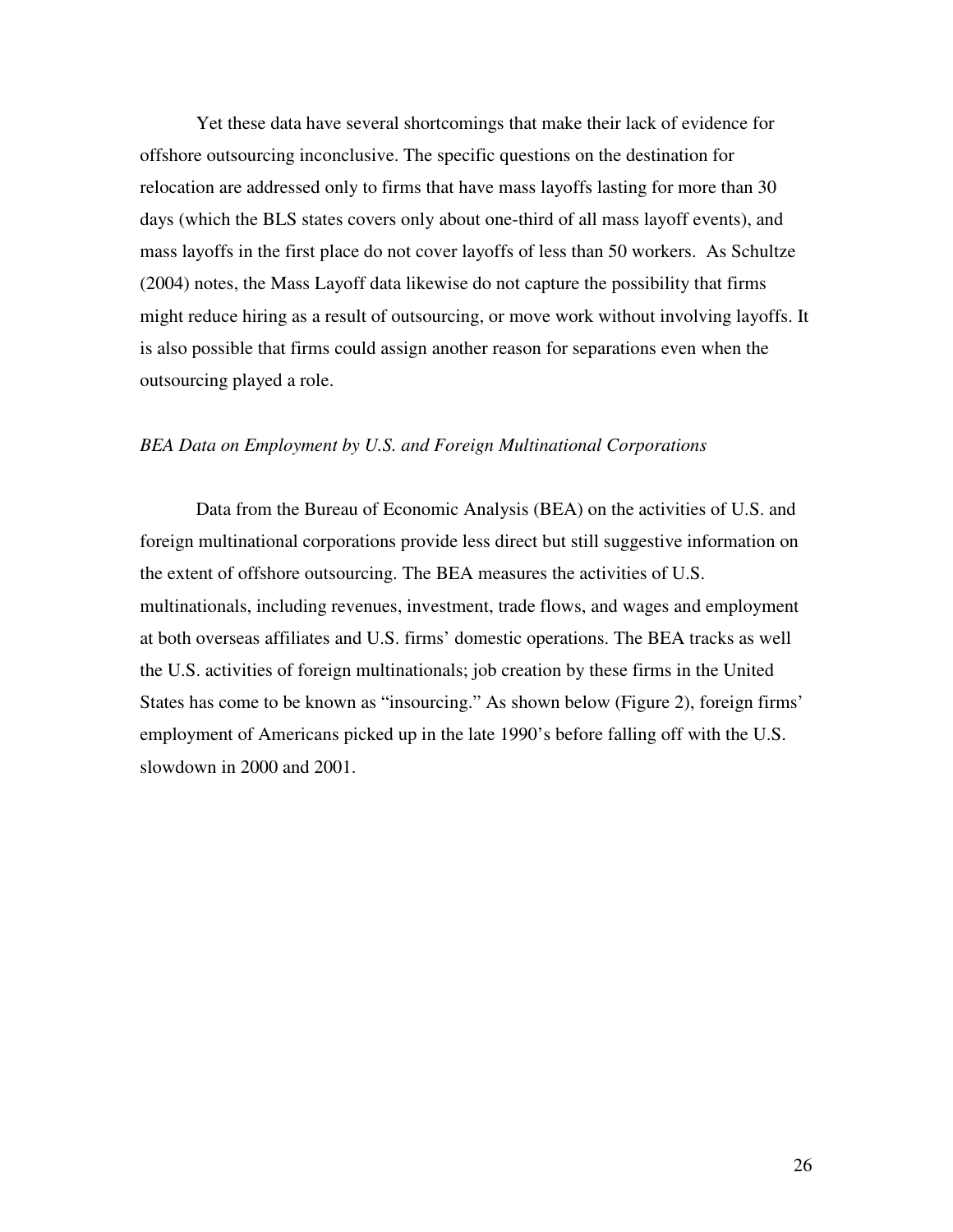

**Figure 2: Employment: Outsourcing and Insourcing**

These data have been widely used in research studies. Borga (2005), Hanson, Mataloni, and Slaughter (2003), and Landefeld and Mataloni (2004) use the BEA data to assess the characteristics and evolution of U.S. firms' overseas activities in both manufacturing and services, while Kozlow and Borga (2004) look directly at the growth in U.S. services trade and services trade within the components of U.S. multinational firms for the period from 1992 to 2003.

An important caveat with the BEA data is that while there is information on the number of workers employed by U.S. firms overseas, it is not possible to know how many of these positions represent jobs that formerly existed in the United States and were moved overseas, or are jobs that would have existed in the United States but for the ability of firms to locate production across countries. Unlike the BLS Mass Layoff statistics, the data collected by BEA do not link job changes in the United States with relocations—there is no information collected on the underlying reasons for U.S. firms' decisions regarding the location of expansion and job creation.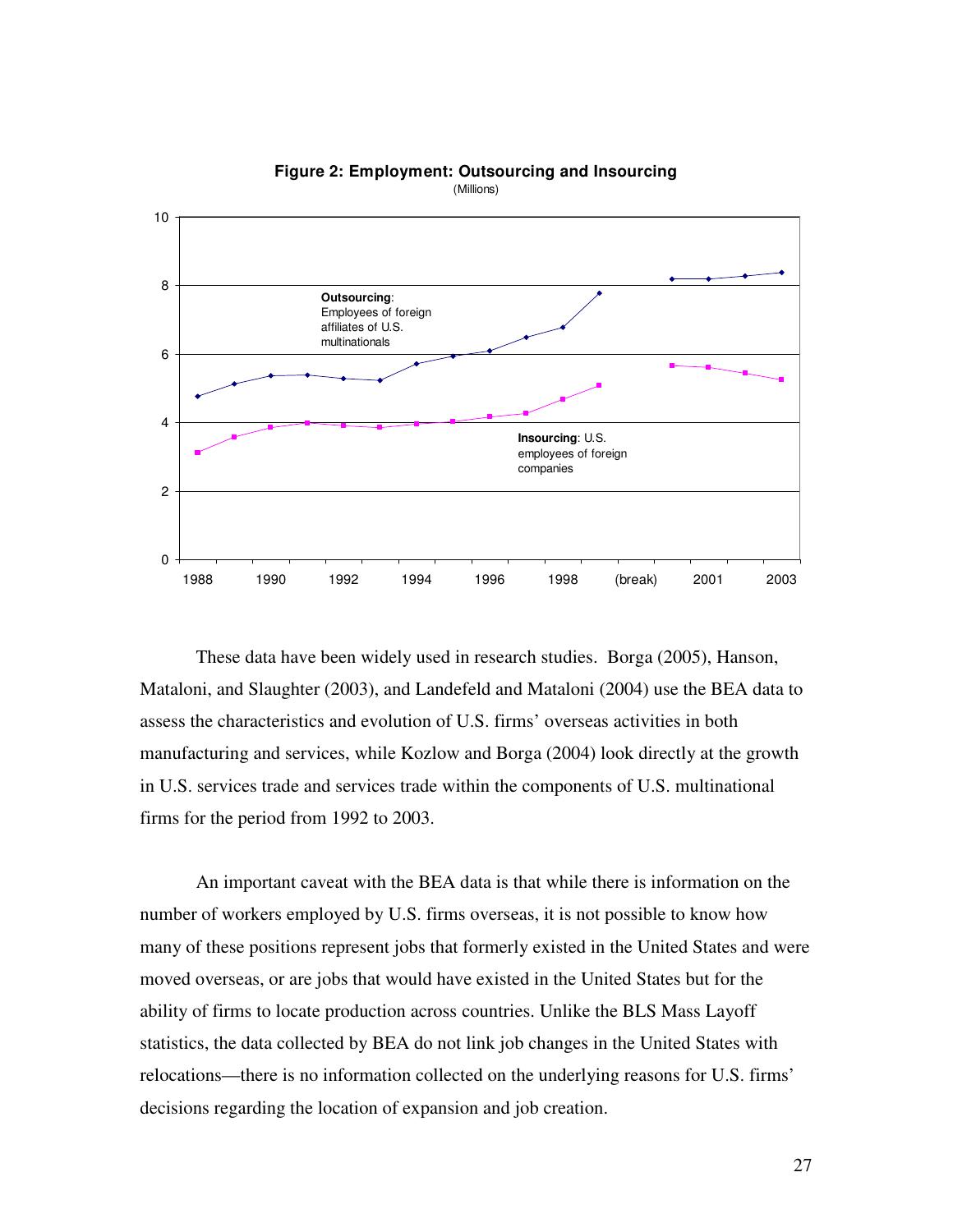This missing information would be important in distinguishing between overseas expansions that substitute for U.S. employment, and activities that complement U.S. job gains. It could be that hiring workers overseas allows a U.S. firm to expand U.S. employment, or even that a U.S. firm would shut down but for the ability to lower costs through offshore outsourcing. In this latter case, outsourcing could be said to save rather than destroy jobs in the United States. The BEA data shed only indirect light in distinguishing between these possibilities. Nonetheless, the BEA data are today essentially the only solid numbers on the activities of U.S. multinationals.

Domestic employment by U.S. multinationals declined during the period of the weak labor market from 2001 to 2003 (the last year for which data are available as of March 2006) (Figure 3). Employment growth at U.S. firms' foreign affiliates slowed but did not retreat. It is impossible to tell directly, however, whether the foreign job gains replaced U.S. jobs, or instead whether this reflected the divergence of global growth experiences. In the latter case, U.S. firms might have continued to hire overseas to serve local markets growing faster than the United States. This possibility would be consistent with the empirical finding that nearly all of the output of U.S. firms' foreign affiliates is sold abroad rather than in the United States. The decline in employment in the United States at majority-owned affiliates of foreign companies shown in Figure 2 suggests a common business cycle explanation of employment losses related to the slowing U.S. economy.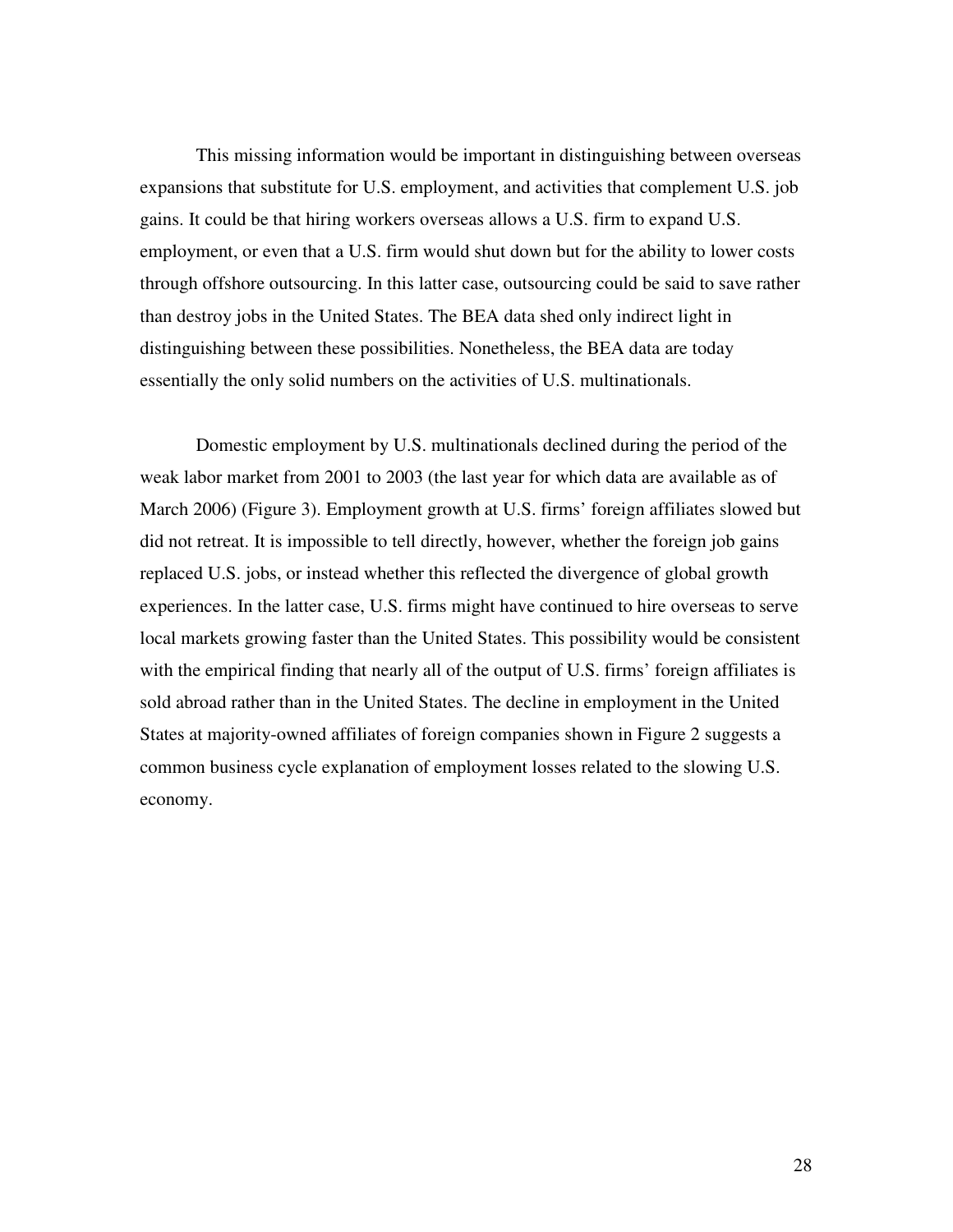

# **Figure 3: Employment by U.S. Multinationals**

Moreover, there is evidence that increased activity and employment by overseas affiliates of U.S. multinationals is associated with increased employment and activity in the U.S.-based parents. Hanson, Mataloni, and Slaughter (2003) examine the substitutability between domestic and foreign workers of U.S. multinational firms. They use firm-level data on sales, employment, wages, tax rates, and other variables to estimate labor demand equations for U.S. multinationals. The results indicate that higher sales in foreign affiliates leads to increased labor demand in U.S. parents—success overseas leads to job gains in the United States. While total U.S. employment by multinationals increases with expansion overseas, the jobs gains are not evenly distributed across different types of workers: high-skilled foreign workers are complements with U.S. workers, while low-skilled foreign workers are substitutes for them. This means that as skilled workers at overseas affiliates become less costly, U.S. multinationals use more labor in their U.S. parent locations. Improved technology and telecommunications that makes it less expensive to employ skilled workers in other countries—radiologists in India, for example—would be expected to lead to job creation in the United States. By contrast, lower wages for low-skilled workers in other countries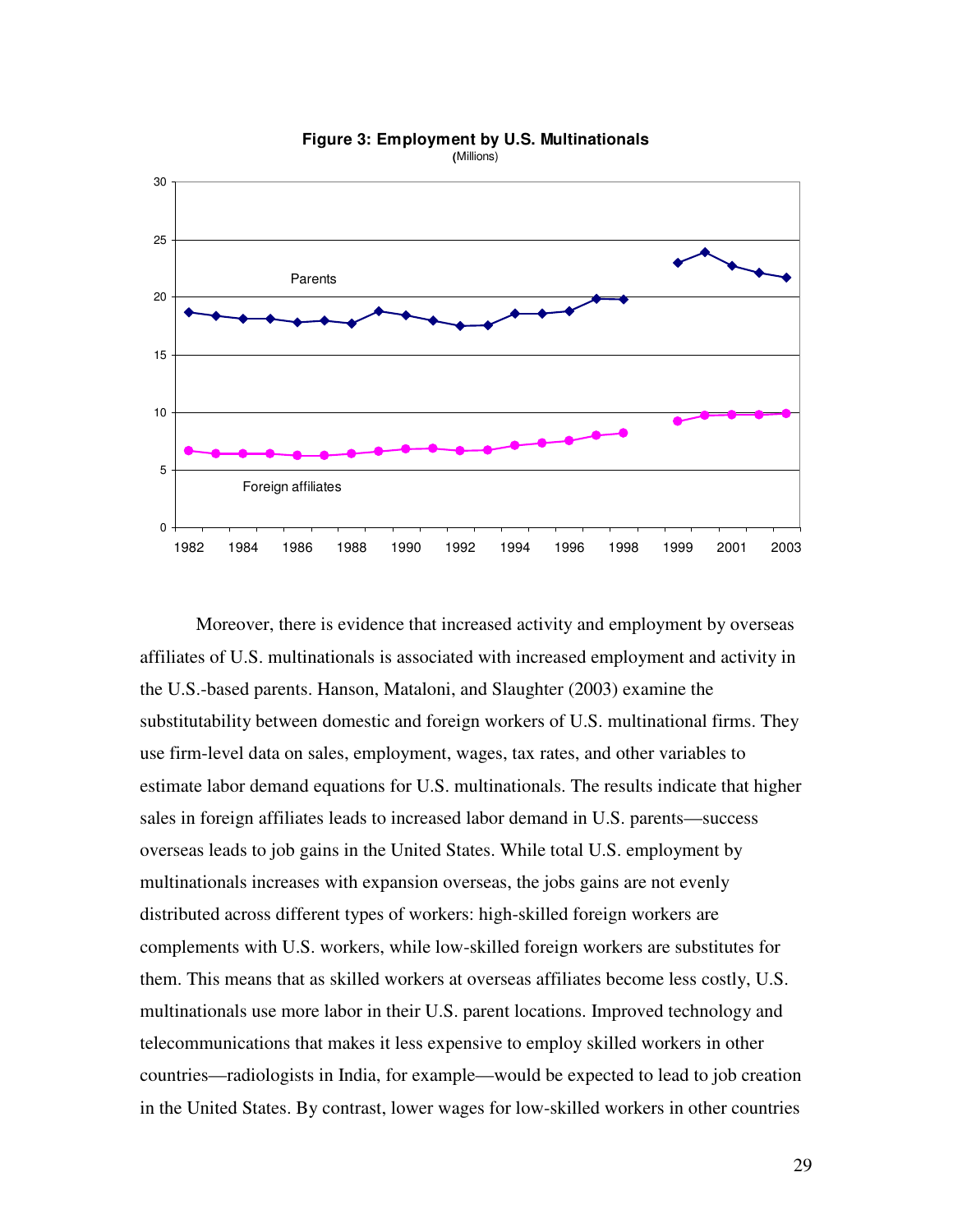would lead to less labor demand at U.S. parents. This latter result differs from Brainard and Riker (1997), who found that U.S. parent employment over 1983-1992 responded little to changes in wages at foreign affiliates.

Desai, Foley, and Hines (2005) provide further evidence that foreign activity by U.S. multinationals complements rather than substitutes for domestic activity by the same firms. The paper uses affiliate-level information on U.S. manufacturing firms from 1982 to 1999, matching individual foreign operations to domestic activities of the same firms. They find that an additional \$10 of foreign capital investment is associated with \$15 in additional domestic investment, and that \$10 in additional foreign employee compensation is associated with \$18 in additional domestic employee compensation. As with Hanson, Mataloni, and Slaughter, foreign activity does not crowd out domestic; the reverse is true.

Borga (2005) quantifies changes in U.S. firms' imports of goods and services from their overseas affiliates from 1994 to 2002, and examines the relationships between these imports and variables such as employment. She shows that activities associated with outsourcing are neither quantitatively large nor have they increased markedly in recent years. As Lawrence (2005) notes, Borga's empirical approach provides information on relationships between the variables two at a time (between services imports and employment), but does not reveal conditional correlations such as how imports affect employment while controlling for other factors affecting the demand for offshoring or the state of the labor market. Borga likewise does not provide information on the causal relationships between outsourcing and firm activities. With these caveats in mind, the results still provide interesting information. Services imports by U.S. multinationals represent only a small part of parents' total purchases of goods and services in the first place—less than one-half percent—and actually declined from 0.4 percent of parents' purchases in 1994 to 0.2 percent in 2002. At least for activities performed within the confines of U.S. multinationals, offshore outsourcing of services cannot have been a meaningful contributor to overall job losses during this period of rapidly expanding global economic integration. Borga further shows that offshoring of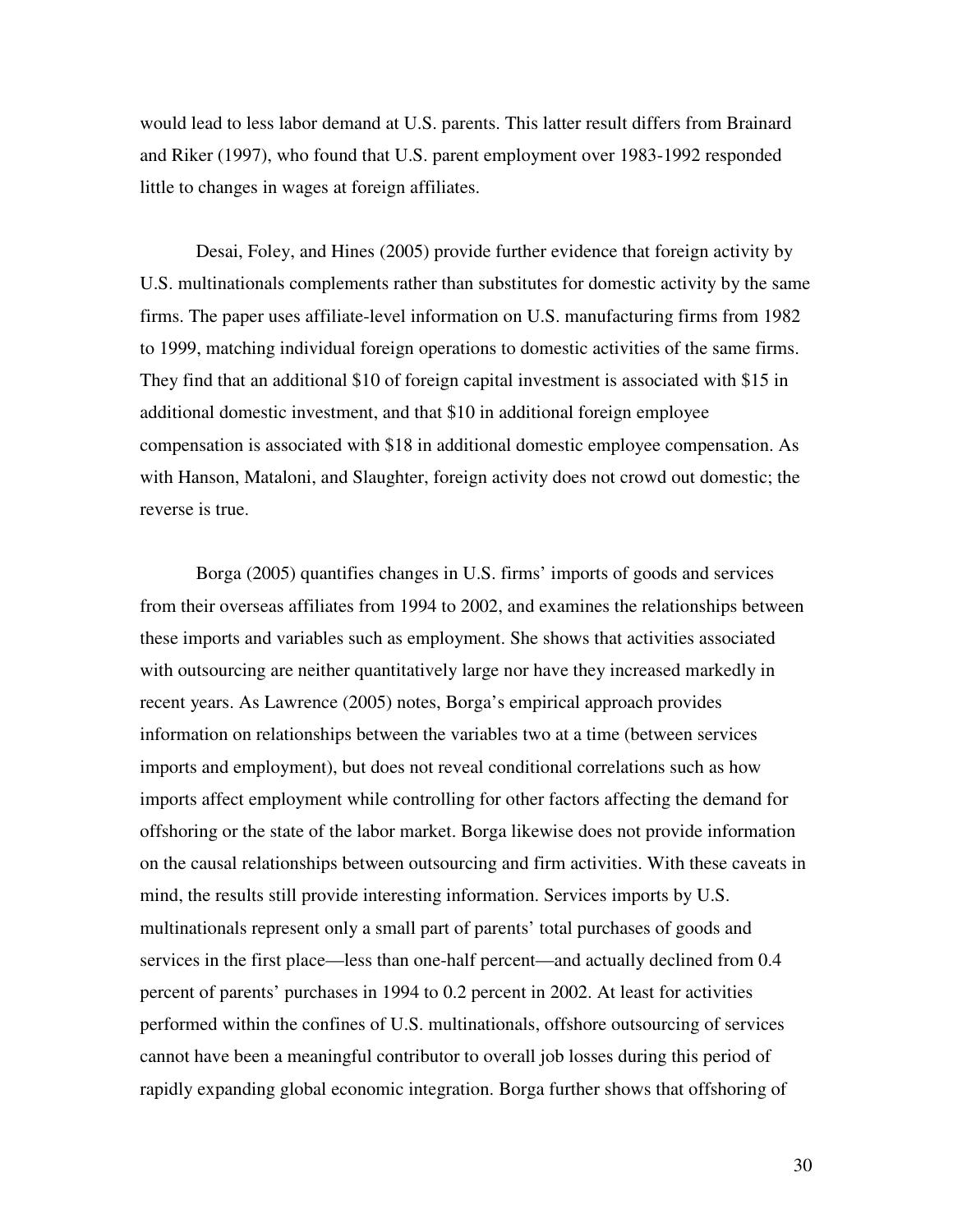goods would not be expected to matter much for job growth either, as goods imports from overseas affiliates of U.S. firms grew modestly (from 3.5 percent of parent company purchases to 4.6 percent), while the share of goods imports from non-affiliated firms was flat.

Landefeld and Mataloni (2004) provide further suggestive evidence that offshore outsourcing played only a modest role in the U.S. labor market from 1989 to 1999 (which, as shown in Figure 2, is a period in which U.S. multinationals' foreign employment increased markedly). They find that outsourcing increased substantially over this ten year period, just not *offshore* outsourcing: purchases of intermediate goods and services by U.S. multinationals rose as a share of sales from 1977 to 2001 but purchases of imports as a share of parents' sales did not rise by much and actually decreased since 1998. This suggests that overseas expansion by U.S. multinationals has not been aimed at supplying the home market.

Landefeld and Mataloni likewise find that overseas expansion by U.S. multinationals in the 1990's does not seem to have displaced U.S. hiring by these firms, as domestic job creation by multinationals expanding overseas was little different from job creation by all U.S. firms (1.6 percent annual average job growth in multinationals compared to 1.8 percent in overall U.S. employment). It is possible, of course, that multinationals would have expanded even faster in the United States had it not been possible to hire overseas. Again, however, the data on imports suggests that any activity displaced from the United States was aimed at supplying overseas markets.

This is confirmed by Landefeld and Mataloni's data showing that by far the largest part of the output by U.S. multinationals' overseas operations is sold in foreign markets. Only 11 percent of the total output of U.S. firms' foreign affiliates goes to the U.S. market. Instead, 65 percent goes to the local market—the same country as the affiliate—while another 24 percent goes to third party foreign markets. Moreover, overseas affiliates are quite profitable, contributing to U.S. profits at on average twice the rate of firms' domestic U.S. operations. These numbers highlight the contradictions of the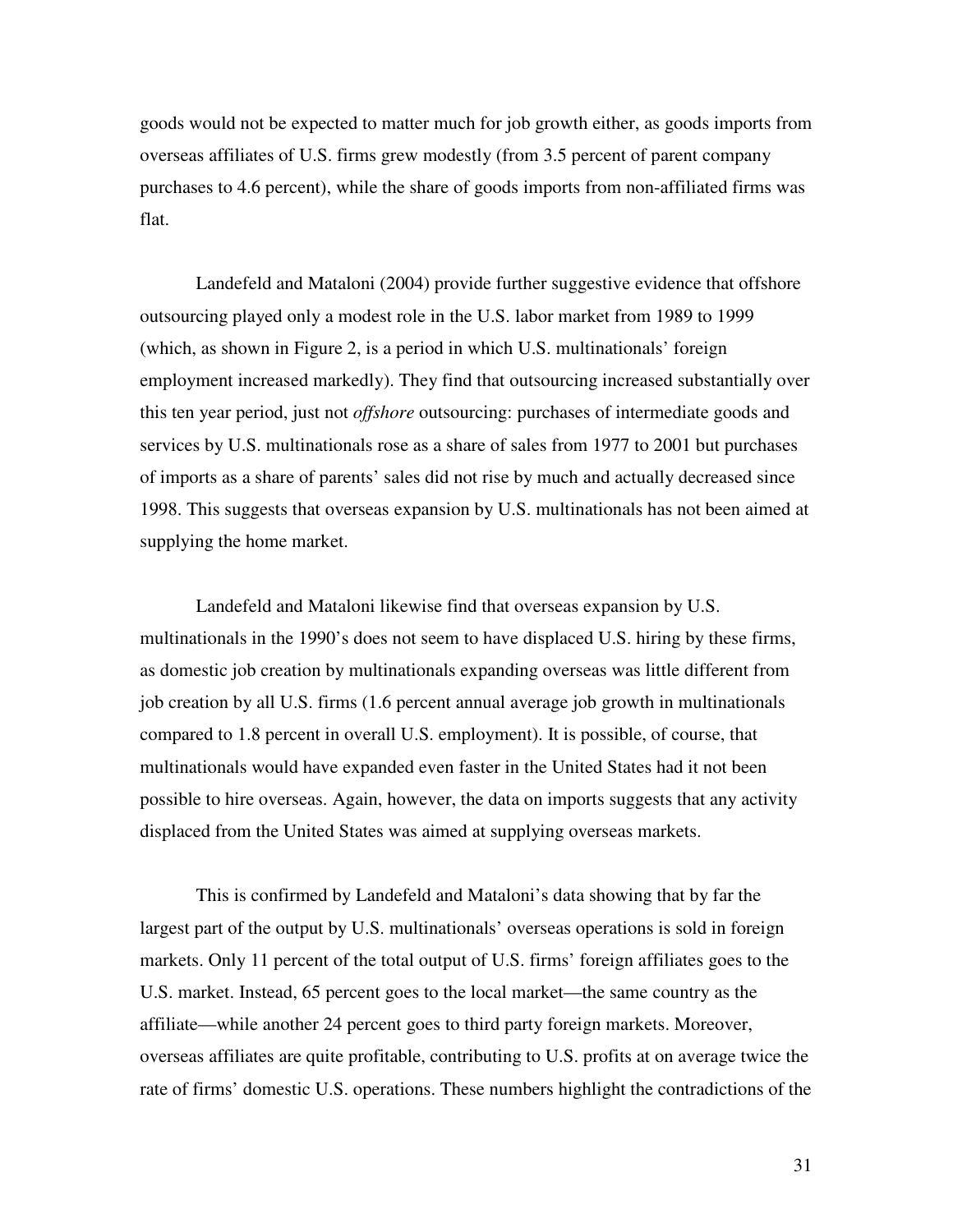Kerry tax plan: the idea that U.S. firms are shipping products back to the United States and disrupting the U.S. labor market simply does not line up with the data.

The BEA data also suggest that the extent of outsourcing to low-wage countries is less than one might infer from media reports. U.S. firms' overseas operations are carried out mainly in other advanced economies, rather than in developing nations. Mataloni (2005) finds that Canada, the United Kingdom, Germany, Mexico, and Japan were the top host countries for majority-owned foreign affiliates of U.S. multinationals in 2003. There is evidence, however, that recent overseas expansions are weighted toward other economies. While Landefeld and Mataloni state than more than 60 percent of U.S. multinationals' overseas jobs are in high-wage countries, overseas employment growth has been especially strong in low-wage countries such as Mexico, Poland, China, India, and Malaysia. They further find that U.S. multinationals pay lower wages to their overseas employees than to workers at their U.S.-based parent, but cannot control for differences in occupations or worker characteristics.

Finally, Landefeld and Mataloni provide evidence consistent with an impact of offshoring on U.S. job creation in certain sectors. Overseas job growth was especially strong in foreign affiliates of U.S. firms providing computer and data processing services, with overseas employment gains of 22.4 percent from 1989 to 1999 compared with job growth of only 6.8 percent at U.S. parents. Accounting and auditing services, and engineering and architecture services likewise added jobs overseas (10.9 percent and 7.3 percent growth, respectively) far stronger than in their U.S. locations (parents in accounting had average annual job gains of only 0.6 percent while those in architecture lost 0.6 percent of jobs on average each year from 1989 to 1999). In these three sectors, domestic employment growth of multinationals also lagged behind overall U.S. employment growth (that is, including the non-multinationals), suggesting that multinational behavior was different from other firms and not simply a reflection of cyclical factors. In contrast, legal services and research and development services were industries in which employment in U.S. firms' overseas affiliates grew faster than in the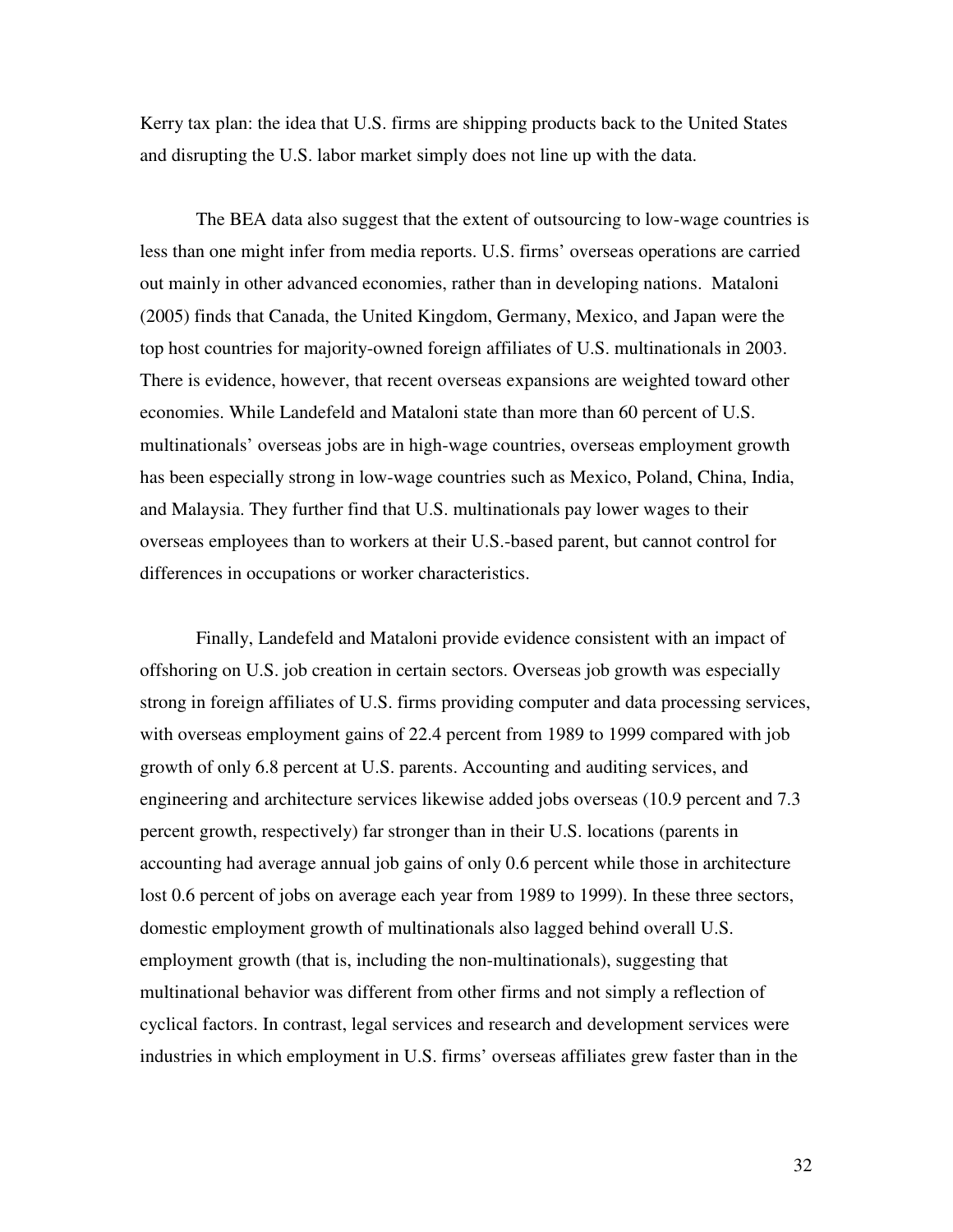U.S. parent, but multinationals still added jobs in these sectors in the United States faster than non-multinationals.

Mann (2005) provides related evidence that offshoring affects the composition of labor within an industry, including changing the mix of skilled workers. Looking at the information technology sector, Mann calculates that about 125,000 programming jobs were lost between 1999 and 2003, but 425,000 jobs were gained for higher-skilled (and generally higher-paying) software engineers and analysts. Over the same period, Mann notes that over 500,000 jobs were lost in services occupations requiring "routinized tasks," such as telemarketers and data entry—about one-third of the jobs in those occupations in 1999.

#### *Gleaning Information on Outsourcing from Data on Trade Flows*

A number of efforts have looked at the implications of trade data for employment changes. Broadly speaking, the idea is that imports and exports embody factors of production, so that increased imports of business services might be seen as an indirect way to measure employment changes related to offshore outsourcing.

In the trade data compiled by the Census Bureau, outsourcing would be expected to be found within the category of "Business, Professional, and Technical Services," (BPT) which is a part of "Other Private Services"—the "other" is because this category excludes the large categories of services trade in royalties and license fees, and travel and related items such as passenger fares. Business, Professional, and Technical Services (BPT) includes trade in computer and information services, management and consulting services, research and development and testing services, operational leasing, and an "other" category. Trade in BPT does not include education, financial services, insurance, and telecommunications, which are included along with BPT in the broader category of "Other Private Services." Education, finance, insurance, and telecoms would not be expected to fall under the rubric of outsourcing, which more commonly refers to business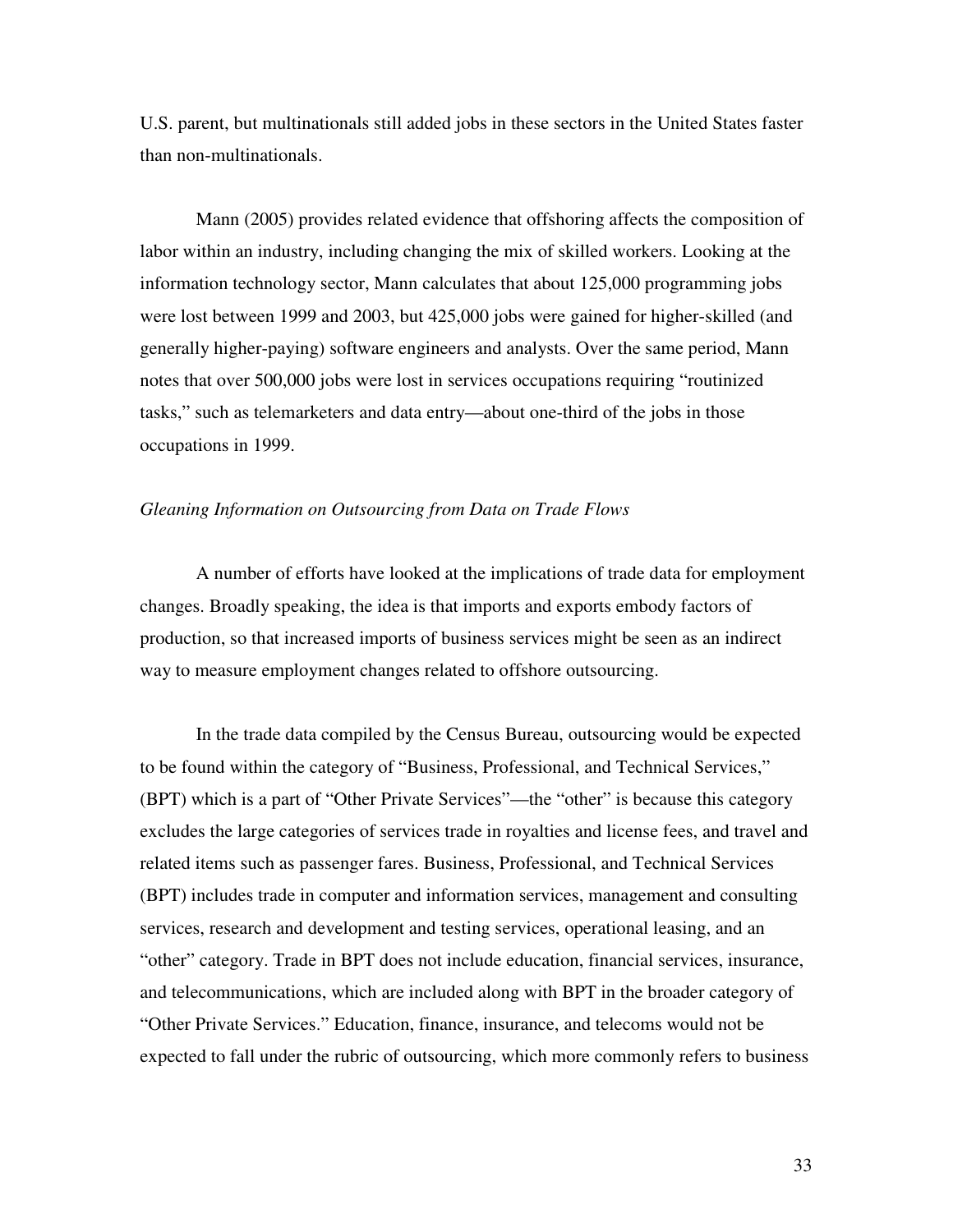services such as call centers and professional services such as engineering design or radiological diagnoses (both of which fall under BPT).

The United States has a large and growing trade surplus in business, professional, and technical services (Figures 4 and 5). U.S. imports of business, professional, and technical services equaled \$40.7 billion in 2004, or just under 16 percent of total private services imports. These imports have nearly doubled in the 7 years since they began to be separately tracked in 1997, and are up from 13.7 percent of total services imports in 1997. Still, BPT represents only about 2 percent of total imports of goods and services (Figure 6), and imports of BPT services actually declined slightly as a share of total services imports from 2003 to 2004. Exports of business, professional, and technical services equaled \$75 billion in 2004, which was 22 percent of total private services exports and just over 6 percent of total U.S. exports of goods and services in 2004. Exports of business, professional, and technical services are up by 62 percent since 1997, and from a larger base than imports, meaning that the U.S. trade surplus in BPT expanded over the seven years (Figure 4).



**Figure 4: U.S. Trade Balance in Business, Professional, and Technical**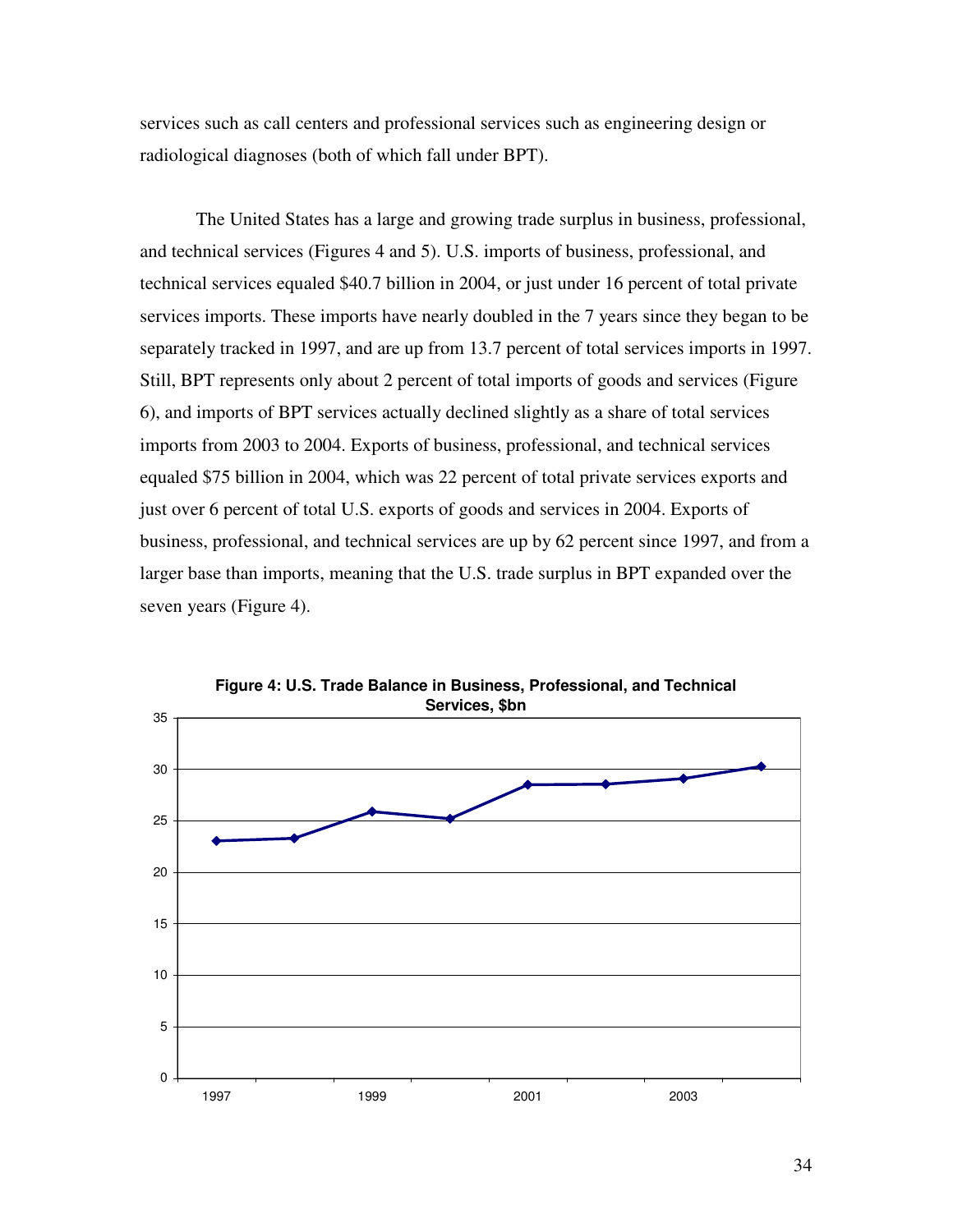

**Figure 5: U.S. Trade in Business, Professional, and Technical**

The trade category that includes outsourcing is small compared to U.S. trade in goods or even compared to U.S. trade in services such as travel and transportation—and much smaller than total trade in goods and services (Figure 6). Still, the data suggest that business, professional, and technical services is a type of trade at which the United States has a comparative advantage—that is, we will likely be better off if there is more rather than less trade in business services. This is especially ironic given that critics of outsourcing such as Senator Schumer worry that comparative advantage no longer applies in the modern world economy.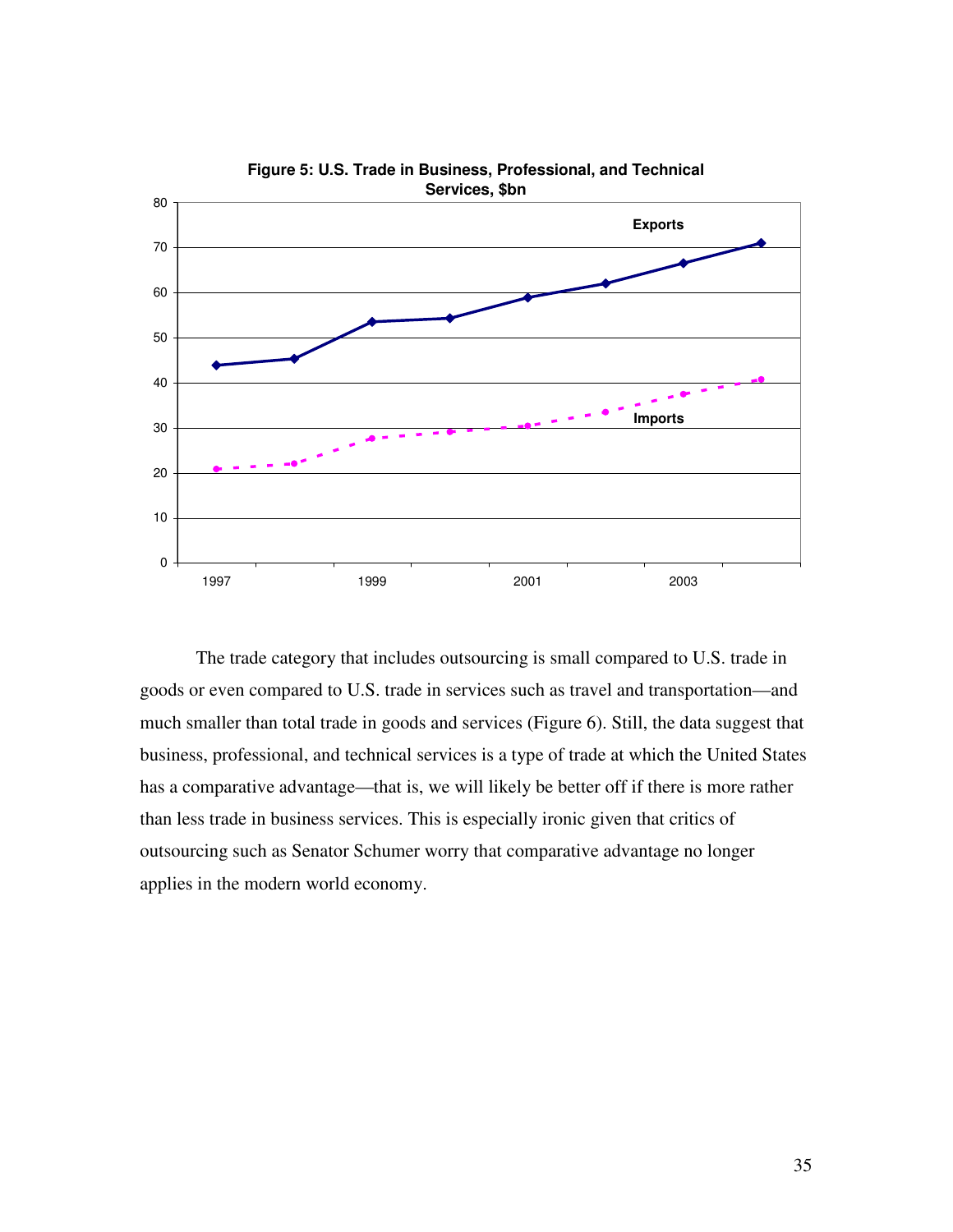

**Figure 6: U.S. Trade Flows, Overall and Business Services, \$bn**

Kozlow and Borga (2004) examine more detailed aspects of the data on trade in other private services and in the subcategory of business, professional, and technical services. Within other private services, they note that both imports and exports grew rapidly from 1992 to 2003, with the surplus in other private services continuing to widen even while the overall U.S. trade surplus in services narrowed. The pattern of trade among trading partners is noteworthy. Stepped up U.S. services imports from Asian economies such as China, Hong Kong, and India outpaced declining imports from Taiwan, a phenomenon that points to a possible product cycle as trade in services matures and moves from high-cost to lower-cost countries.

Kozlow and Borga note that the BEA data on U.S. services imports account for little of the services exports to the United States reported by other countries. For example, the BEA import data capture only 17 percent of 2002 services exports from India to the United States, as reported by India. It is unclear the extent to which the U.S. data understate these trade flows or the Indian data overstate them. Even much larger numbers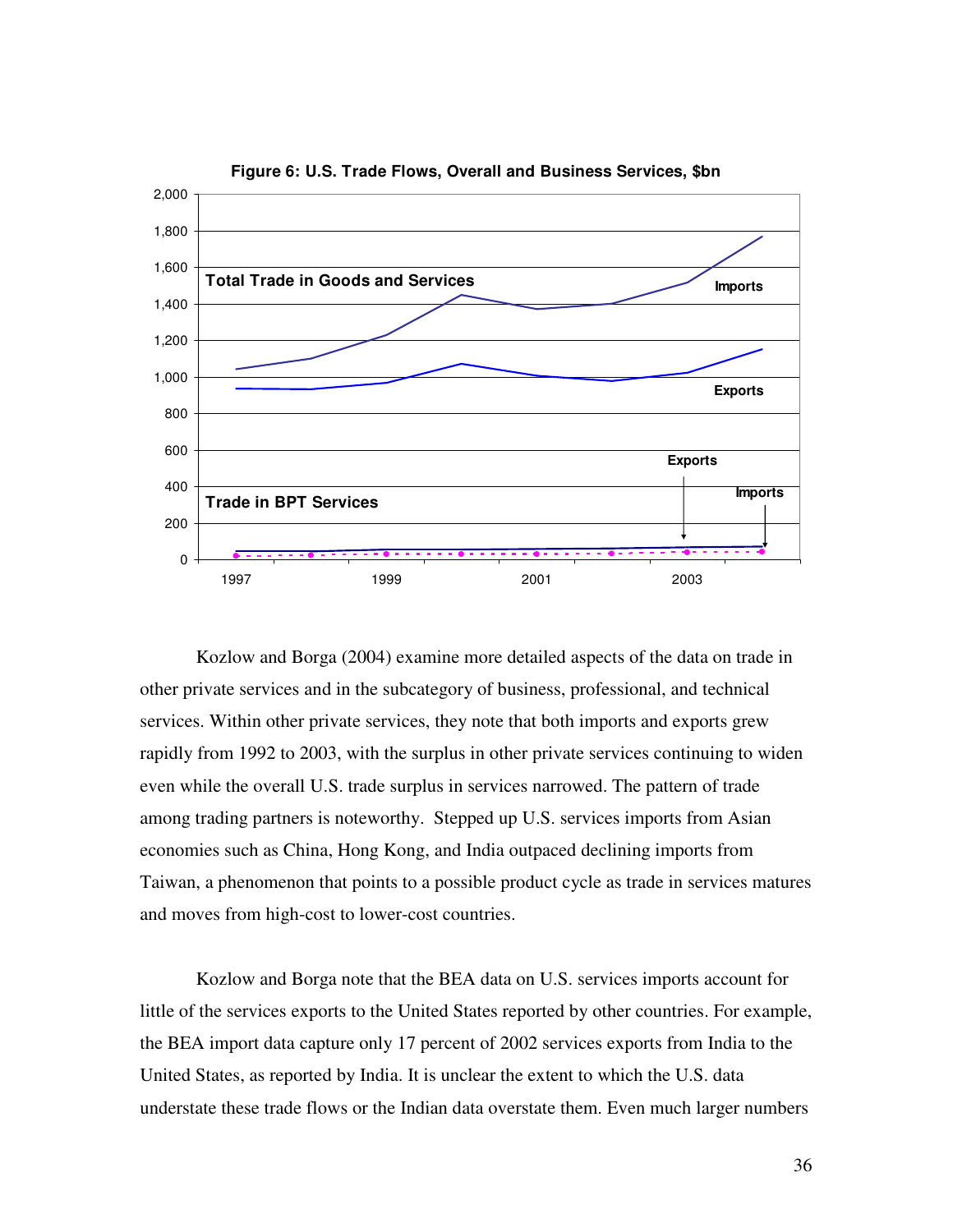for U.S. services imports, however, would matter little for calculations of GDP. Moreover, if services imports are higher than reported in the U.S. data, then exports are likely understated as well.

In sum, direct data on U.S. trade in the services most connected with offshore outsourcing show that the United States is importing more of these business, professional, and technical services than in the past. At the same time, however, the United States is exporting even more—and the U.S. trade surplus is growing not shrinking. There are both winners and losers from the trade flows, but the most meaningful data on trade in services indicate that, on the whole, improvements in technology and telecommunications that have made services increasingly tradable have presented an opportunity for the United States.

Several other studies have used trade data to calculate the job flows implicit in U.S. goods and services imports or in U.S. net exports. Schultze (2004) calculates that rising services imports from 1997 to 2001 accounted for a loss of perhaps 55,000 to 70,000 jobs per year, a number too small to play a meaningful role in driving the recent weak labor market (which he attributes largely to the temporary impact of strong productivity growth). Schultze further calculates that even the most extreme estimate of the number of jobs transferred to foreign affiliates from 1999 to 2001 was 180,000 per year, or only 0.16 percent of private employment.

Baily and Lawrence (2004) examine the broad impact of imports on U.S. employment, and then focus in on the impact of offshore outsourcing of services in particular. They find that the impact of service sector offshoring to India over 2000 to 2003 was small compared to the overall change in service sector employment. Along the lines of Mann (2005), they find that lower level programming jobs were lost to India but overall computer employment was surprisingly strong. And rather than decrying these changes, they provide evidence that services offshoring such as to India will raise U.S. GDP and create jobs, including in manufacturing. Baily and Lawrence perform simulations using a large-scale macro-econometric model to assess the impact of

37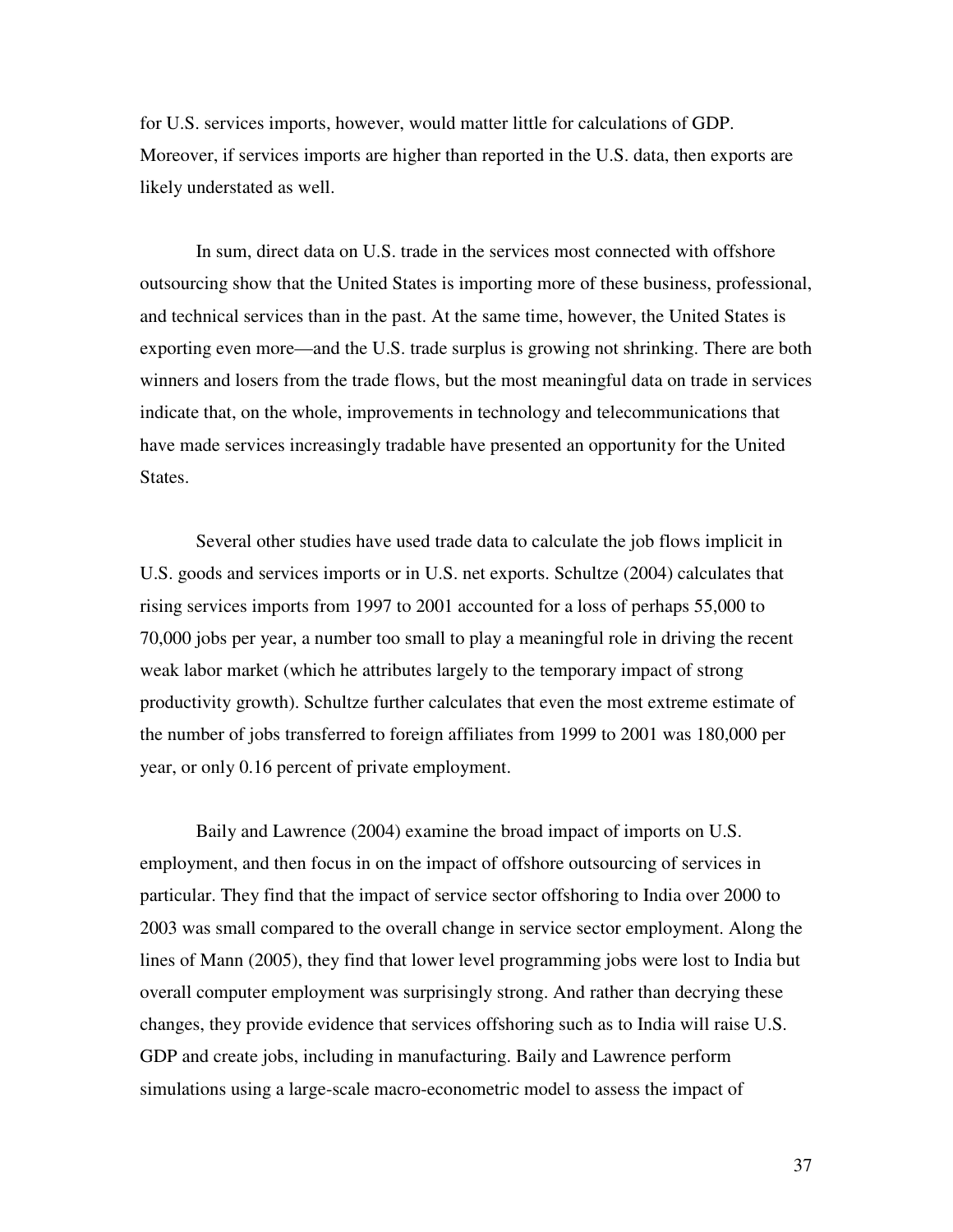Forrester's estimate of future outsourcing, which they view as the largest plausible forecast. They find that U.S. GDP, real compensation of employees, and real profits will all be *higher* in 2015 as a result of lower prices for services imports associated with outsourcing. This is just the usual gains from trade. If offshoring is instead done at today's prices rather than lower prices resulting from using imported services, then the welfare benefits will be smaller as the United States loses the terms-of-trade benefits. But there are still gains from outsourcing.

Baily and Lawrence further use an input-output framework to look at the jobs associated with trade flows and point to weak exports after 2002 rather than rising imports as the source of trade-related job loss. They attribute weak U.S. exports mainly to the lagged impact of the strong dollar from the late 1990's. This is seen as more important than alternative factors such as slow growth of world trade; a concentration of U.S. exports in categories such as technology for which demand grew relatively during the downturn; and the weak growth in the destinations of U.S. exports.

Groshen, Hobijn, and McConnell (2005) similarly use an input-output approach to calculate that the net job loss from trade has been generally modest in recent years, and that job losses attributable to trade actually diminished rather than increased after the recession ended in 2001. They find that the jobs embodied in U.S. net imports corresponded to 2.4 percent of total U.S. employment in 2003, but much less in most other years. And in some years, trade flows correspond to a net *gain* in U.S. employment, because the analytical framework looks at both job loss and job gain from imports and exports. Moreover, even with the outsized results for 2003, jobs embodied in net imports did not grow faster after the 2001 recession than before, but instead decelerated compared to the pace from 1997 to 2001 when U.S. payroll growth was more robust. In other words, trade flows were not the reason for the weak employment recovery after the downturn.

Amiti and Wei (2005, 2006) also find that services outsourcing is small and plays little role in recent employment fluctuations, but possibly plays a meaningful role in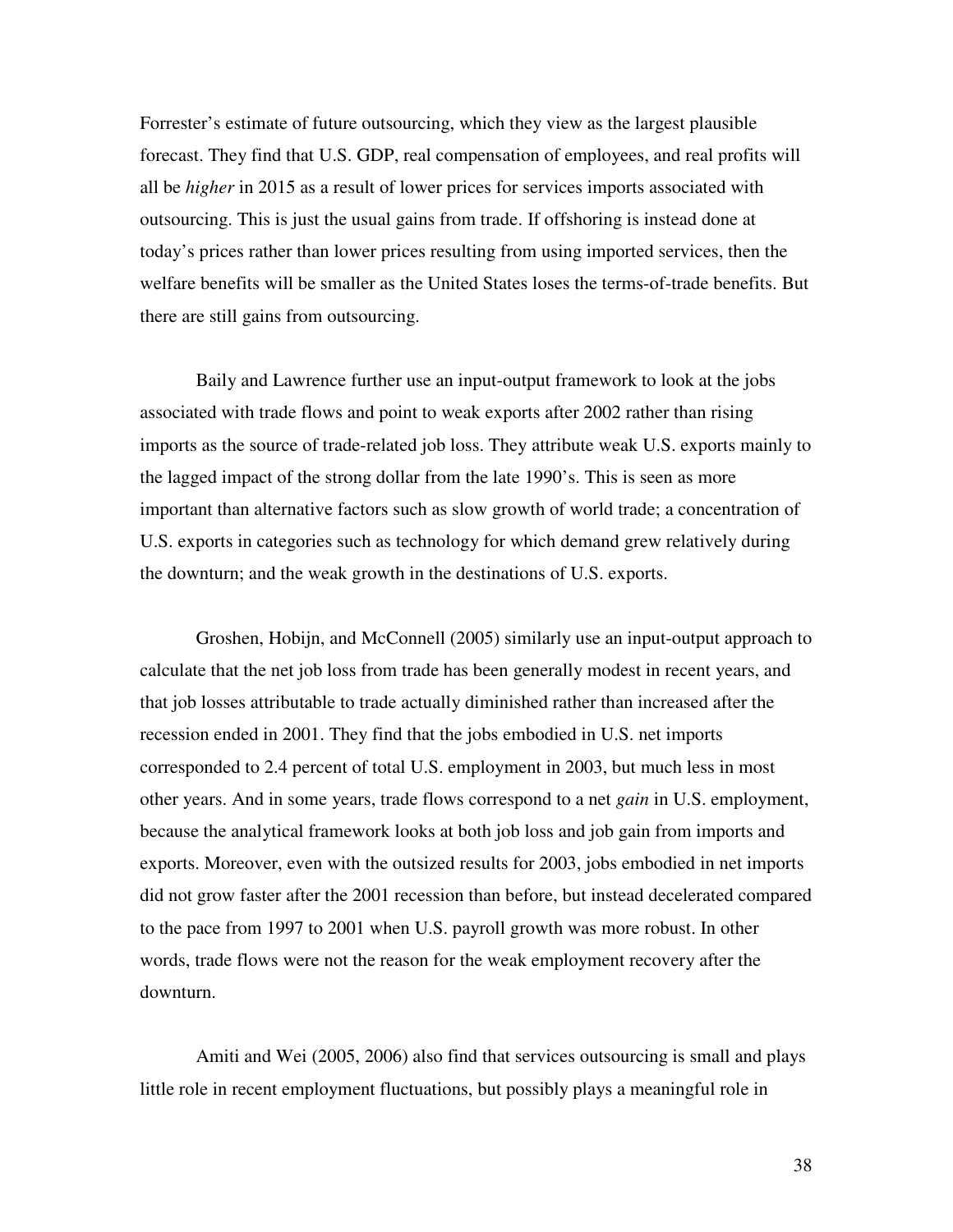accounting for productivity growth. Using data for the United Kingdom (2005), they find that sectors with more services outsourcing do not have a slower rate of job growth than sectors without outsourcing. For manufacturing industries in the United States, Amiti and Wei (2006) find that offshoring of services inputs accounts for around 11 percent of firms' productivity gains from 1992 to 2000, but with little impact on employment.

In sum, analysis of direct and indirect data on offshore outsourcing and jobs associated with trade flows indicates that these related phenomena played only a modest role in labor market developments since downward phase of the business cycle began around the end of 2000 or early 2001.

# **How much outsourcing in the future? Who is vulnerable?**

While the amount of offshore outsourcing so far is fairly small except in the popular imagination, much of the concern over the phenomenon relates to expectations about the future. As discussed by Blinder (2006), an oft-expressed worry is that future workers in previously sheltered parts of the economy will come under competitive pressure from trade made possible by new technologies and improved communications. This competition could cut across sectors and occupations. In addition, even a small amount of actual offshore outsourcing could have a magnified impact on the labor market. This could come about, for example, if the possibility of outsourcing gives employers greater power in their bargaining with workers over wages.

The dislocation from offshore outsourcing might also reduce the value of jobspecific capital, which could in turn reduce the incentives for individuals to invest in specific human capital. With enough dislocation or even potential dislocation, the impact in terms of reduced human capital could be quantitatively large. Not just actual outsourcing, but the threat of it could lead individuals to undertake less training. On the other hand, dislocation from offshoring could provide increased incentives for individuals to invest in general human capital rather than more job-specific knowledge. This could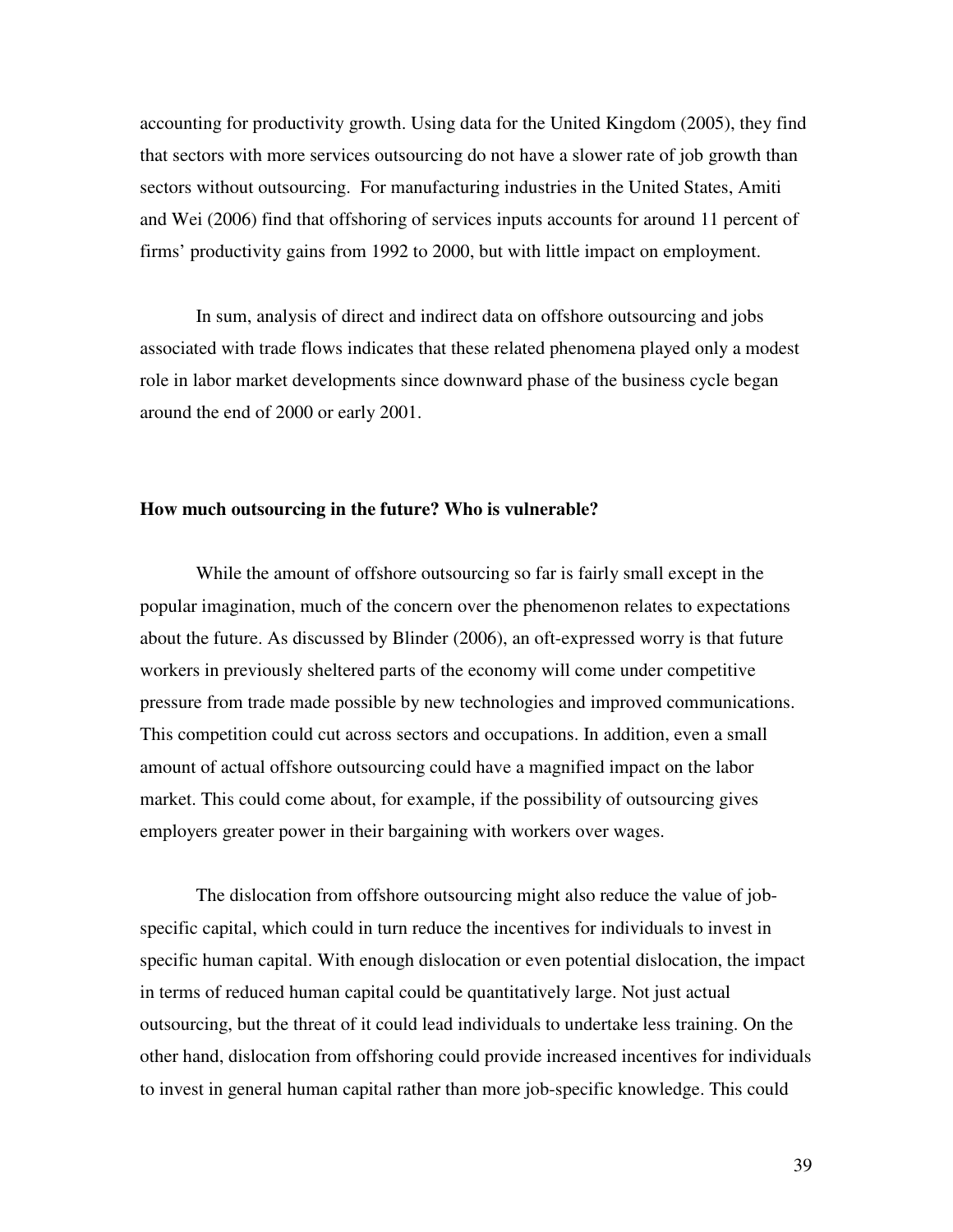actually increase the flexibility and future productivity of advanced economies affected by offshoring. So far, the modest amount of offshore outsourcing suggests that the corresponding costs of dislocation have been small. And these costs must be compared to the welfare gains from increased trade in areas such as services that were previously nontradable.

Suggestive evidence on the potential dislocations from outsourcing can be gleaned from previous work on the labor market impact of other changes such as improved technology. Autor, Levy, and Murnane (2003) find that increased computerization altered demands for job skills. Computers substituted for jobs that could be accomplished by following explicit rules, but were complements to jobs requiring problem-solving and complex communications. As a result, computerization led to reduced labor demand for low-skilled workers, accounting for up to 60 percent of the change in relative labor demand toward college-educated workers from 1970 to 1998. Task changes within nominally identical occupations accounted for almost half of the impact.

Thinking of potential offshore outsourcing to low-wage countries as a flesh-andblood analogue of computerization suggests that more prevalent outsourcing could similarly affect labor demand and returns to skill. As Irwin (2005) notes, however, the types of workers who could come under pressure from international competition range across many different levels of skills. In his example, workers at call centers are probably relatively low-skilled; financial analysts and traders would be expected to have moderate skills; and radiologists are high-skilled. It might be difficult to know in advance the changes in relative demands set into motion by future offshore outsourcing. As usual, understanding whether the United States gains or loses from the ability to undertake trade in new types of services depends on whether or not the new commerce leads to an improvement in the U.S. terms of trade.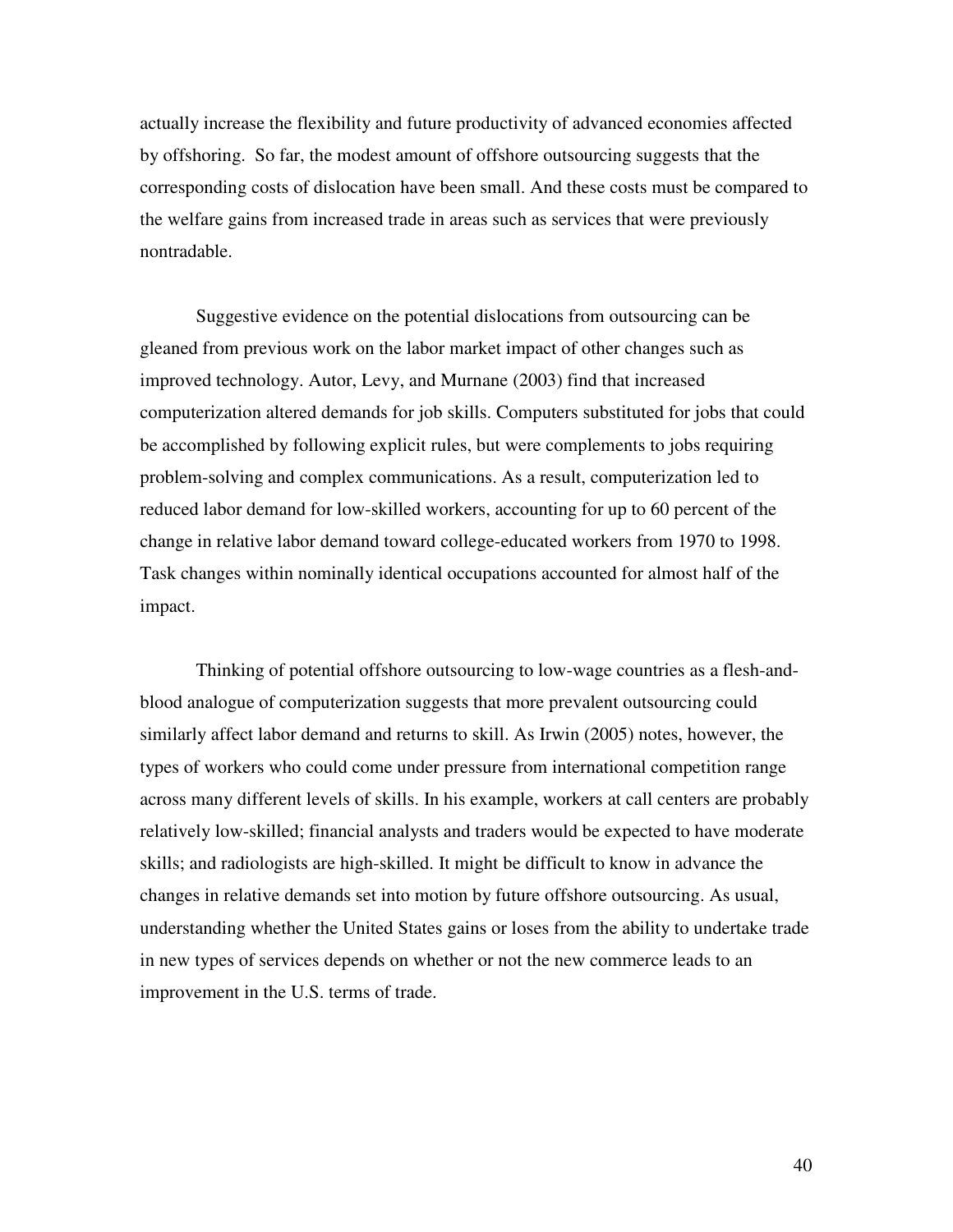A first step in understanding the possible changes would be to figure out the types of jobs and workers potentially subject to competitive pressure from offshore outsourcing. This is the subject of several analyses.

Bardhan and Kroll (2003) calculate the number of jobs at risk of outsourcing based on the characteristics of jobs. They assume that jobs are potentially subject to outsourcing if they require no face-to-face interaction, have high information content, and involve a work process that can be structured to involve telecommunications or the Internet. They find that about 11 percent of occupations are at risk for outsourcing, about 14 million of 128 million jobs in 2001. Occupations at risk for outsourcing had somewhat higher average annual salaries than overall occupations.

Blinder (2006) divides services into ones that are "personally-delivered" such as a waiter taking an order or a doctor performing a physical exam, and "impersonallydelivered" such as a clerk making a reservation over the telephone. Looking at employment by industry, Blinder sees financial services and information services as the main candidates to join business and professional services in being increasingly subject to outsourcing. He likewise sees some educational activities, notably in higher education, as possibly being outsourced in the future, while jobs in other sectors, including manufacturing, government, wholesale and retail, leisure and hospitality, transportation, and utilities involve more personal delivery and are thus less susceptible to outsourcing. Blinder's calculation leaves about 28 million of the 132 million jobs that existed at the end of 2004 as potentially subject to outsourcing. In considering this, it is useful to note that the United States has a trade surplus in at least some of these "impersonal" services—this is the case, for example, in higher education, where the United States has a large surplus. Other things being equal, increased trade in services such as higher education would be expected to move the U.S. trade balance toward surplus.

Jensen and Kletzer (2005) identify potentially tradable service sector occupations and activities based on spatial clusters. If service providers are clustered together within the United States, Jensen and Kletzer reason that the activities and occupations involved

41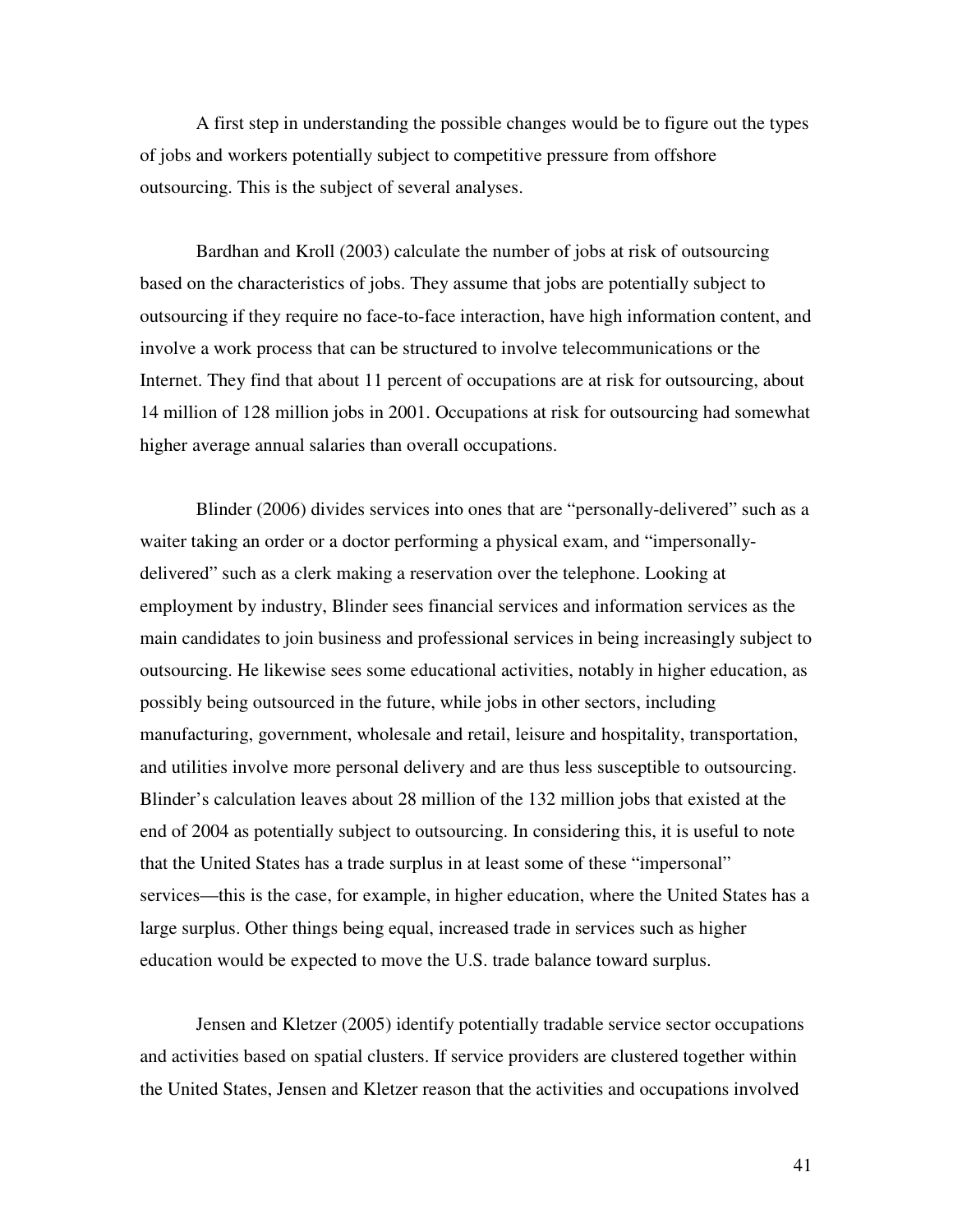must be tradable within the United States, since otherwise the service providers would be more geographically dispersed. Activities and occupations that can be traded within the United States are assumed to be internationally tradable as well. Looking across both occupations and industries, Jensen and Kletzer find nearly 30 percent of total employment to be tradable. Workers in tradable services have higher skills, higher wages and incomes, and higher displacement rates than workers in nontradable service jobs. Even while job security is lower in tradables, Jensen and Kletzer find little evidence of weaker employment growth in tradable activities or occupations than in nontradable ones. Indeed, their results are consistent with the data on U.S. services trade flows that suggest U.S. comparative advantage in the provision of services.

# **The Impact on Offshore Outsourcing on U.S. Incomes**

As with more familiar forms of trade, offshore outsourcing would be expected to have a mix of positive and negative effects for particular individuals, even while it increases overall U.S. income. Evidence for gains from offshore outsourcing is available from work by the McKinsey Global Institute (2003). The McKinsey study has been widely cited in policy circles, despite the fact that (or perhaps because) it adopts a framework different from the typical approach of an academic economist. In essence, McKinsey approaches outsourcing from the standpoint of a cost-benefit analysis, summing up the gains and losses to the various economic participants affected by it. In the end, they find that the gains from outsourcing outweigh the losses for the United States.

McKinsey's work is based on a mix of interviews with offshore providers in India and numerical analysis on data from India and U.S. statistical agencies. McKinsey analysts interviewed several dozen offshore providers in India, divided them into categories based on the type of service provided, and estimated models of cost saving based on the company interviews and interviews and data from government sources and trade associations in India. McKinsey then combined this information with data on U.S.

42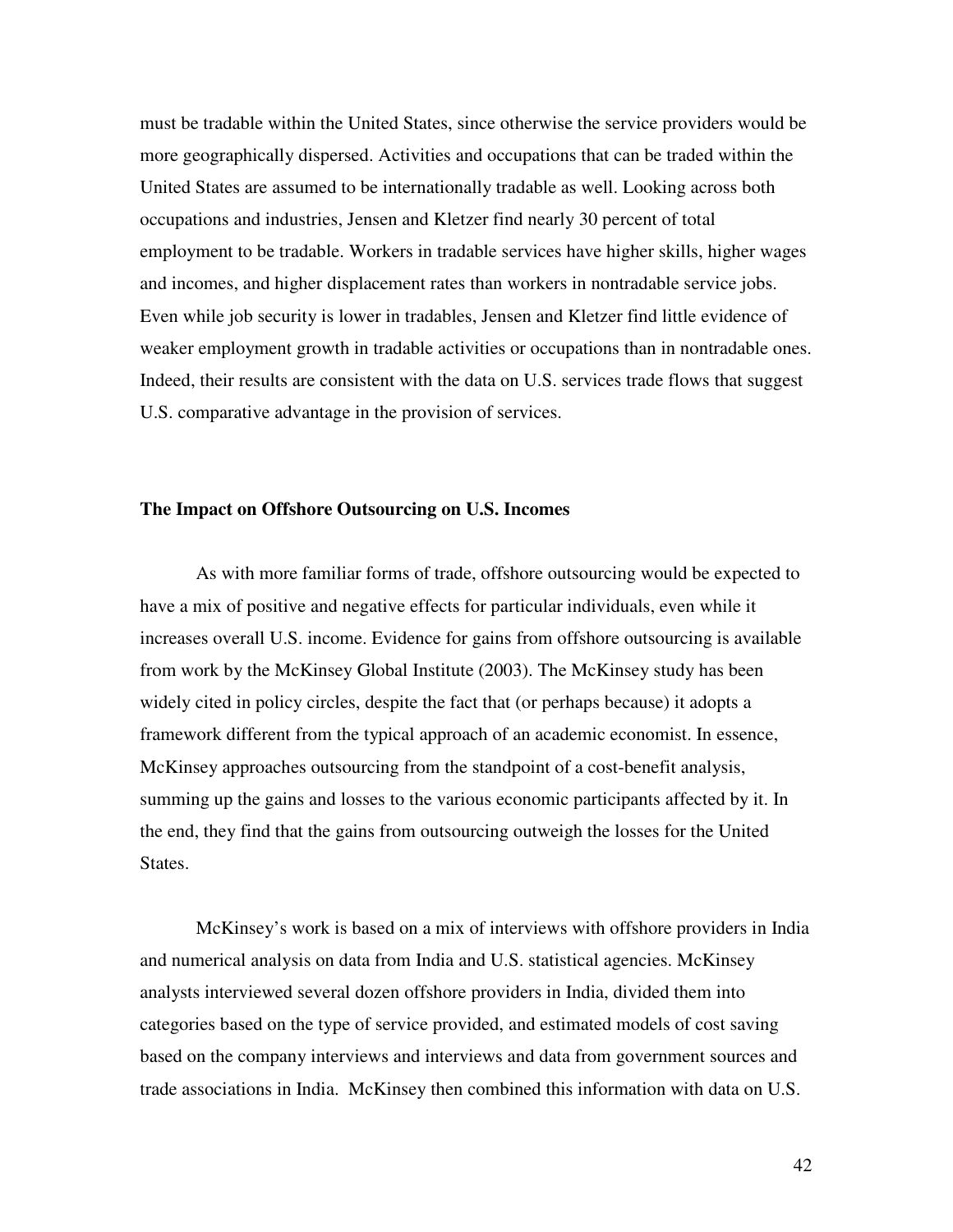users of outsourced services and BLS employment data to arrive at estimates of benefits and cost savings. McKinsey also estimated the income earned from reemploying displaced labor (calculated using wages from studies of displaced workers), along with some other smaller changes in income.

McKinsey summarizes their cost-benefit calculation for one dollar of outsourcing as follows:

- Savings accrued to U.S. investors and/or customers from lower costs resulting from the use of outsourcing come to \$0.58.
- Imports of U.S. goods and services by providers in India equal \$0.05.
- Profits transferred by U.S. overseas affiliates to parents equal \$0.04.
- The value from U.S. labor reemployed is conservatively estimated to be \$0.45 to \$0.47.

This gives a total gross gain to the United States of \$1.12 to \$1.14 for every dollar of work offshored to India, for a net increase in U.S. income of 12 to 14 cents per dollar of offshore outsourcing. In addition, McKinsey did a similar calculation for India and concluded that India gains a total of \$0.33 for every dollar of U.S. outsourcing.

A study by Global Insight (2005) likewise finds net gains to U.S. incomes, wages, and employment resulting from offshore outsourcing of software development and information technology services.

### **Why does offshore outsourcing happen? What is the best way to model it?**

Spencer (2005) and Trefler (2005) provide surveys of the theoretical literature on outsourcing, which focuses mainly on firms' decisions to undertake outsourcing. The theoretical literature looks at decisions on whether to split production into a vertical chain, whether to contract for some production activities with an unrelated party, and whether to split production activities across different locations. The theoretical literature thus helps to explain the circumstances under which outsourcing arises, which can in turn provide useful information on factors behind the increase in the phenomenon in recent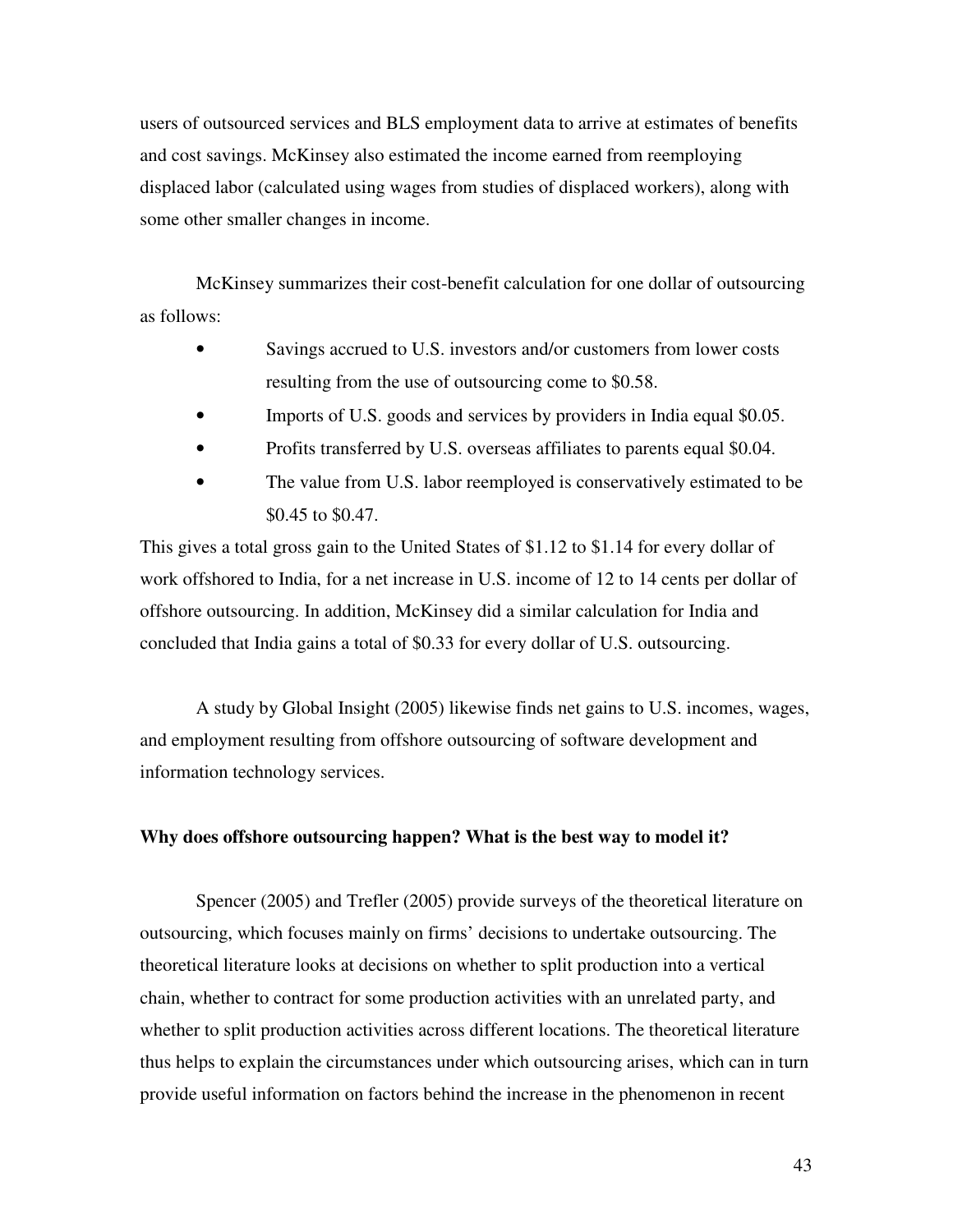years and the prospects for future outsourcing. Broadly speaking, the results of the theoretical literature suggest that increased outsourcing comes about from a variety of developments, including lower foreign costs; reduced international transaction costs from globalization and improved technology; and improved institutions and governance in foreign destinations for outsourced activities.

The theoretical literature is generally not yet at the point of showing the impact of outsourcing on workers. An exception is Deardorff (2004), who uses a variant of a Heckscher-Ohlin model to shows that outsourcing can lead wages of unskilled workers in the "North" to actually fall below unskilled wages in the "South," though there are cases in which all workers in the North gain from the possibility of outsourcing.

Meshcheryakova (2005) explores the implications of outsourcing using at a twocountry growth model calibrated roughly to U.S. and Chinese data. Capital is assumed to be a substitute for unskilled labor in producing an intermediate good, which in turn combines with skilled labor to make output. Outsourcing involves producing the intermediate good in the second country (China) and bringing it back to the first country (U.S.) to make the final good. Allowing for outsourcing in this way accounts for the rising skill premium as intermediate production shifts to China, which is abundant in unskilled labor.

Markusen (2005) examines a variety of model structures, including a framework with constant returns and perfect competition, and an alternative with increasing returns and Cournot duopolists.<sup>8</sup> He looks at models first with skilled and unskilled workers, and then adds the additional factor of knowledge, which is complementary to unskilled workers. He finds that in some cases the advanced economies gain from the possibility of outsourcing, while in others they suffer a welfare loss. When a welfare loss is the result, it comes about through the standard channel of an adverse movement in the terms of trade. Developing countries that are the destination of outsourced activities always gain. Depending on the model, skilled and unskilled workers can either gain or lose from

 $8$  This summary draws heavily on Deardorff (2005).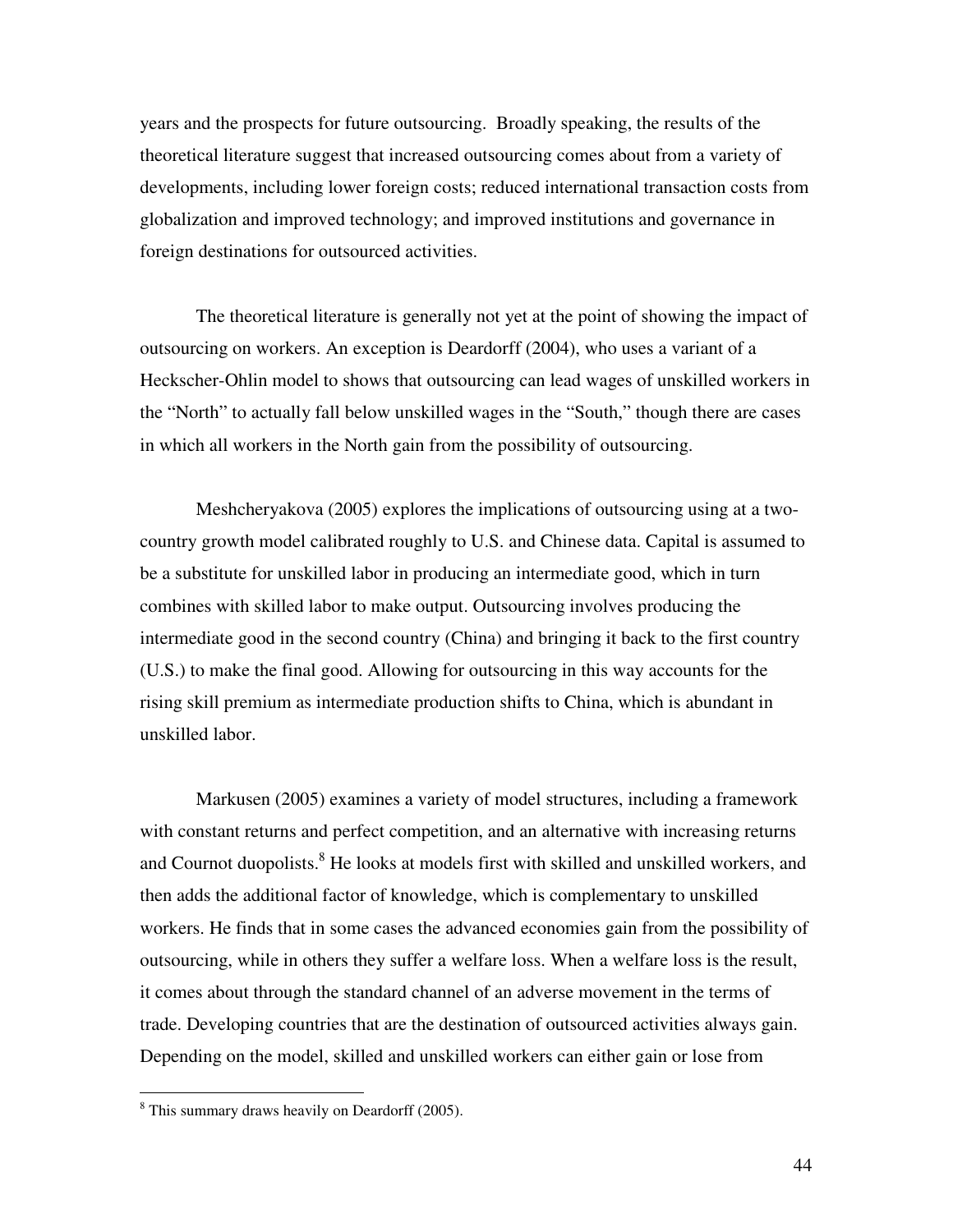outsourcing, as can owners of capital. Losses to the various factors come about through increased competition and through the change in the terms of trade. But with a multiplicity of models, Markusen does not pin down a baseline case.

# **What to do about Offshoring? Implications for Public Policy**

While outsourcing involves real pain to the workers and families who face displacement, the empirical evidence suggests that the hysteria over offshore outsourcing is far out of proportion to its actual impact. Trying to prevent the displacement that results from offshore outsourcing would involve retreating into economic isolationism and giving up the gains from trade. It is better, instead, to focus on providing assistance to people facing dislocation—to focus on things that are real issues and avoid focusing on things that are not problems. This might be too much to ask of our political system.

Increased dislocation from outsourcing suggests a two-fold response. First would be to improve the current set of policies aimed at adjustment assistance. Second would be to create an economic environment with strong growth and robust job creation. Globalization in the 1990's proceeded under the cover of just such job growth.

Finally, it is worth noting, as has been argued by Gary Becker and Richard Posner on their weblog, that outsourcing is to some degree a result of excessively restrictive immigration policy. In a completely free market, the foreign workers would come here to do the work, and the United States would collect more tax revenue for it.

# **IV. Conclusion**

Offshore outsourcing poses a communications challenge for economists. It can impose serious hardship on workers and their families, and it is no comfort for people facing dislocation that outsourcing provides overall gains for the United States and the world economies. Just as with trade more broadly, communications efforts on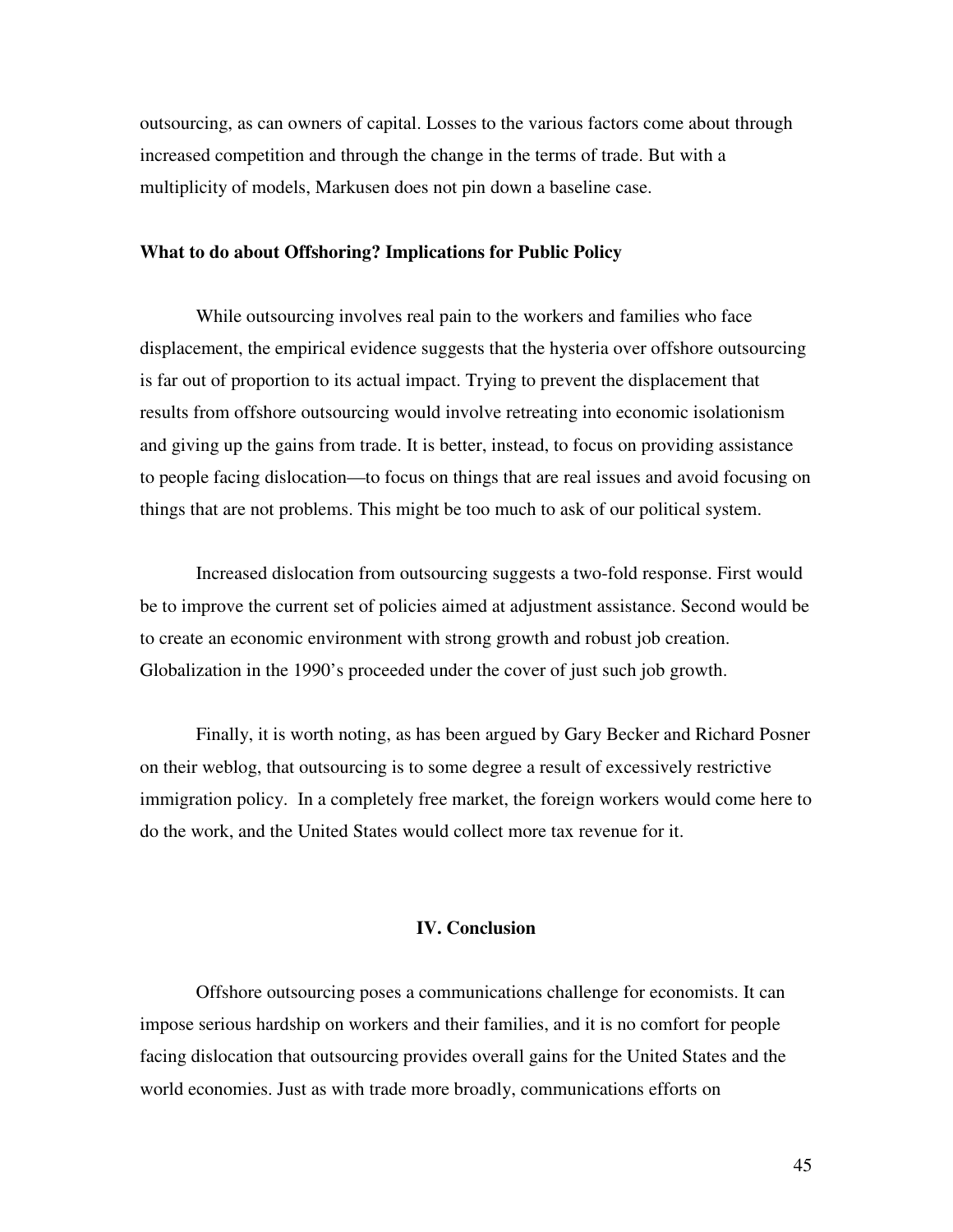outsourcing will inevitably involve a substantial defensive component. The positive agenda, meanwhile, is to ensure that the macroeconomic environment provides for broadbased growth and robust job gains. Within this cover, trade can expand into the new channels created by improvements in technology and telecommunications. There is no doubt, however, that discontent arising from outsourcing will be an issue for politicians and economists alike for the foreseeable future.

There is a lot we still do not know about outsourcing, largely because the available data do not provide the information needed to fully understand the magnitude of outsourcing, the reasons behind it, and the effects it has on the economy. What is known, however, suggests several tentative conclusions:

- So far, the extent of outsourcing to date and in the foreseeable future is modest relative to any meaningful labor market indicator.
- As technology develops and global economic integration deepens, more jobs and people will be affected by actual or potential offshore outsourcing. This could affect employment relationships and alter incentives for human capital accumulation. Further development of theoretical models will help foster better understanding of the associated welfare impacts.
- Outsourcing appears to be connected to *increased* U.S. employment and investment rather than to overall job loss. Some U.S. jobs are certainly lost to other countries. On the whole, however, firms involved with offshore outsourcing are not shifting net jobs overseas but instead are creating jobs both in the United States and in other countries.

Outsourcing will create winners and losers, and the pain of dislocation will be real for workers and their families. Taken together, however, these conclusions suggest that offshore outsourcing is likely to be beneficial for the United States as a whole. This presents a challenge of how to best assist people affected by offshore outsourcing without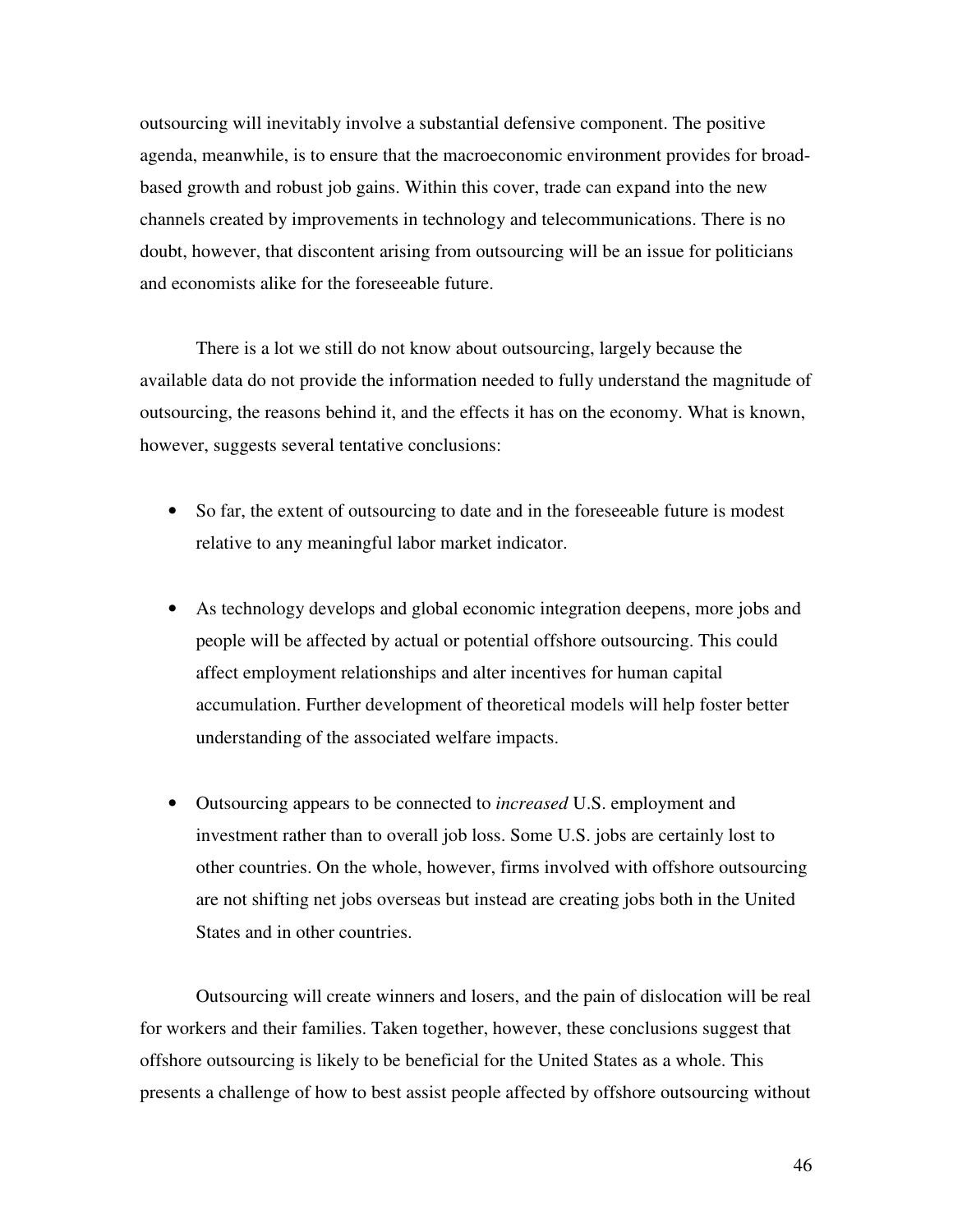retreating from international engagement and thereby giving up the economic gains that trade in services makes possible. As is the case with more familiar forms of trade, in the long run, outsourcing is likely to be a good thing for the U.S. economy.

# **References**

Amiti, Mary, and Shang-Jin Wei, 2005. "Fear of Service Outsourcing: Is it Justified?" *Economic Policy*, April, pp. 308-348.

Amiti, Mary, and Shang-Jin Wei, 2006. "Service Offshoring and Productivity: Evidence from the United States," NBER working paper 11926, January.

Autor David H.; Frank Levy, and R.J. Murnane, 2003. "The Skill Content of Recent Technological Change: An Empirical Exploration," *Quarterly Journal of Economics*, Volume 118, Number 4, November, pp. 1279-1333(55).

Baily, Martin N., and Diana Farrell, 2004. "Exploding the Myths of Offshoring," *McKinsey Quarterly*, June.

Baily, Martin N., and Robert Z. Lawrence, 2004. "What Happened to the Great U.S. Job Machine? The Role of Trade and Electronic Offshoring." *Brookings Papers on Economic Activity*, September.

Bardhan, Ashok Deo, and Cynthia Kroll, 2003. "The New Wave of Outsourcing," Fisher Center for Real Estate and Urban Economics Research Report, UC Berkeley, Fall.

Bhagwati, Jagdish, Arvind Panagariya and T. N. Srinivasan, 2004. "The Muddles over Outsourcing," *Journal of Economic Perspectives*, Volume 18, Number 4, Fall, pp. 93- 114.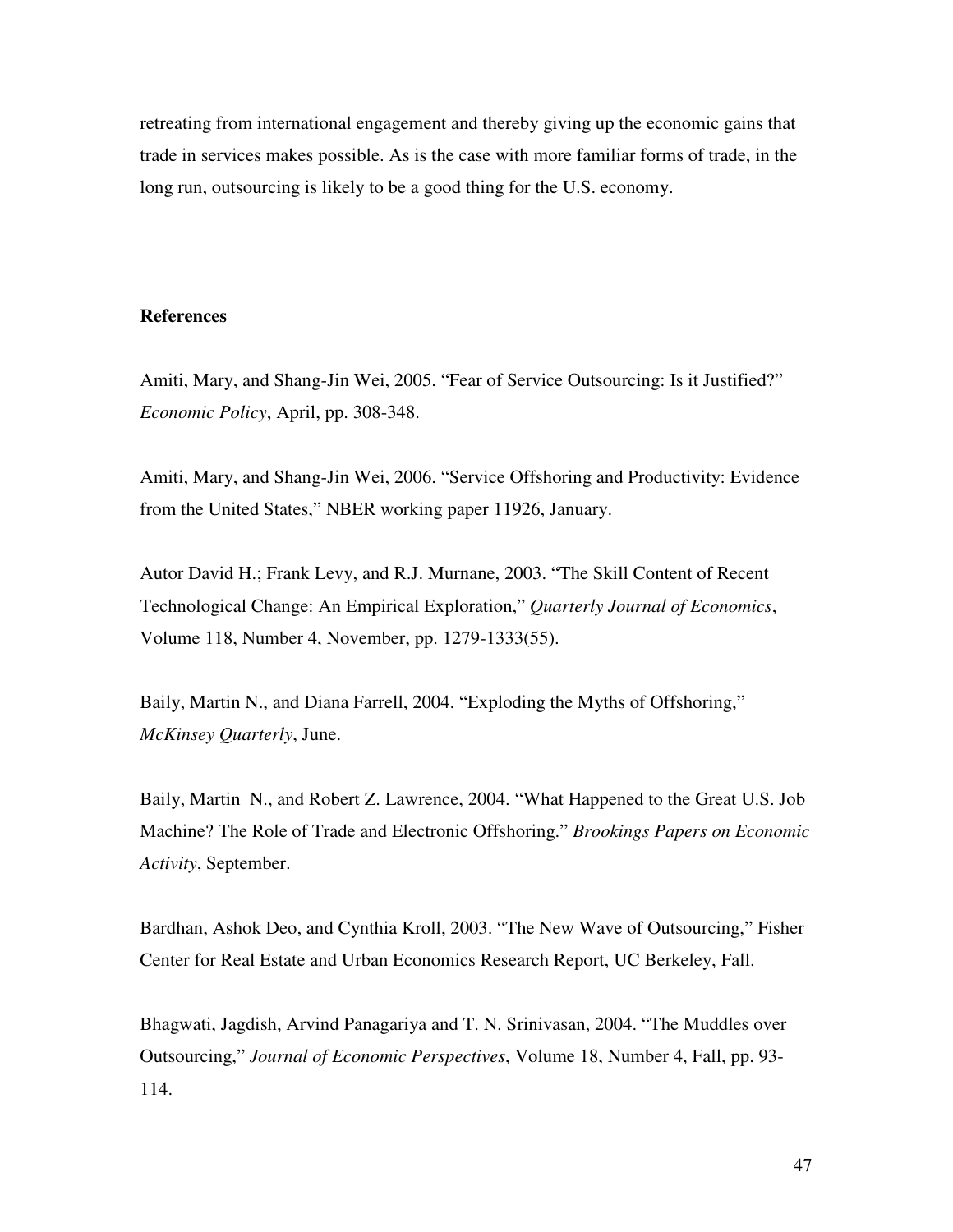Blinder, Alan S., 2006. "Offshoring: The Next Industrial Revolution?" *Foreign Affairs*, March/April.

Borga, Maria, 2005. "Trends in Employment at U.S. Multinational Companies: Evidence from Firm-Level Data," Bureau of Economic Analysis mimeo, September 2005.

Brainard, S. Lael, and David Riker, 1997. "Are U.S. Multinationals Exporting U.S. Jobs?" NBER working paper 5958, March.

Brown, Sharon P., 2004. "Mass Layoff Statistics Data in the United States and Domestic and Overseas Relocation," Bureau of Labor Statistics memo, December. Accessed at http://www.bls.gov/mls/mlsrelocation.pdf

Deardorff, Alan, 2004. "A Trade Theorist's Take on Skilled-Labor Outsourcing," University of Michigan, Ford School of Public Policy, Discussion Paper No. 519, September.

Desai, Mihir A., C. Fritz Foley, and James R. Hines Jr., 2005. "Foreign Direct Investment and Domestic Economic Activity," NBER working paper 11717, October.

Dixit, Avinash, and Gene Grossman, 2005. "The Limits of Free Trade," comment in *Journal of Economic Perspectives*, Summer, pp. 241-242.

Global Insight, 2005. "The Comprehensive Impact of Offshore Software and IT Services Outsourcing on the U.S. Economy and the IT Industry," Report prepared for Information Technology Association of America, October.

Government Accountability Office (GAO), 2004. "Current Government Data Provide Limited Insight into Offshoring of Services," Report GAO-04-932, September.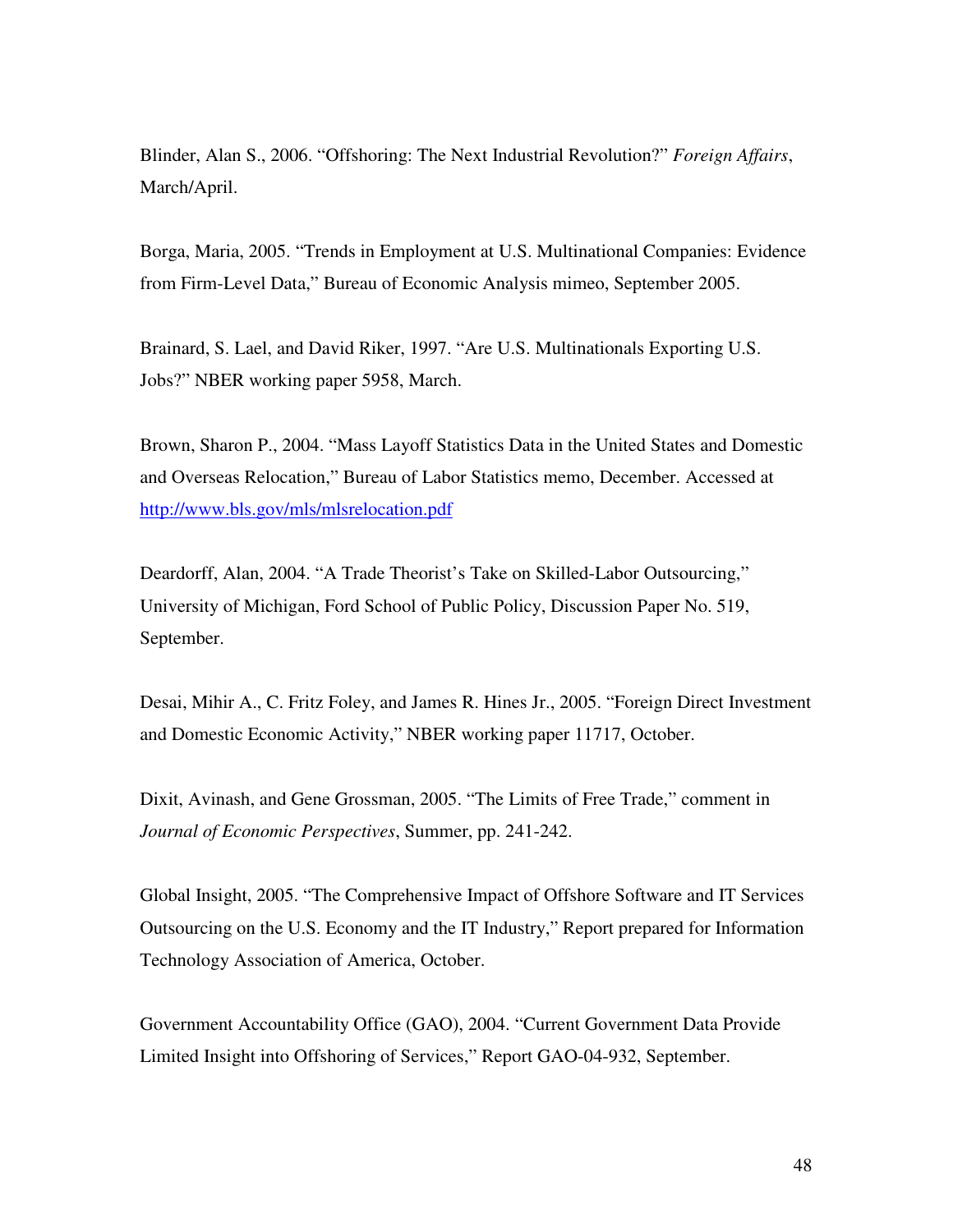Groshen, Erica L., Bart Hobijn, and Margaret M. McConnell, 2005. "U.S. Jobs Gained and Lost Through Trade: A Net Measure," *Federal Reserve Bank of New York Current Issues in Economics and Finance*, volume 11 number 8, August.

Hanson, Gordon H., Raymond J. Mataloni, Jr., and Matthew J. Slaughter, 2003. "Expansion Abroad and the Domestic Operations of U.S. Multinational Firms," mimeo.

Irwin, Douglas, 2005. "Comments on James Markusen," in Brookings Trade Forum on "Offshoring White-Collar Work."

Jensen, J. Bradford, and Lori G. Kletzer, 2005. "Tradable Services: Understanding the Scope and Impact of Services Offshoring," Institute for International Economics working paper 05-9, September.

Kozlow, Ralph H., and Maria Borga, 2004. "Offshoring and the U.S. Balance of Payments," Bureau of Economic Analysis working paper WP2004-05, July.

Krugman, Paul, 1994. "Ricardo's Difficult Idea," Essay available on http://web.mit.edu/krugman/www/ricardo.htm

Landefeld, J. Steven, and Raymond Mataloni, 2004. "Offshore Outsourcing and Multinational Companies," BEA working paper WP2004-06, July 16, 2004.

Lawrence, Robert Z., 2005. "Offshoring white collar work: exploring the empirics," in Brookings Trade Forum on "Offshoring White-Collar Work."

Mann, Catherine, 2005. "Globalization, Information Technology, and U.S. Economic Performance," January mimeo.